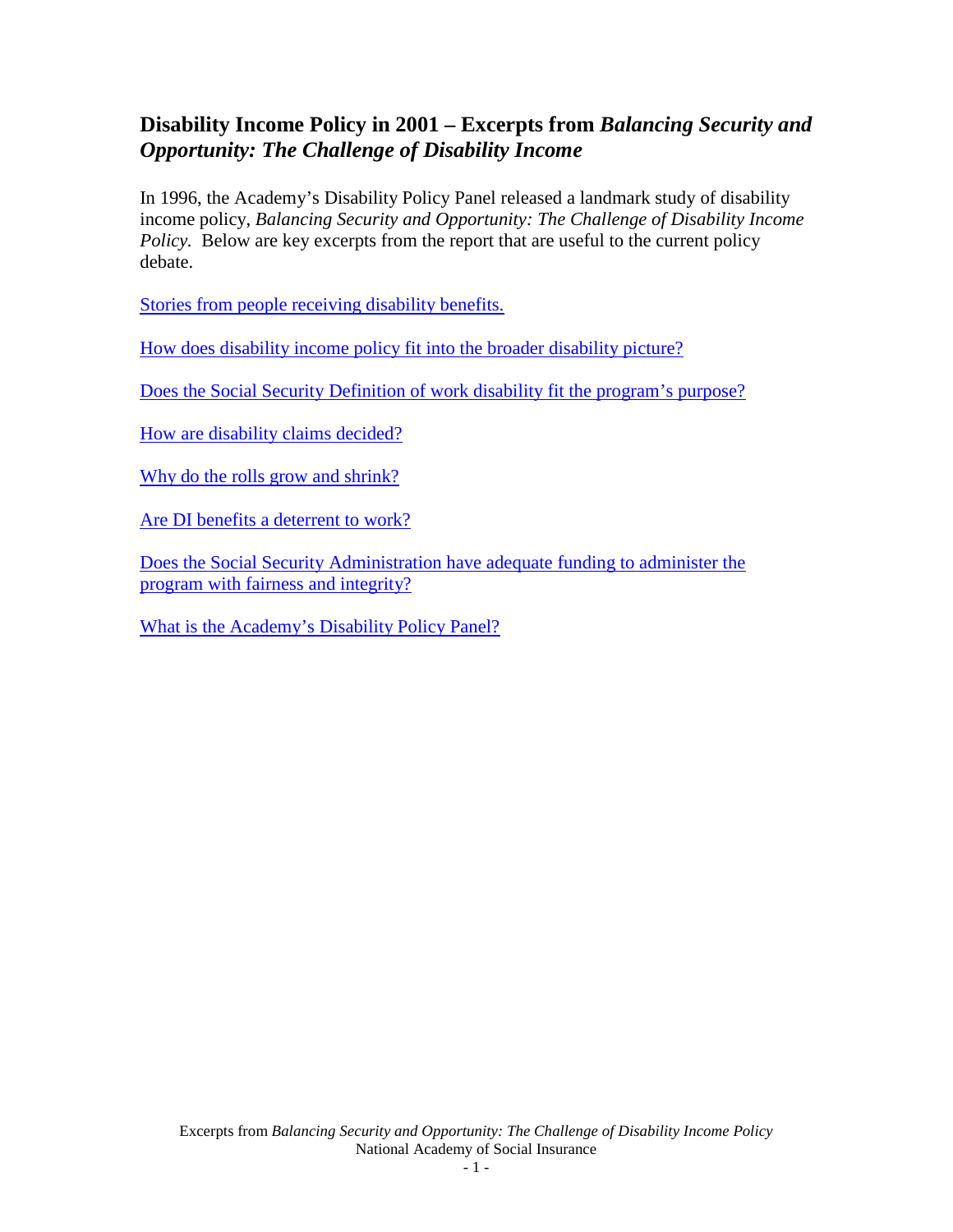# **Living with a Work Disability: Stories from People Receiving Disability Benefits**

# **Introduction and Methods**

<span id="page-1-0"></span>To get beneficiaries' perspectives on their disabilities, benefits and prospects for work, the Academy's Disability Policy Project conducted focus group and telephone interviews with over 40 people ages 25-61 who were receiving either Social Security disability insurance (DI) benefits or Supplemental Security Income (SSI) disability benefits. A pilot focus group was held in Virginia in August 1994. Other focus groups were conducted in three sites -- Iowa, New York and Oregon -- in October 1994. The Academy collaborated with the U.S. General Accounting Office to obtain from the Social Security Administration lists of beneficiaries' names. They were contacted by phone and invited to participate in the focus groups. All of the beneficiaries contacted had filed for disability benefits within the prior five years. Beneficiaries gave permission for the information to be used for the research project. Interviews were conducted by LaScola Qualitative Research and covered the beneficiaries' perspectives on their quality of life, their experience with disability and work, their prospects for returning to work and their experience with the Social Security Administration.

Focus group participants were selected to include a mix by gender, ethnicity and three broad categories of impairments: musculoskeletal; mental; and cardiovascular, respiratory and other impairments. Excerpts from their stories are presented in three categories:

- Beneficiaries with cardiac, respiratory or other impairments
- Beneficiaries with musculoskeletal conditions
- [Beneficiaries with mental impairments](#page-15-0)

Of the 4.9 million disabled workers receiving DI at the end of 1999, mental disorders were the primary diagnosis for 32 percent (5 percent had mental retardation and 27 percent had other mental disorders). Musculoskeletal conditions were the primary diagnosis for 23 percent, while "other" conditions accounted for the remaining 45 percent. Common diagnoses in the "other" category were diseases of the circulatory system (11 percent), of the nervous system and sense organs (10 percent), of the blood and blood-forming organs (5 percent), the respiratory system (3 percent) and cancers (3 percent). Many beneficiaries have multiple impairments.

# **Beneficiaries with Cardiac, Respiratory and Other Impairments**

These individuals often were very ill or had life-threatening health conditions. Many had remained on their jobs months or even years after the onset of their conditions, determined to "beat the odds" of their diagnoses. By the time they turned to Social Security, they had experienced the loss of their health, their livelihood and their hopes for ending their work lives with a comfortable retirement. Returning to work usually was not an option. Most had exhausted efforts to remain at work before turning to disability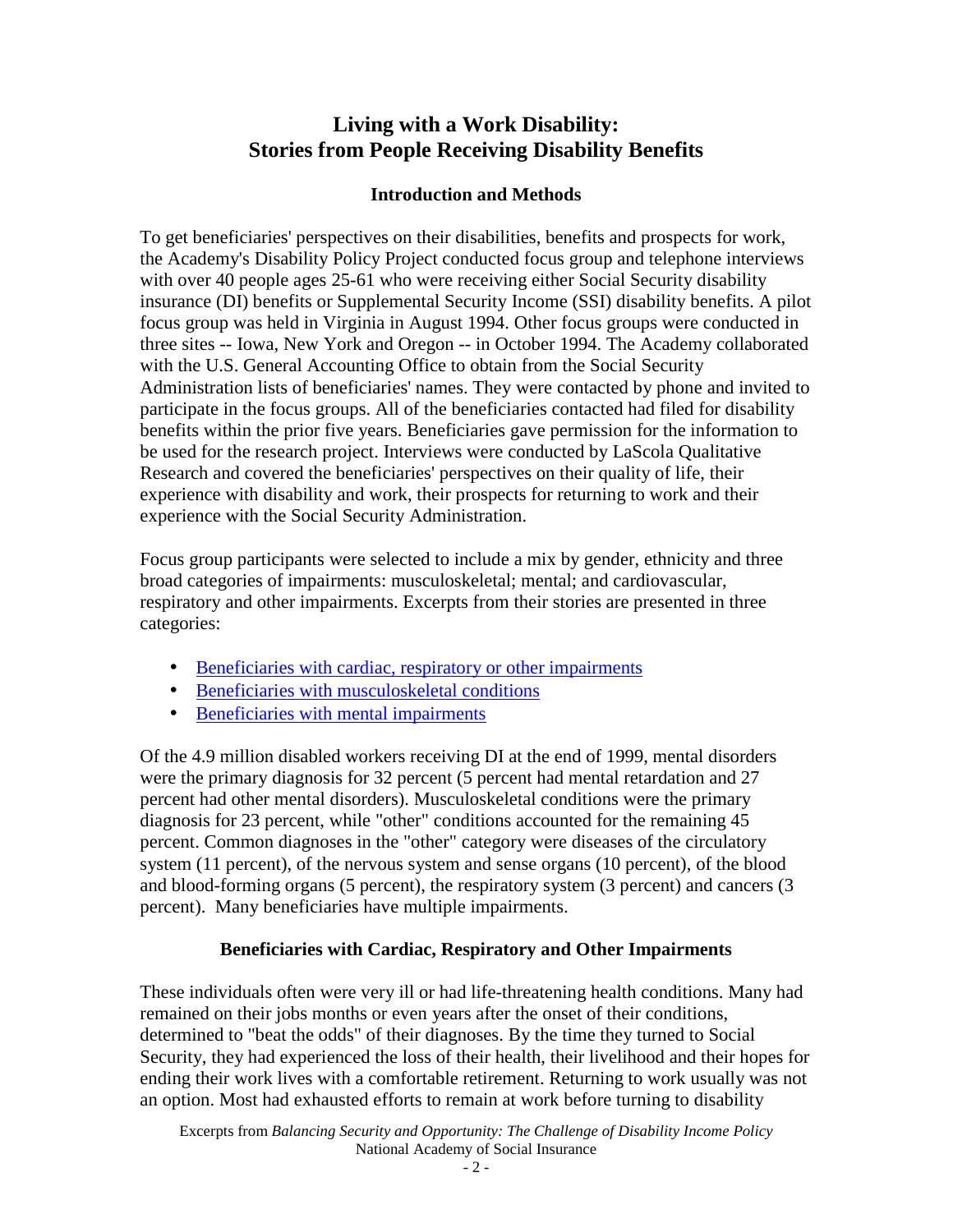benefits. Their emphasis was on preserving their health, and often their lives, and finding meaning in activities without the psychological and monetary rewards of paid employment. Some were more serene about this than others, being grateful for their "good days" and finding meaning in family or other relationships. Many said that their claims were processed promptly by Social Security. They often had clearly diagnosed and documented medical conditions that probably met SSA's medical listings.

**Accountant**. Age 53, she is an accountant who worked her way up from being a bookkeeper. She has five sons and a daughter and now lives in Oregon near her daughter. She has chronic respiratory failure and wore oxygen during the focus group. Her condition was diagnosed in 1990 when she lived in Las Vegas. She applied and received Social Security without difficulty. She is very worried about paying for her medication.

In 1990, I'd just arrived in Las Vegas. I was trying to apply for work, and I just didn't feel well. I kept going into emergency. I thought maybe it was the atmosphere there, and then the doctor said "Your lungs are gone. You should be on total disability." I had no health insurance in Las Vegas. I had worked in California, and had Kaiser insurance there. So I went back to San Diego and stayed with my son.

When I applied for Social Security, the paperwork went through and everything. I had no problem. I just couldn't believe that I was totally disabled. I still can't believe it. I'm getting more oxygen to my brain and I'm getting more aware. But I don't have the energy. Even walking a block, I'm out of breath -- and it isn't getting better.

I thought at this time of my life I'd be comfortable. Not wealthy or anything, but all right. But with the increases in drugs, you can't make it. It's going to get worse. It's not going to get better. The longer I live, the more medication I have to take. The bills just keep mounting. I don't want to worry about it, because it just makes it worse. I pay \$81 a month for my insurance, and I have to pay 70 percent of my prescriptions. At this point, I've been charging my prescriptions, because they've been running over \$100 a month. I applied for family services, senior disabled services. I should know today whether I'll get assistance or not. If I don't, he says to keep trying. I may be able to get them to pick up the prescriptions.

**Management Secretary**. In her 40s, she had been a management secretary in a hospital in Iowa. She has cancer and worked after her first surgery. After her second surgery she applied for Social Security and qualified quickly. She also receives a disability benefit from the hospital where she worked.

I probably look pretty good, but I have a tumorous cancer that could not be removed by surgery. So I have gone the chemo/radiation route. It's in regression now.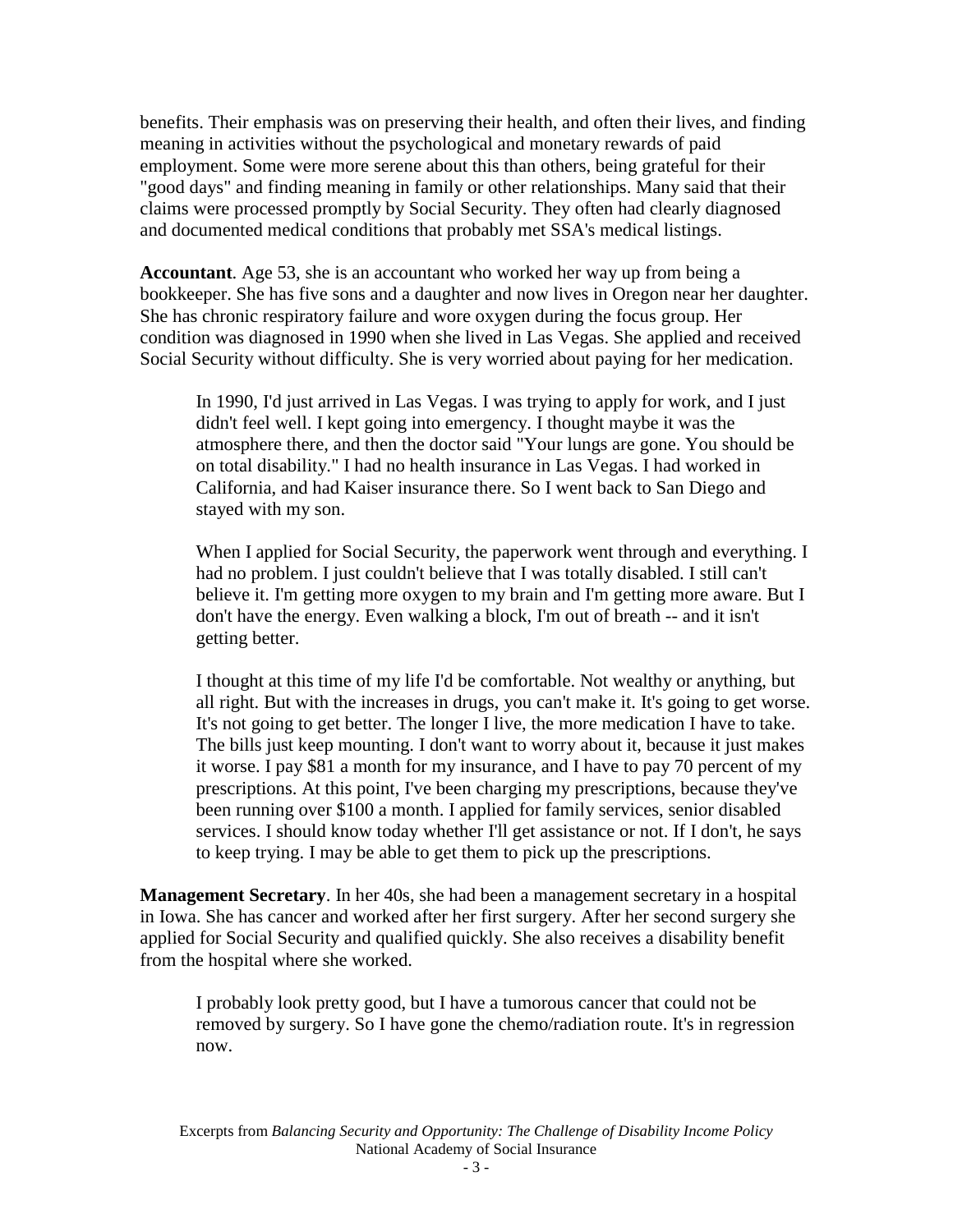I had cancer before and was able to work through my first surgery. Then when it occurred again, I was working and I tried to go back to work after surgery, and could only maintain about two weeks and I couldn't because of the pain, and so forth.

The hospital gave me options to come back to work. But you have to look at it long term. They've seen you when you've been able to perform 100 percent. Now with your illness, maybe you can only perform 50 percent one day, maybe 30 the next. Maybe one day you just can't make it to work. So eventually, you're not going to have a job because you cannot fulfill that obligation.

My first disability benefit was through the hospital. Then I called the Social Security office. Mine went right through without any problem.

With cancer, they say a lot of times most of your therapy is your attitude. I don't plan to go back to work. I don't know how long I have. I haven't been told yet -- it could be any time. So I try to take a very positive attitude so I don't make myself worse than I am. There may be a chance maybe later on, to find something in therapy or medication to live longer. We take a day at a time.

**Insurance and Financial Services Representative**. In his 40s, he lives in Virginia. He was diagnosed with multiple sclerosis (MS) two and a half years ago. He worked 20 years for an insurance company selling financial services. He kept working until his vision declined to the point where he was no longer able to read or drive. His motor coordination is faltering. He was initially denied Social Security before being allowed on appeal.

For me, a good life would be just being able to be mobile. To be able to walk more than 3 blocks without falling down. To be able to see so I can drive and get myself around.

I was originally diagnosed as having MS in August of '91. And I went through approximately two years with no major problems. Around June of '93 my vision got to the point I was having problems seeing street lights. Finally, my wife insisted I stop driving. I had to stop working in August '93.

I have a good relationship with the executives of my company. I've been working with them for 20 years. And they have been very fair and very nice to me. They have tried to come up with alternative things I could possibly do while I am on disability. But because of not being able to read properly, that has created problems. But one of the things we've talking about is my giving little speeches, motivational things, you know, for prospective agents.

I try to stay active. For example, my daughter's in college and my wife works, so I do the cooking. I can't see what I'm cooking, but I can still try to cook it. I do things around the house, so I feel like I still have some self-worth. Your body and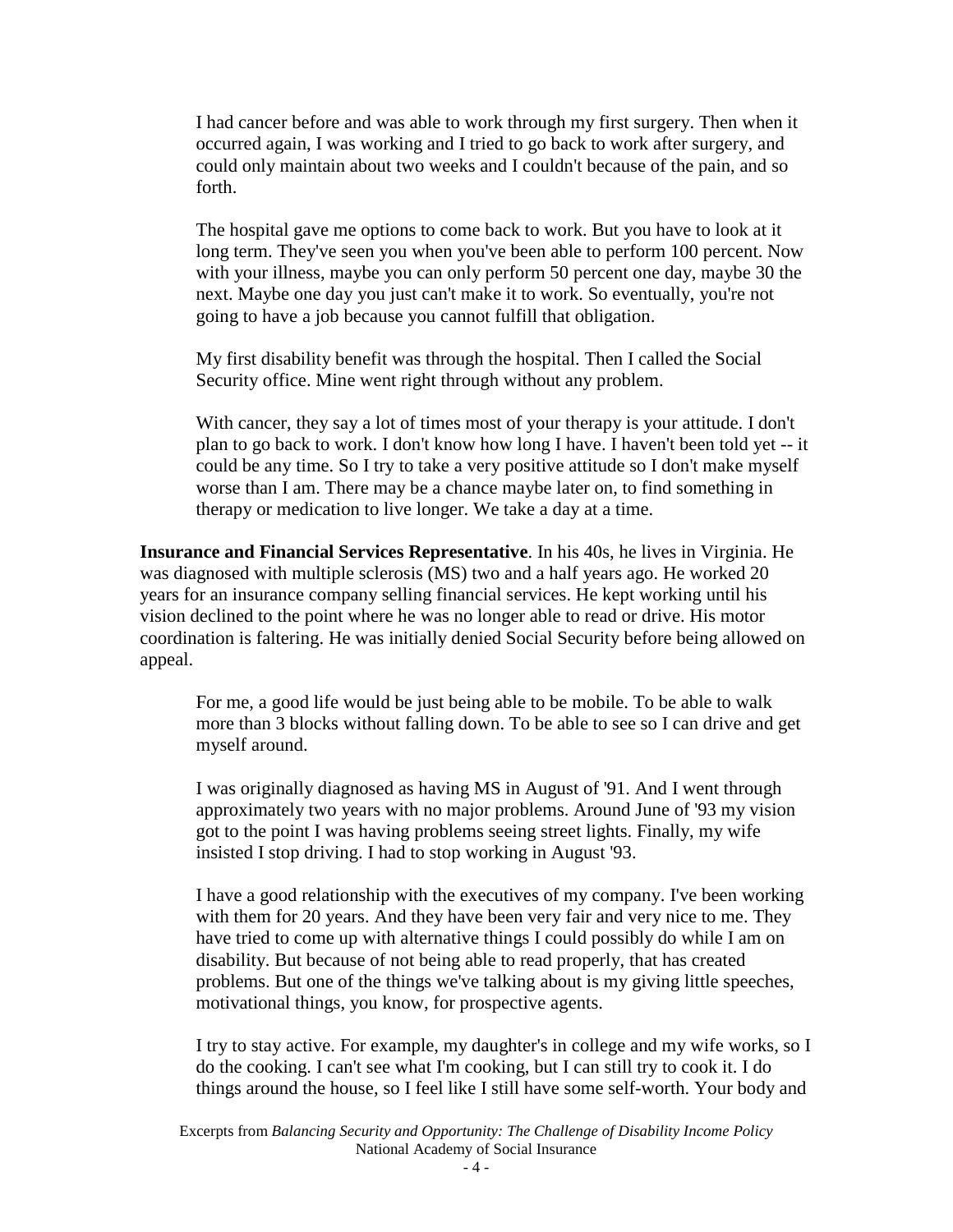your attitude can adjust. I mean, I fall down all the time now. So I just get up. I just keep getting up.

**Private School Teacher.** A widow in her 50s, she has lived in New York City all her life and had taught 12 years at a private girls school. She had heart surgery nine years ago and returned to her job after being out for six months on temporary disability. In January 1994, she again had heart surgery and found that her condition was more serious than she had expected.

When I had surgery the first time nine years ago, it was great to get back to work. In January I went to have surgery again to get a new valve. I have a leaky aortic valve. But when they went in they found out I had a silent heart attack. So instead of doing the two operations -- they did it with the balloon. The doctor said, no, I should not go back to work this time. It would be too much.

I had 52 weeks of disability benefits from the school. After that I went on Social Security disability. I'm a widow, so I got more on my husband's than I did on mine.

I had no problems with Social Security. It went through the first time. The business office in the school helped me file. She filled out certain things and the doctor had the information. I waited the six months. But I had no problems. I get a pension from the school, too. They'd only started it maybe nine years ago. So I get something from them too. And then from my husband's job, too. Thank goodness.

**Clerk, Nurse's Aide**. In her 40s, she has been a file clerk, a singer and a nurse's aide. She lived in Detroit and Dallas before moving to Iowa. She stopped working 4-5 years ago because of severe headaches. She was diagnosed with brain tumors, one of which has been removed. Two were inoperable.

I stopped working because I was having real bad headaches. My cousin told me to go get my head checked out. When they cut my brain -- opened me up -- they saw three tumors in my brain. The doctor said he's going to remove one, but he couldn't touch the other two. They were right in the middle of my brain. I could have died or lost my speech forever. I didn't used to talk this way. But the doctor told me, he said, "Baby, you're getting up fast!" I said, "Yes, I want to get on." And three days later I had another stroke. I couldn't talk. I couldn't walk. I couldn't do anything. That's why I thank God for every day that he gives me.

The state of Iowa told me to go on disability. They put me on Social Security straight out of the hospital. They just automatically put me on. I did not know it then.

A good life? A good life would be if I could quit hurting. Every morning I take Phenobarbital, aspirin, I take a nerve pill. I take them all. And if I really want to do something, I do it. I just put my mind to it. There's a higher power in me to feel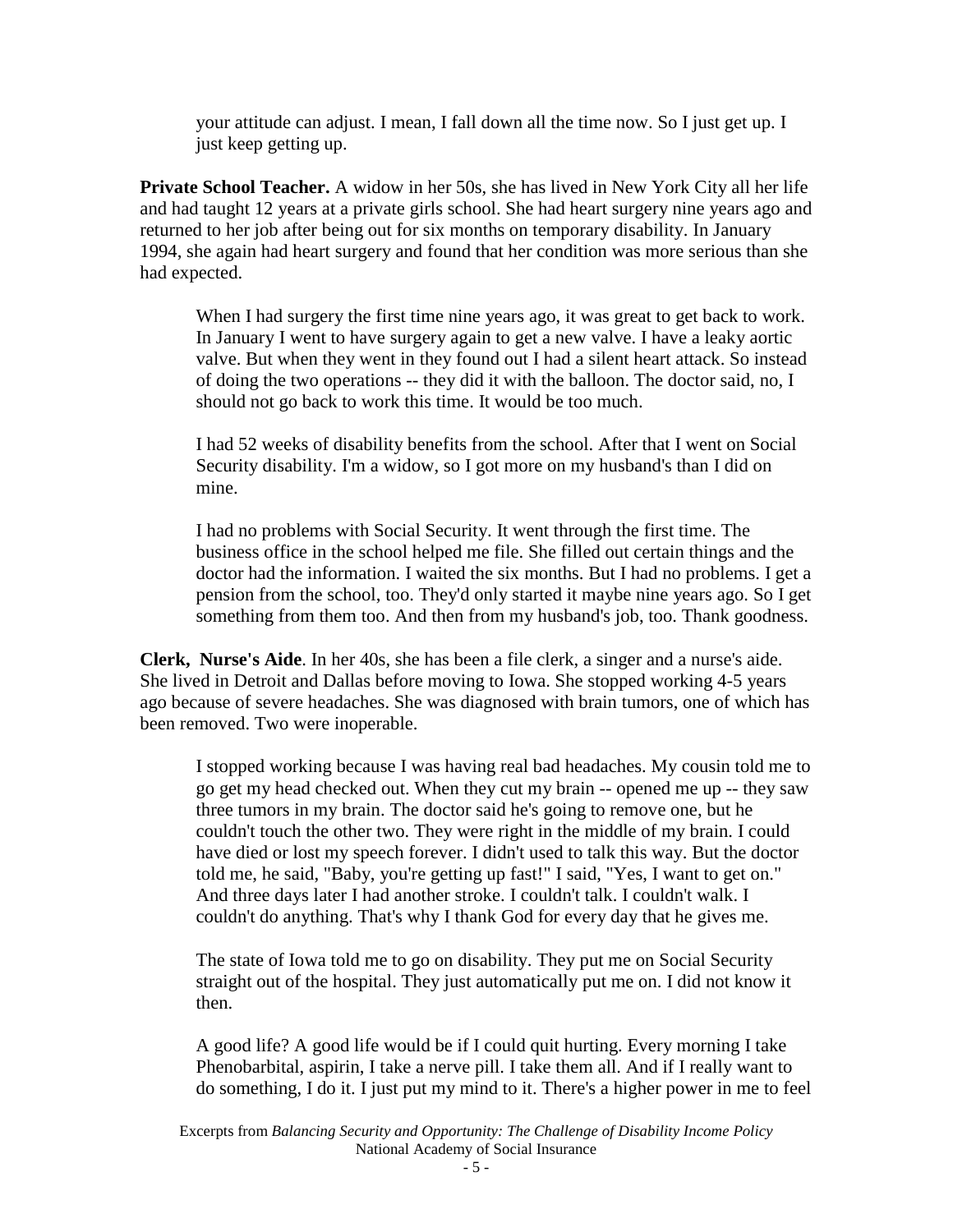better. Every day when I wake up, I sit up and look at the sky and say, "Thank you, Jesus, for another day."

**Switchboard Operator.** Age 41, he had been a switchboard operator at a hotel for years. While hospitalized with pneumonia, he was diagnosed with emphysema. After his health insurance with the hotel ran out, he went on welfare and received Medicaid. The welfare office referred him to Social Security.

A good life? Being able to create something, like write a book or make a movie, just doing something positive. Leaving a mark that you did something with your life, or being able to help someone else. I like to go shopping with my roommate, to help her carry the packages. Even though it takes a lot out of me, it feels like I'm accomplishing something. It helps my peace of mind.

I had a lung operation in 1991 because I had a complication with pneumonia. I have severe emphysema. For a while I didn't know I could collect disability. I was on welfare. They told me to go to Social Security.

I was on Medicaid. Before that I was on the hotel's insurance. But, they only give you a certain amount of time after you're out of work, then they don't pay your health benefits.

Just getting to a job would be hard. I could only work two hours at a time. Maybe being able to rest would help, but that wouldn't be very productive. Who would put up with that? My doctor said I shouldn't.

**Day Care Center Worker.** In her 50s, she had worked in a day care center. Both she and her partner were diagnosed with HIV. He has since died. She was referred to Social Security by public assistance and had no problem qualifying for SSI. Her illness came as a great shock. She is determined to keep a positive attitude to fight her illness.

About five and a half years ago I was starting to feel kind of sick. At that time, I was living with this guy, and he started getting sick. I wanted him to go and have himself checked because there was a lot of things going wrong with him. I felt that I didn't need to for the simple reason that I was never into drugs, I was not running around. Before that I was a housewife with my children and my husband. It turned out that he had the HIV virus. I was hysterical. I went into a depression. It was hard for me to deal with the idea that he had HIV.

I went to have myself checked. And it turned out that I came down with HIV myself. So I started crying, "What do I do now?" I never thought of myself as being in that situation. I loved to work in the day care with the children. I could never go back. That was my first reaction, "I can never be around anybody now." I felt like I was contagious. But anyway, about four and a half years ago is when I did find out, and I went to Social Security and they started giving me SSI.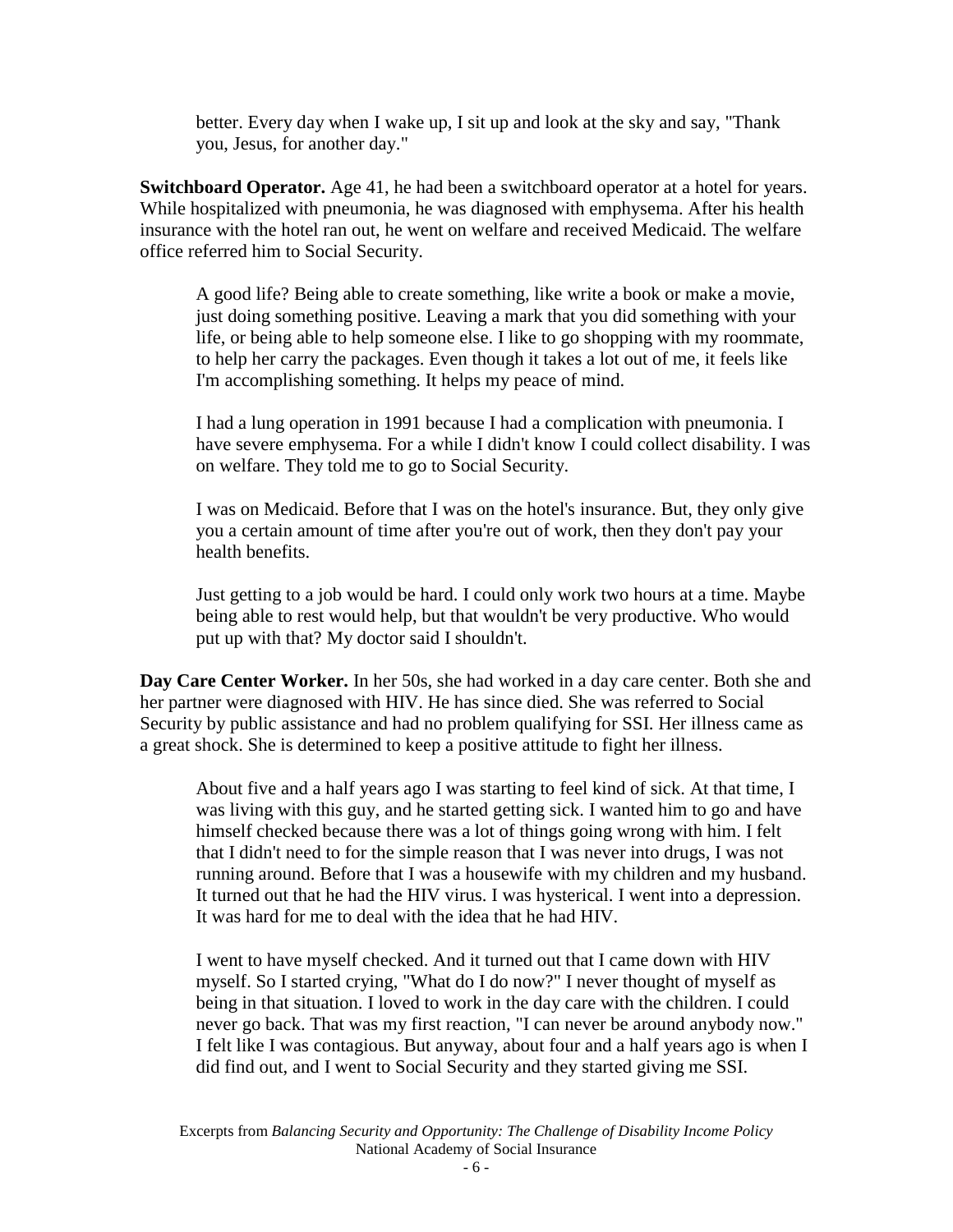<span id="page-6-0"></span>I was on public assistance at the time. Public assistance sent me down to Social Security. They approved the SSI, and I've been on SSI right now for four and a half years. But it's a struggle. Living from one month to the other. Food, rent, and everything. All I get is \$10 of food stamps. I go to the store once and they are gone. That's it.

Lately, I've been very sick. I try to keep my attitude positive -- going to church. And I have gone to groups with people with HIV. It's the only thing that keeps me going. The guy that I was with, he passed away last year. It has been some rough times. But I am a survivor. I won't let it get me down.

**Nurse Manager.** Age 50, she has lived in the Portland area for 25 years. She had been a nurse manager in charge of eight departments in a hospital. She was diagnosed with lupus in 1986. Despite her doctor's prognosis, she kept working for 18 months after her diagnosis. But she ultimately had to leave her job and claim disability benefits from the hospital and Social Security.

A good life? Just to be able to do the things that I had thought I would be able to do when I reached this point in my life.

I have lupus, and I've had it most of my life. In 1986, I thought I had a heart attack. And they found out it was an infection around my heart. There are very few reasons why it should happen, and one of them is lupus. And we went back over all my records and did more tests. When I was first diagnosed, my physician said, "You won't be able to work any longer." And I laughed at him, because I wanted to prove him wrong.

I didn't want anybody to know that I was not well, and finally it became evident that I could no longer function. It took me a half hour to walk half a block from my car into the hospital, and when I got there I had to rest for an hour. I just didn't have the energy to get upstairs to my office. My staff members carried a lot of my load for me. When I found that in an eight hour day, I was spending four and five hours just trying to gear up the energy to do something -- it was time to leave. After 18 months, I decided on my own that I needed to leave, because I couldn't carry on any longer.

All my medical records were documented for about five years. And there was never any question about whether I would get Social Security. I turned it in and I got it. I got a letter in about two months, saying your disability will start -- once they settled it with the disability insurance from the hospital.

#### **Beneficiaries with Musculoskeletal Conditions**

Beneficiaries with musculoskeletal impairments included many who had back injuries and chronic pain. They reported difficulty with a broad range of physical functions - walking, standing, stooping, lifting, sitting, even sleeping -- and some had difficulty with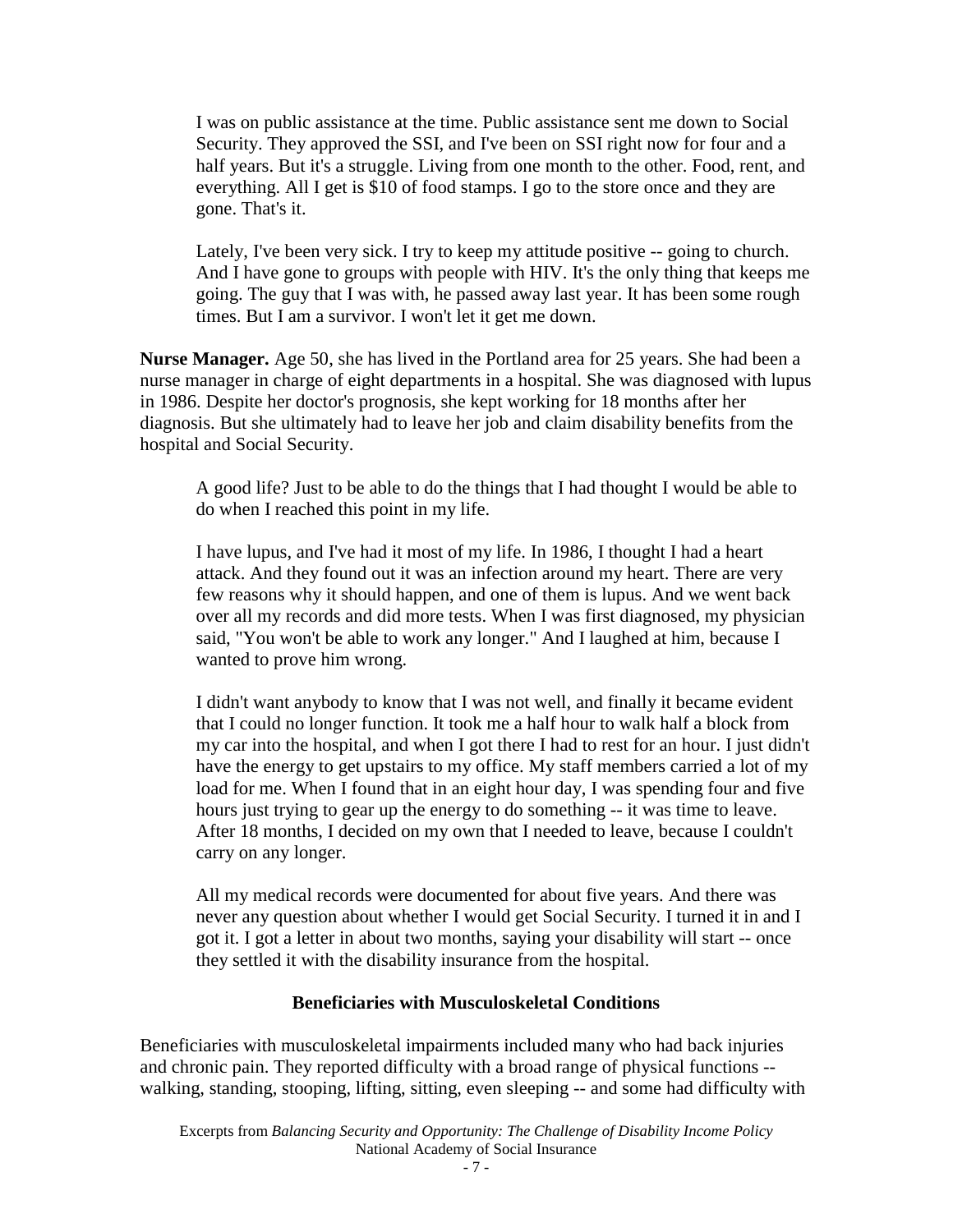concentration due to the pain or their medications to ease it. They shared a common experience that employers, insurers and doctors often were not sympathetic to their conditions, particularly when workers' compensation was involved. Perhaps because pain is difficult to diagnose, measure and treat, many felt accused of malingering, often being told, "You should be better by now" or "There's nothing wrong with you." They had typically remained on their jobs for a time after the onset of their injuries. Some had aggressively sought other work and were still looking. Some found that both their age and medical history reduced their appeal to prospective employers. They typically qualified for Social Security disability benefits only after lengthy appeals. The long hiatus between earnings and benefits had often wiped out their savings. While they expressed frustrations with the Social Security claims process, their feelings about workers' compensation were even more negative.

**Custodian.** Age 53, she lives in Oregon and is a mother and grandmother. She has worked as a hairdresser, a sales person in cosmetics, and most recently as a custodian, where she has worked for six years before she was injured on the job about five years ago. She uses a scooter.

She is very angry about her experience with workers' compensation. In Oregon, workers' compensation is administered by the State Accident Insurance Fund (SAIF). After receiving compensation for about four years, she had a heart attack. When her workers' compensation ended, Social Security determined she was disabled. But she had lost her insured status for DI and qualified only for SSI. Social Security, apparently, set the onset of her disability after her heart attack, rather than at the time of her back injury.

I was injured on the job and that was a disaster. I feel that somebody should do an investigation of the SAIF. I went through hell.

Well, I weighed 110 pounds. I was strong as a horse. I could outwork anybody. I was a custodian. I fell down the stairs and injured by back, sacroiliac and my hips some. I just couldn't work any more. I was in pain. They kept telling me there wasn't anything they could do to stop the pain.

I went through four years of misery with the state workers' compensation. They were giving me my money -- but they wouldn't train me. They kept saying, "You apply for Social Security." I applied for my Social Security. Social Security said, "You can't apply for Social Security when you're on workers' compensation." We went through this for four years.

The doctor said I couldn't do the work I was doing. I tried to find other work. I went back to the drug store. I thought maybe I could at least clerk for a while. No way. They wouldn't hire me. Number one, they said my age. Number two, they said I'd been on disability for a year. I was now a risk.

I begged the insurance company to help me get other work. My doctor said, "She can't do that physical labor anymore. Train her." I went through a year of aptitude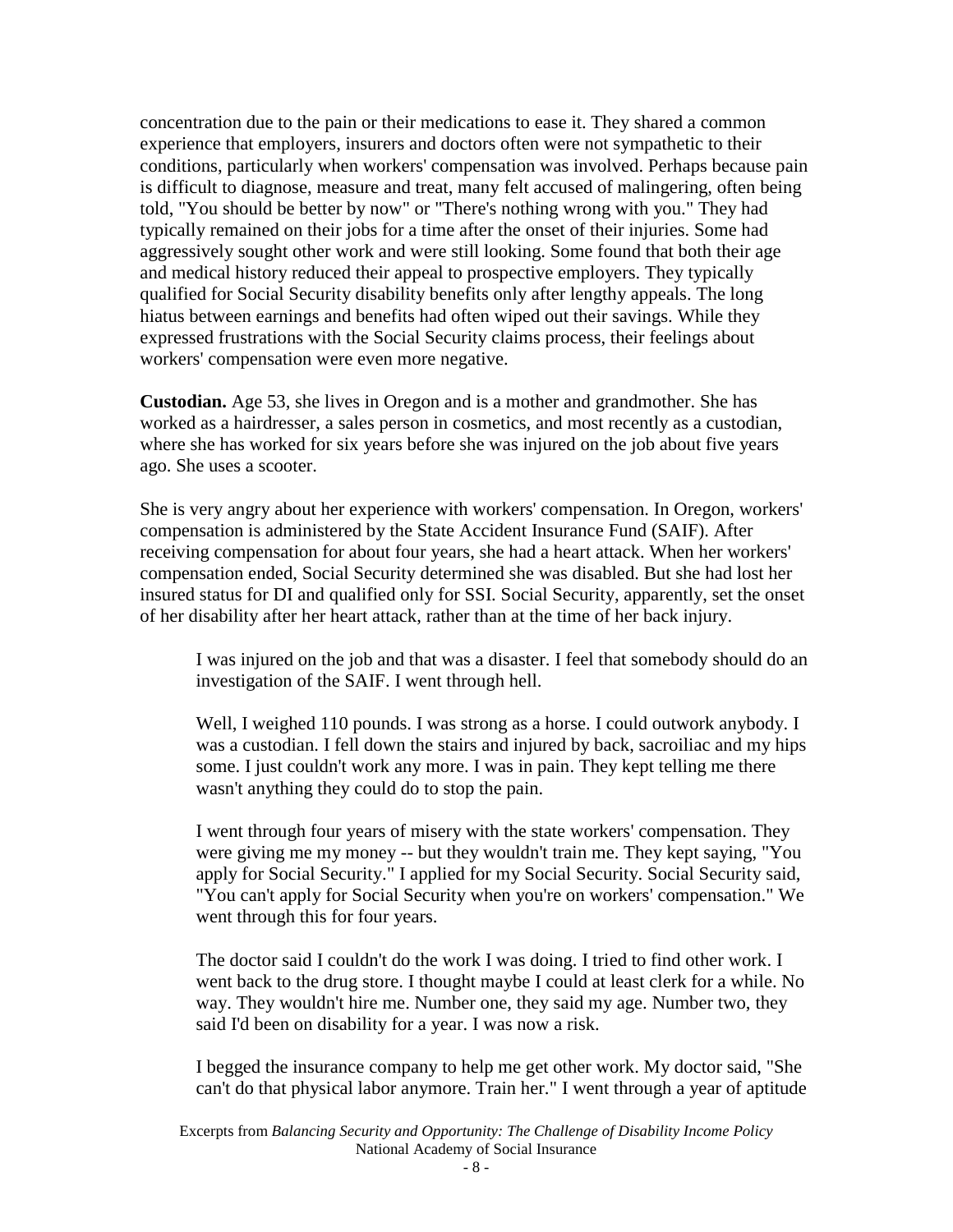testing. They got me all set to go into a program. It was a medical records certification course. I really was excited about doing that. It was two years and you're certified. That would have been fantastic. At the last minute they said, "Sorry, we can't send you to a two-year program. That's too long. You'll have to find something else. We're going to send you to Goodwill." I keep trying to think of the straw that broke my back. That was a big one.

I think that's why my health deteriorated. If you're fighting all the time just to survive -- with an insurance company that you've paid for -- then the rest of your health goes. That happened to me. I had a stroke. I had a heart attack. Then Social Security finally says, "Yes, you're disabled all right!"

SAIF then dropped me and I was in the middle of fighting them. The thing that hurts is, after five years of this misery and my health goes down, and Social Security finally accepted me as disabled, they told me, "Well, you can't get Social Security because you don't have the earnings credits." I didn't have enough credits because I didn't work for the last four years. So because of that job injury and that insurance company, I lost all my Social Security income. So then they put me on SSI, which in the long run turns out to be better for me. Because now I'm on Medicaid. My medical costs are like \$1,200 a month. But, it's still not right. I'm just so angry.

I've been downing everything, Let me say one good thing. It if wasn't for Medicaid from the State of Oregon, I would be decayed in the ground because I had no other insurance. I have \$1,200 a month worth of pills and medicines and treatment. And if they hadn't helped me, I'd be dead. And maybe it would have been just as well. I've certainly felt that way. But my children and grandchildren don't. So, I want to say that I do appreciate Medicaid.

Nobody wants to be disabled. Nobody wants to live off the state. I'd love the play with my grandkids and start hiking and bowling again. It's a great loss.

**Contractor and Carpenter.** In his 40s, he has been a carpenter and contractor for a number of years. He moved to Iowa from Illinois, where he had been injured on the job. He had back surgery, and after the surgery, developed deep venous thrombosis in his lower left leg, which he described as 2 1/2 inches bigger than the other due to the thrombosis. He walks with a cane. He received no cash benefits from the company where he was injured. He qualified for Social Security without difficulty. In Illinois, workers' compensation is administered by private insurers or self-insured employers. It is a state where employees have a choice of their doctor. He has worked with a professional job locator and put out over 300 job applications, but has not yet succeeded in finding other work he can do with his disability.

I was hurt on the job. They had a fire, and this man turned the fire hose on and it blew him off a four foot platform. I tried to catch him. The fire hose hit me and he landed on me and knocked me down. Immediately, I was suffering a lot of pain.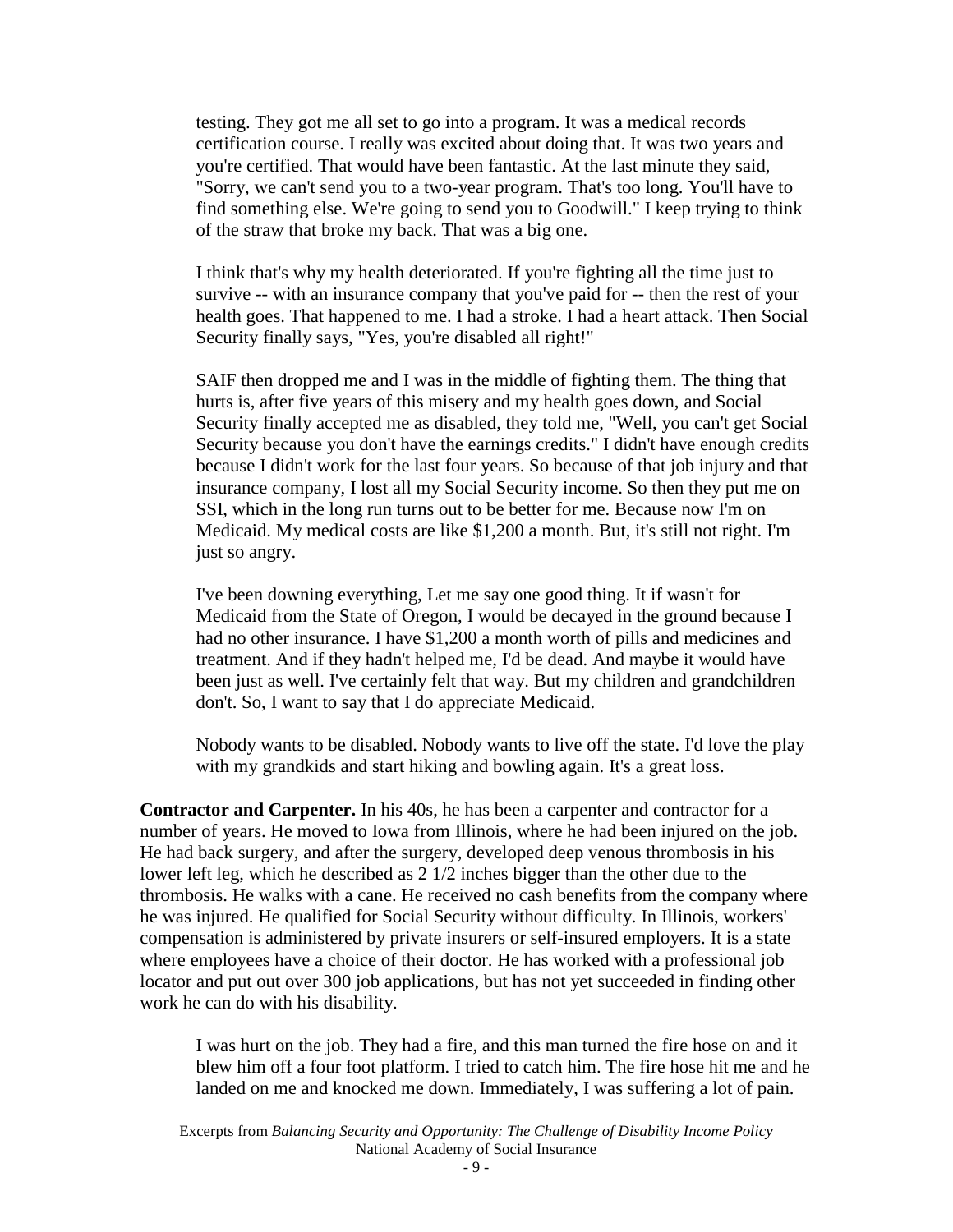So they sent me to the doctor, and he confirmed I had something wrong. Then they brought me back to work. I never missed a day of work. The doctor put me on light duty. They put me on a stool that was three foot off the ground, and they had me bending over pulling trays of nuts and bolts out of the bottom to separate them. And I just couldn't do it. I told them I'd get on my knees and do it and they said, "Well, you should be getting better by now." It was just intimidation on their part.

I went 10 months at my company after the injury and did not receive a dime in benefits. Never have received any money. I was hurt there. I was automatically alienated from any benefits. I never received them, and to this date have never received them.

When I applied for Social Security, I went to a Social Security doctor, and he said, "You're really messed up." He wrote a letter and they just took me right through and it was all said and done.

I had a professional job locator I worked with for quite a few months. I put in over 300 applications. I didn't even get a call. That's pretty discouraging. I made phone calls. I did everything I could. It's like me and her starting out. She's 18 years old and I'm over 40. I've got some serious problems going on, and this kid here is right out of high school. They are going to hire her. They wouldn't even look at me. They haven't looked at me.

Technically, they are not allowed to ask if you have a disability. But they have asked me how come there's a lapse between this time and that time on my resume. I said, you know by law you're not allowed to ask. He said, "Well, if you want a job, I've got to ask you."

I can understand how people don't understand pain. I know what I used to think. I had an uncle that was built like a gorilla, a muscle man. He had a back that was absolutely shot. To look at that guy, his chest and arms, you'd think, "He could lift a tank!" But the poor guy could hardly walk. If I didn't know him, I'd think - what's your problem?

I'm six two, and I weigh over 200 pounds. People are looking at me like, "Look at this big strong guy. What's the problem?" I was the second highest on medication in St. Anthony's Hospital. I've never been a drug addict. I've got a real high tolerance to medication. I do not take medication now. Because I'd have to take it by the handfuls -- and I'm not going to do it. I'm in pain right now. You learn to live with it.

In the time before my benefits went through, we went through all our savings. I own my house. That was fortunate. I didn't have to pay rent. We went almost a year between my last pay and when Social Security came in. So we were down to our last \$500. It just wiped us out.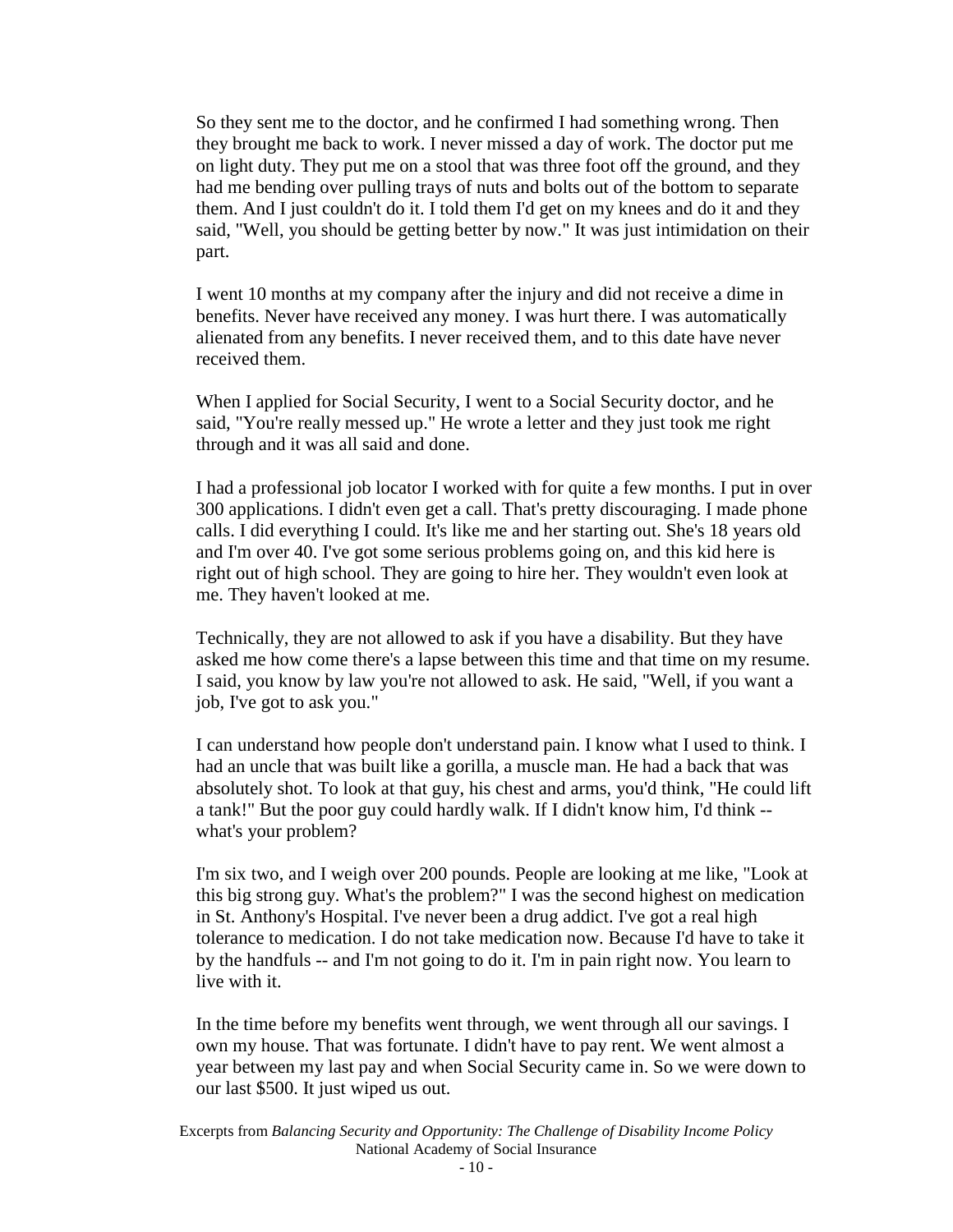**Hospital Transcriber.** In her 40s, she worked at a hospital doing surgical transcriptions. She had also been a school teacher and a church organist. Before college she sold encyclopedias, waited tables and tended bar. She has multiple back problems and is very bitter about her experience with workers' compensation. In Iowa, workers compensation is administered through private insurers or self-insured employers. Iowa is one of the states where insurance carriers select the physicians that treat injured workers.

I've had a four level fusion which was not successful, and a rhizotomy which also was not successful. I have a cervical spine problem that I am reluctant to have surgery for because the other surgery has not been successful.

I was working in a hospital when I was injured. The big shock for me was that other people did not have any grasp of what was happening to me physically. They do not understand pain. It's always a surprise to tell somebody you worked side by side with, that you're in tremendous pain and that you can't do something.

When you're injured in a work comp setting, you find that people change their attitudes toward you. There was a little indictment. You can see yourself losing respect in their eyes, because you've been injured on comp. So you try to not show the injury. In physical therapy, I can look back on doctor's reports and see a difference. I think they think we are malingering. Faking it. Even though you're not, there's a judgment. "Well, you should be better by now."

I think people who are injured on comp are discouraged from connecting with other people. I used to go to chronic pain support group meetings at Mercy Hospital. About 50 of us showed up. And it was the most reinforcing, affirming thing I'd experienced. But I think what happened, too many of the comp people were expressing their true feelings about the way they've been treated, and for some strange reason the group was disbanded. It was not for lack of participants.

I went to the insurance company doctor to see if he could help me. He said, "Did your attorney send you here, or did the insurance company send you here?" And I said "The insurance company." He closed my file and said "Well, I don't think anything else can be done for you." And I said "What am I supposed to do?" And he said "Go into business for yourself." I said, "If I can't work for somebody else, how am I going to go into business for myself?" And he said that maybe I should go on disability. That's when I applied for Social Security.

**Meat Packer.** In his 40s, he lives in Iowa. Married with two teenage children, he has been a laborer all his life. He sustained a back injury on his last job at a meat packing company. He has had back surgery twice and lives with chronic pain. He apparently received no workers' compensation income, although he did attend a workers' compensation seminar. It took three years for his Social Security to be approved on appeal, during which time his family depleted their savings and turned to relatives for help.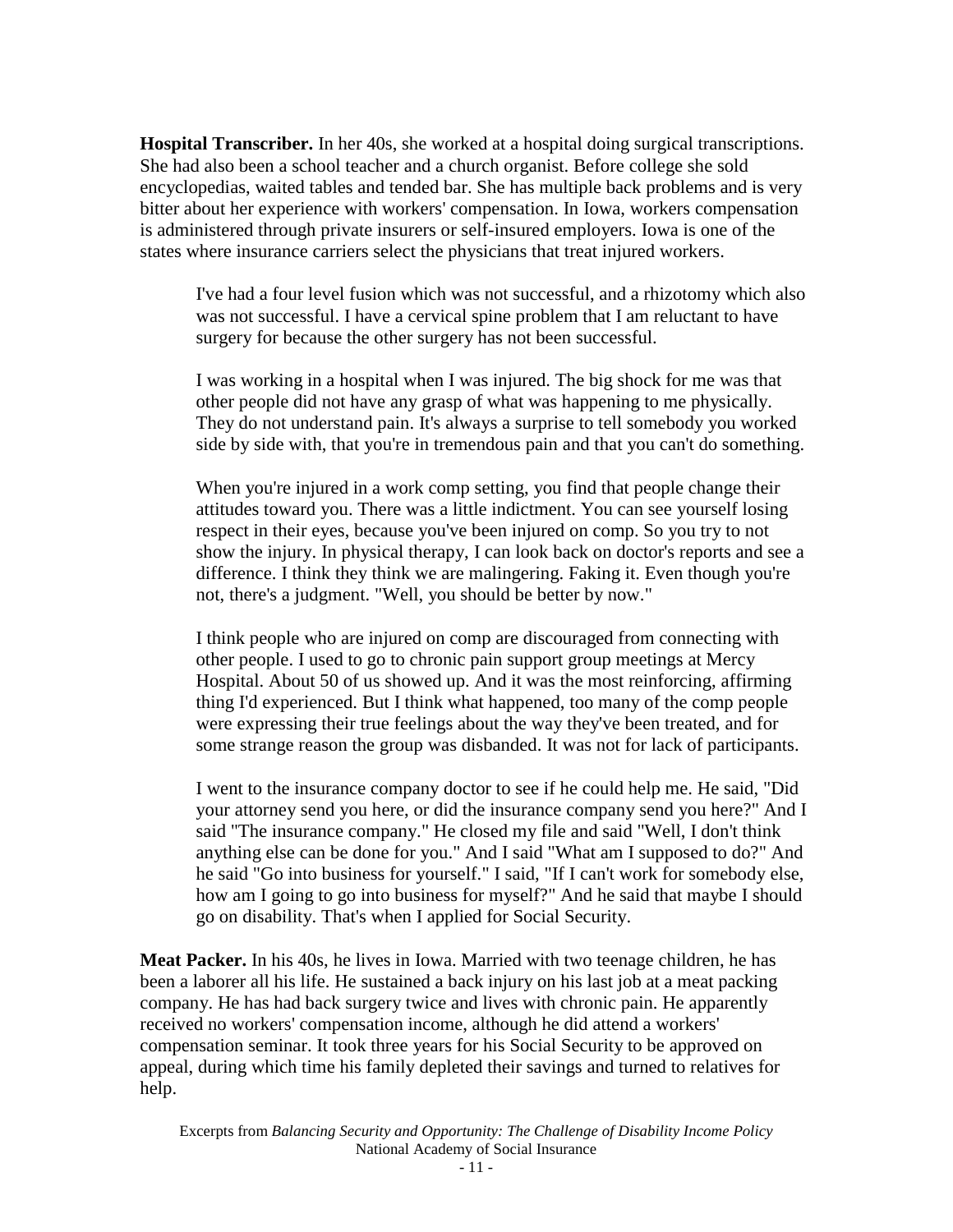You asked, "What is a good day?" A good day for me is to wake up once without pain. To go one hour without pain. It doesn't happen.

When it (back pain) first happened to me, I was told I had a muscle spasm. They sent me back to work. I pulled between 75 and 100 pounds of meat every two and a half seconds. I did not miss a day of work. They told me I was faking the pain.

My co-workers told me you have to pull your number, so I did. When you work in a packing house on a line, there's four of you. You might be number one, two, three or four. One coming up, that's your number to pull off the line. They were telling me I couldn't pull my number. I was determined to prove that I could still do it. I'd trained them. I knew this job. But it took half an hour for me to get on the line, find a comfortable position to pull my load. It went on for a month, month and a half. And it got to the place where I couldn't do it. But then they said I was goldbricking.

When I went to the company doctor, he told me there was nothing wrong with me. They said, "Here, go into the back room and they'll give you a treatment with infrared. You can be back to work in no time."

I went to a seminar probably two years ago. They call it "Workforce." It was through the workman's comp. And I was told by them repeatedly there is nothing wrong with you. We want you to go out and get a job. I put out applications and didn't get a call back.

At home, my wife got tired of me laying in bed crying because my back hurt. You can't lay down. You can't sit down. You can't stand up. You can't do anything.

It took me three years to get Social Security. And I had to go to court to get it. I went to court on a Friday, and I had surgery on the Tuesday. The judge says, "When did you have your last surgery?" I said, "Three days ago." He said, "This case is closed." Because when I was there I told him that I could not sit down - and I couldn't. I was there merely five minutes.

In the three years before I got any kind of disability money, we used our savings, which are long gone. In the last year and a half, my family helped us out.

I'm a laborer. I've been a laborer all my life. I worked in factories. And I would rather go back to the job that I got hurt on. Because that, to me, is the hardest job I ever had in my life -- but to me it was the best job. But I don't think it is possible for me to pull 50 pounds of meat off the line every couple of seconds. And there's nothing they can do. There's no such thing as light duty in a packing house.

**Salesperson.** Age 57, he lives in Oregon. He sustained back and leg injuries in an automobile accident 2 1/2 years ago. He worked in sales and sales management and had been a coach in the past. He believes that he should have qualified for the company's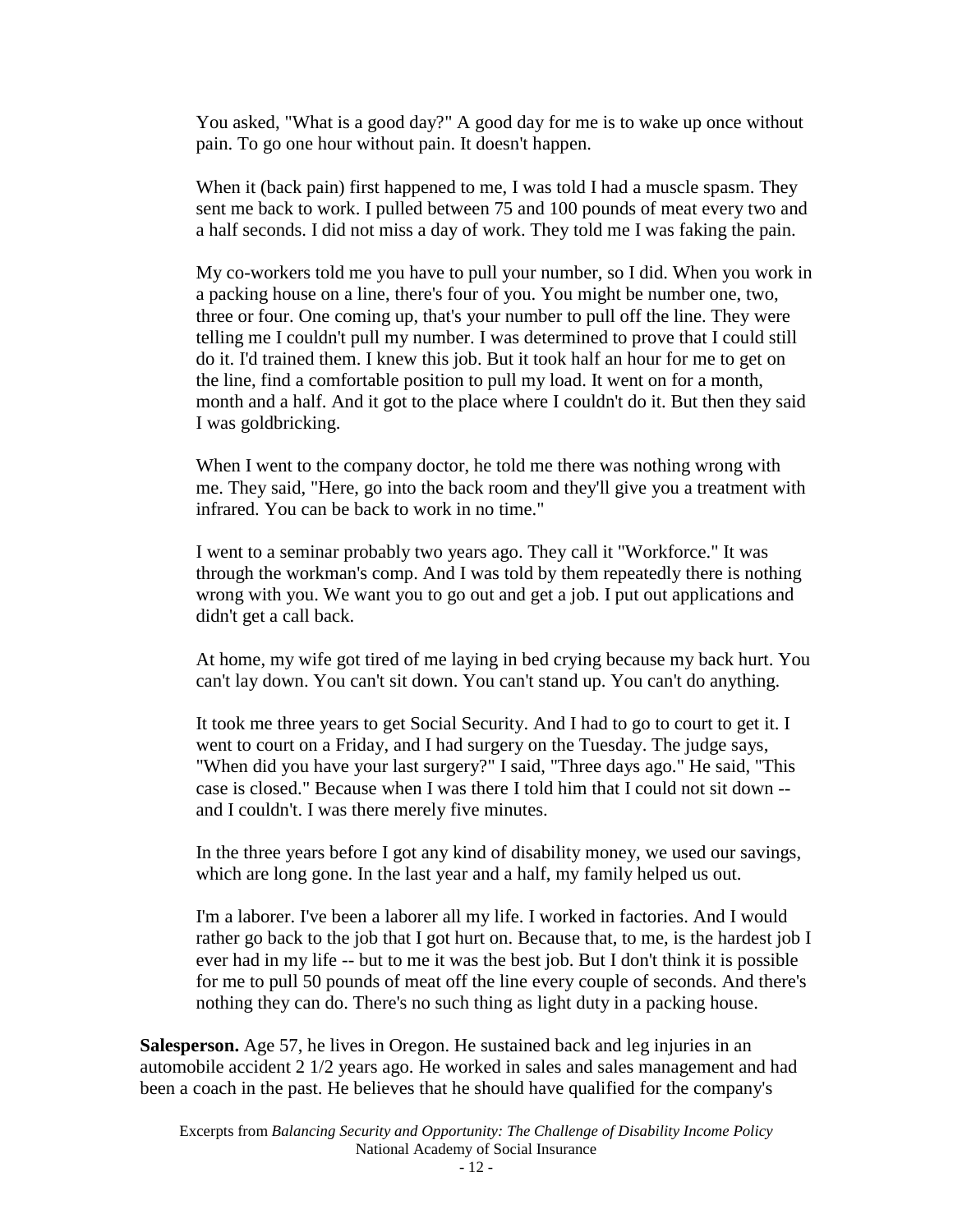disability benefits, but did not learn about them until after he was laid off because he was no longer meeting his sales quota. It took him two years to be allowed Social Security on appeal. While waiting for his Social Security, they relied on his wife's earnings until she had a heart attack. Her Social Security disability claim is now on appeal.

I was injured in this car accident. I was rear ended. But it wasn't during work, so it wasn't covered by comp.

I tried to continue working for about three months after the injury, because I'd just started with this company. But during this time I was spending most of my time at the doctor's office or getting therapy. I was in outside sales. And my numbers were going down. My supervisors were constantly on me to produce. But the people I was working with couldn't understand how I was up and around. It finally got to the point where I was asked to leave. I couldn't maintain a quota. They couldn't afford to keep me on.

Little did I know at the time that I should have gone on the company's disability. I could have drawn benefits -- 70 percent of my salary until I got better -- if I got better. I found out about that after they let me go. Then I read the policy. But it was too late to go back and say, "Wait a minute!"

When I was out of work, people were saying "Well, there must be some kind of work that you can find." I can't stand for long periods of time, I'm not supposed to sit for long periods of time, I'm constantly up and down. The only position I'm comfortable in is laying down. I'm on pain medication, I take it every three hours. So I finally gave up. I tried, but I couldn't do it.

Then it was fighting the Social Security system. It's about a two-year scenario. They tell you right there in the Social Security office. You get denied, then you ask for a reconsideration, and then you appeal.

My wife was working and we had a small amount of income from her -- but my income went from about \$2,000 a month down to zero. We squeaked by with her income, and fell further and further in debt. My Social Security was finally approved in June of this year, and it went back to August of the year that I had the accident. However, I lost the first six months. And I paid \$4,000 out of my back benefits for the lawyer.

In December of last year, my wife had a heart attack. All the doctors she has seen have told her she cannot go back to work, now or ever. She filed for Social Security and has been denied. Here she is with all these medical records. What do you have to be, in a body bag? I mean, mine wasn't as definite as hers, because mine was pain and suffering, and tissue problems in my lower back and legs. Hers, it's right there, heart attack, insulin dependent diabetic, asthma and high blood pressure. Yet she's denied and has to appeal.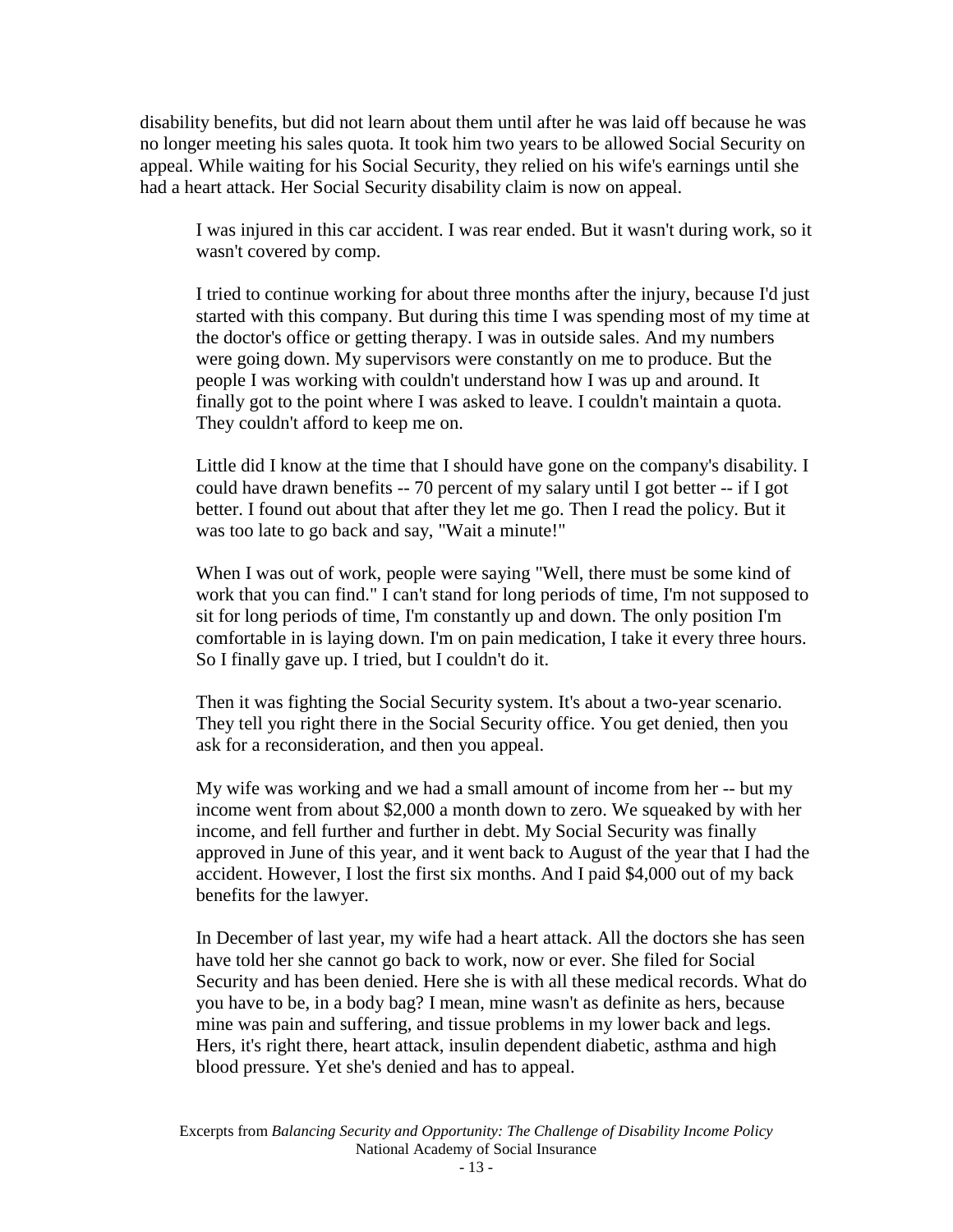Until my wife gets her Social Security, we're not going to make it. I always thought when I was younger, growing up and working, that when I reached a certain age and level, retirement time, things would start being a little easier. Well, it's turning around the other way. It's getting harder and worse, and there's just nowhere to turn, no help available.

**Restaurant Manager.** In his late 40s, he has a history of back problems that goes back 20 years. He has had five back surgeries and reported he has two steel plates and six screws in his spine. He lived in Michigan, where he had managed a restaurant, before moving to Omaha, where he had his most recent back surgery. He recently moved to Iowa. Before he was a restaurant manager he had been a personnel manager in retail sales. Having been in management, he understood employers' concerns about employing and paying benefits for high-risk employees.

Because of his chronic back problems, he has had experience with medical care financed by workers' compensation. He was covered by private long-term disability insurance on his last job. The insurer helped him appeal his denial of Social Security benefits and offered to help him find other work. He is still looking.

A good life? To live without pain. If we rate pain on a scale of one to ten, a five is a good day. Eight or nine is a bad day. So, you learn to live with what you've got left and go from there.

All the comp carriers I have dealt with have certain doctors they send you to. The doctor in Michigan, all he wanted to do was give me pills. He had me on so many pills I hardly knew day from night. They want to push you back into the work force. In my type of business, there is no light duty. Everyone has to carry their own weight. I was in management, but don't let that fool you. I used to go out there and load trucks when that had to be done.

To get the medical treatment you need, you have to keep pushing until you get somebody that could possibly help you. When they finally sent me to the orthopedic surgeon, who was not a comp doctor, you get the feeling that because you're on comp, you're some kind of a drag on the earth. Comp, you know, pays doctors less than they get from private insurance. After a period of time, the comp carriers were not paying the medical bills on time. Then the doctor wants you to settle up. You've got enough to worry about making a living and making ends meet without having to worry about making comp pay your doctor bills.

My back history goes back about 20 years. I've learned to work through pain. And I've had some good years, too. The restaurant that I worked for took a chance on me, quite frankly, by hiring me knowing my history of back problems. That has to be on their minds because the employer pays the premiums for workers' comp claims. I can appreciate what they go through. I was a personnel manager in retail for about 5 years, and then being in the restaurant business -- I know what they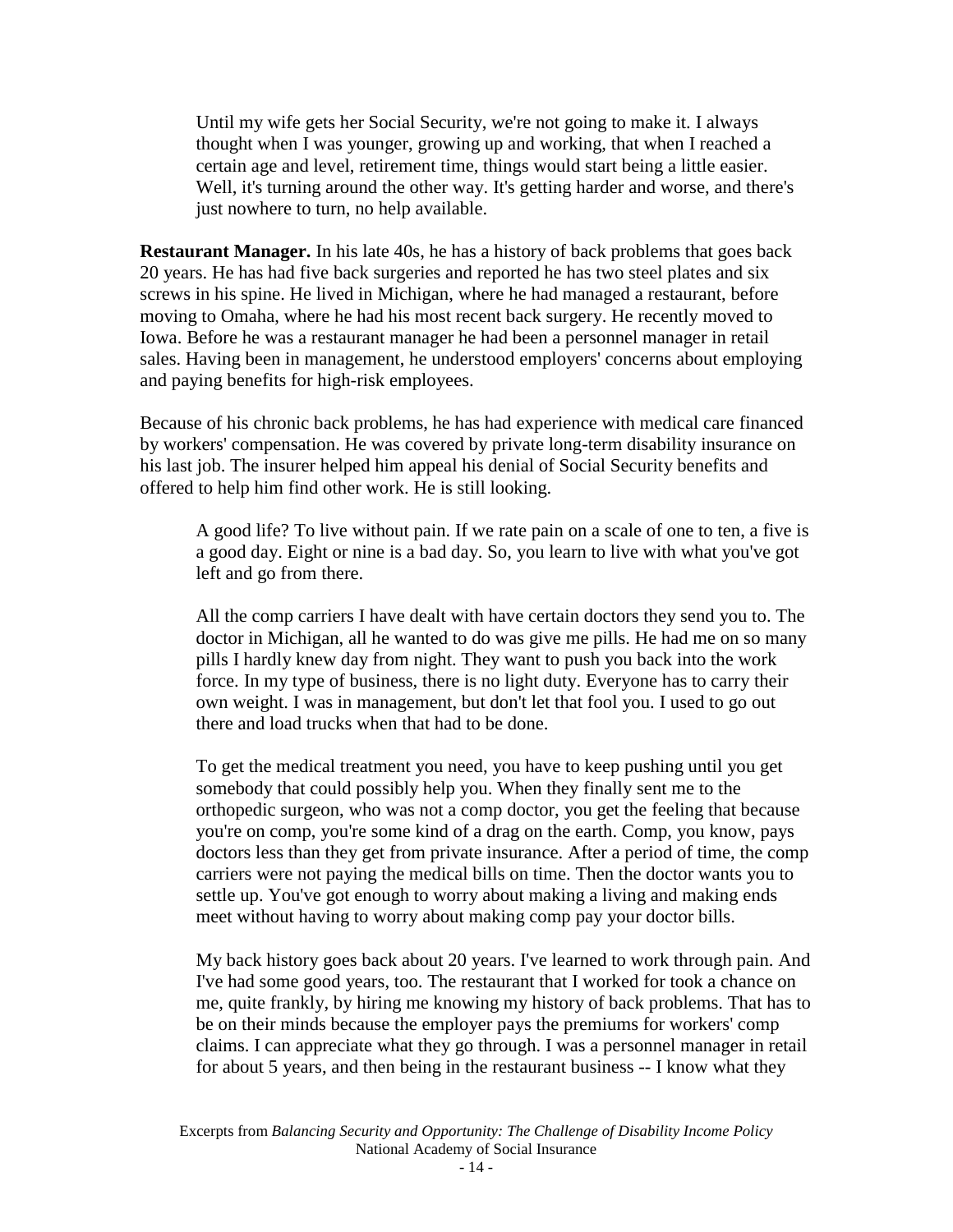feel. I have to have this person in this position 38 hours a week, and get this much production out of them -- or I don't need them.

It got to the place where my back just finally gave all the way out. The long-term disability carrier is willing to train you to go back into another position. My problem is I can't stand for a long period of time. I can't sit for a long period of time. And I can't be on my feet, as far as walking, for a long period of time. Driving is the same way. So I'm trying to find something else. I've been thinking about real estate. If there's something out there, I'm going to find it. It's just that right now the pain is too debilitating. And I have another minor surgery scheduled in November.

After I was rejected for Social Security in Michigan, the long-term disability carrier said they would pay the legal cost for an attorney. So, in the Iowa branch of Social Security, it went right through. When I got on Social Security, my LTDI went down. They pay the balance up to your "reasonable wage." But they don't count your bonus pay. That's where you really get killed, when you work on bonus programs. I'm drawing one-third to one-quarter of what I was drawing in management.

We're all nervous about whether you can handle another job or not. Can you do it? Or will we go back through this whole thing over again -- surgeries, rehabilitation. It's scary. We can laugh on the exterior, but you cry on the inside. You don't know what tomorrow will bring. Yesterday it brought pain.

**Information Analyst.** In her 50s, she was an information analyst at a New York hospital for 29 years, where she dealt with third-party insurance claims. She also was a violinist and did volunteer advocacy work assisting elderly nursing home patients. She has arthritis, sciatica and spinal stenosis that was exacerbated by a fall at the hospital where she worked. She has dealt with bouts of depression in the past. Her mental health declined after her injury. Her Social Security disability benefit is reduced by the amount of workers' compensation payments she is entitled to but is not receiving.

I have worked with my health problems for 30 years. Stenosis, arthritis and sciatica. I was happy, my work kept me going. But then I had an awful fall, and with stenosis, it's all you need, for things to break. I had a serious problem with my spine, lower and upper, and I went into such a depression.

After the first fall, I was off for a while. When I went back to work, I was severely depressed. And they knew, unfortunately. The hospital had to pay for my psychiatrist. Before my fall, I felt as an analyst I was never second-guessed. But now I was, and by people I had trained and promoted.

There is a terrible misconception of depression and being able to perform. I have worked with depression for many years. I was able to go along with it. But when they know that there's something wrong, then they kind of belittle you. That's how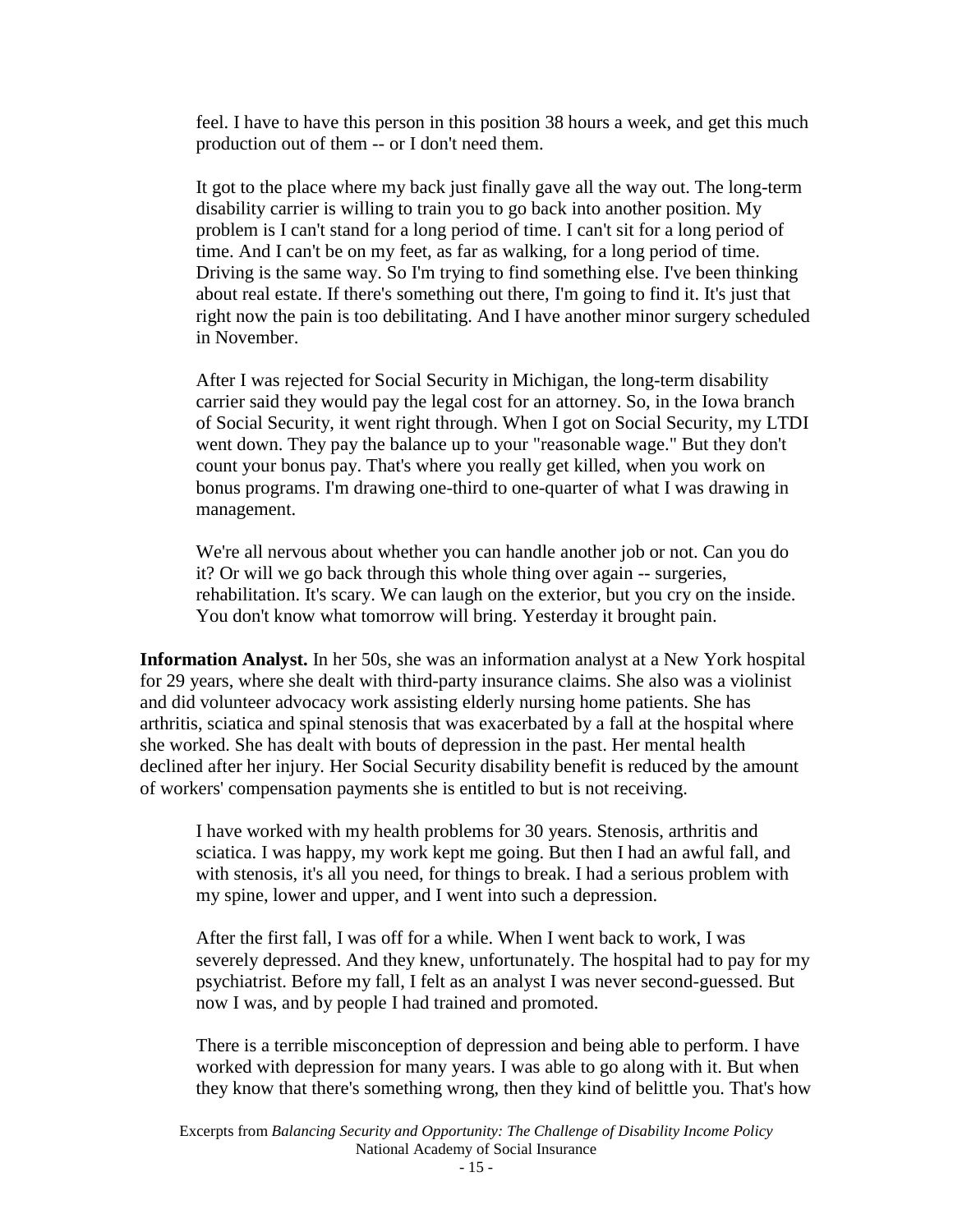<span id="page-15-0"></span>I felt. I tried desperately to work. I had my second fall. It's been an incredible nightmare. It does not even allow me to play the violin, which I love, or clean my house, or do anything.

When I fell I was sent to the workmen's compensation doctor. He would not even give me an x-ray. I had to sue workmen's compensation in order to get an x-ray. That's how bad it was. And I worked in the hospital.

Comp is the most humiliating thing that you can deal with. My problem is not with Social Security. But I was assigned a very small amount of Social Security based upon what workmen's compensation should give me on full disability. But the insurance company who carries workmen's comp refuses to pay me. I'm going to court with the insurance company. In the meantime, social security is just sending me a very small amount -- thinking that I'm getting the payment from workmen's compensation. So I have to cash my IRA and cut my expenses in order to survive. I was making a decent salary. It's so frustrating.

When I found myself on Social Security, struggling for myself this time, I could not believe that it was I who was asking. I was very upset because I felt I'm supposed to be doing this for others. For years I've helped other people get the benefits they are entitled to. Here I am myself. When you're sick, it is hard to be your own advocate.

#### **Beneficiaries with Mental Impairments**

Focus group participants who had mental disorders were also a diverse group. Many were taking concrete steps to get treatment and improve their situations. Some were working, others looked forward to returning to work, although with some trepidation. Like those with back injuries, they felt a stigma attached to their impairments. Having an advocate - whether a son, mother, therapist or community mental health clinic -- was a key link in getting connected with supports in their communities.

Those with mental illness were generally being treated with costly prescription medications, often financed by Medicaid. Medicare does not cover out-patient medications. If they were able to earn enough to leave the benefit rolls, continued coverage of their medication would be essential.

**Musician.** In his 40s, he is a musician. During the years when his schizophrenia was in remission he taught piano. A Virginia resident, when his mental illness returned he enrolled in a research program at the National Institute of Mental Health (NIMH) to test a new drug to treat schizophrenia. It has helped him. It is very expensive and he is grateful that Medicaid covers it. He hopes to work again.

A good life? I'm sure that every one of us would answer that question by saying, "If I didn't have my disability..." In my case, my good life would be totally free of mental illness.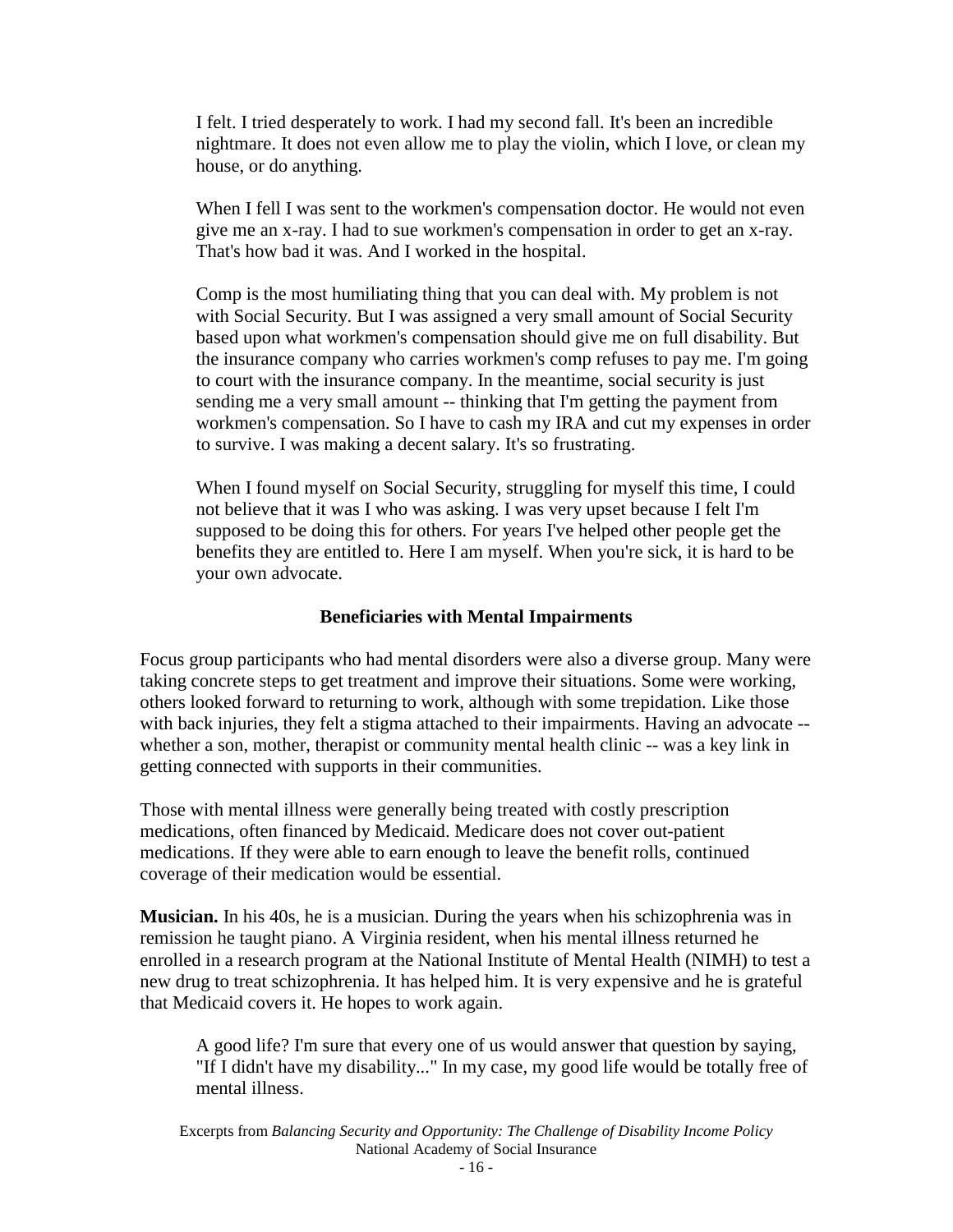I had been schizophrenic, but I had achieved 15 golden years of remission, during which time I was teaching piano. I'm a musician, even a composer in the past, and a pianist. So during those years I was doing great. I was in remission. And then the voices came back. I got sick again. I got so that I couldn't put a sentence together. And I was totally out of it. Schizophrenic, you know. I just couldn't work any more.

My mother heard about the NIMH program, because she's always looking around for new things for me. Basically, the reason I went to NIMH is to try Clozapine, which is a new drug. It worked on me. After I entered the NIMH research project, I was able to get Medicaid and Medicare. Before that, Blue Cross wouldn't pay my bills because they didn't cover mental illness. My family's paid most of my expenses, the shrink and whatnot. But when I went to NIMH, I guess that cinched the fact that I was schizophrenic, or I wouldn't have been there, right? As a result, I think, that's how I got Medicaid and Medicare. They take care of most of my expenses. Medicaid and Medicare really does help a lot with Clozapine. I pay \$1 a week for my medicine. That's really a bargain. I wish everyone could have that.

The people that I like to hang around with are the people that are caring and concerned about you and you can do the same thing for them. My family for instance. I found that when I was diagnosed with my mental disorder, all of a sudden I was a loony. I was crazy. People didn't have anything to do with me. So being in recovery as I am, I've got friends now. People who I can call and talk to.

As a recovering mental patient -- I'm pretty close to being recovered now -- they have a great thing, a social rehab center. And I go every morning and that helps me, too. It's a structured environment, sort of a mixture of work and play. In the afternoons, I work on my music.

**Sheltered Employment Worker.** Age 57, she has three grown children and has lived in Portland for 22 years. She has chronic depression, and had been receiving SSI until she recently began receiving Social Security benefits on her deceased husband's record as a disabled widow. She has worked as a microfilm reader. Currently she works part-time in a vocational rehabilitation program where she is paid \$1.86 per hour.

Well, I'm in good health physically, and I feel very grateful to God for giving me good physical health, but I've been going through depression for about 30 years, pretty severe depression.

I worked at a credit union as a microfilmer for about six years, working about eight hours day. If I hadn't had my religion, I don't think I could have kept working on that job, because I was in a room all by myself working on this computer. And it wasn't working half the time. The work wasn't coming out right. I don't know how I stuck it out.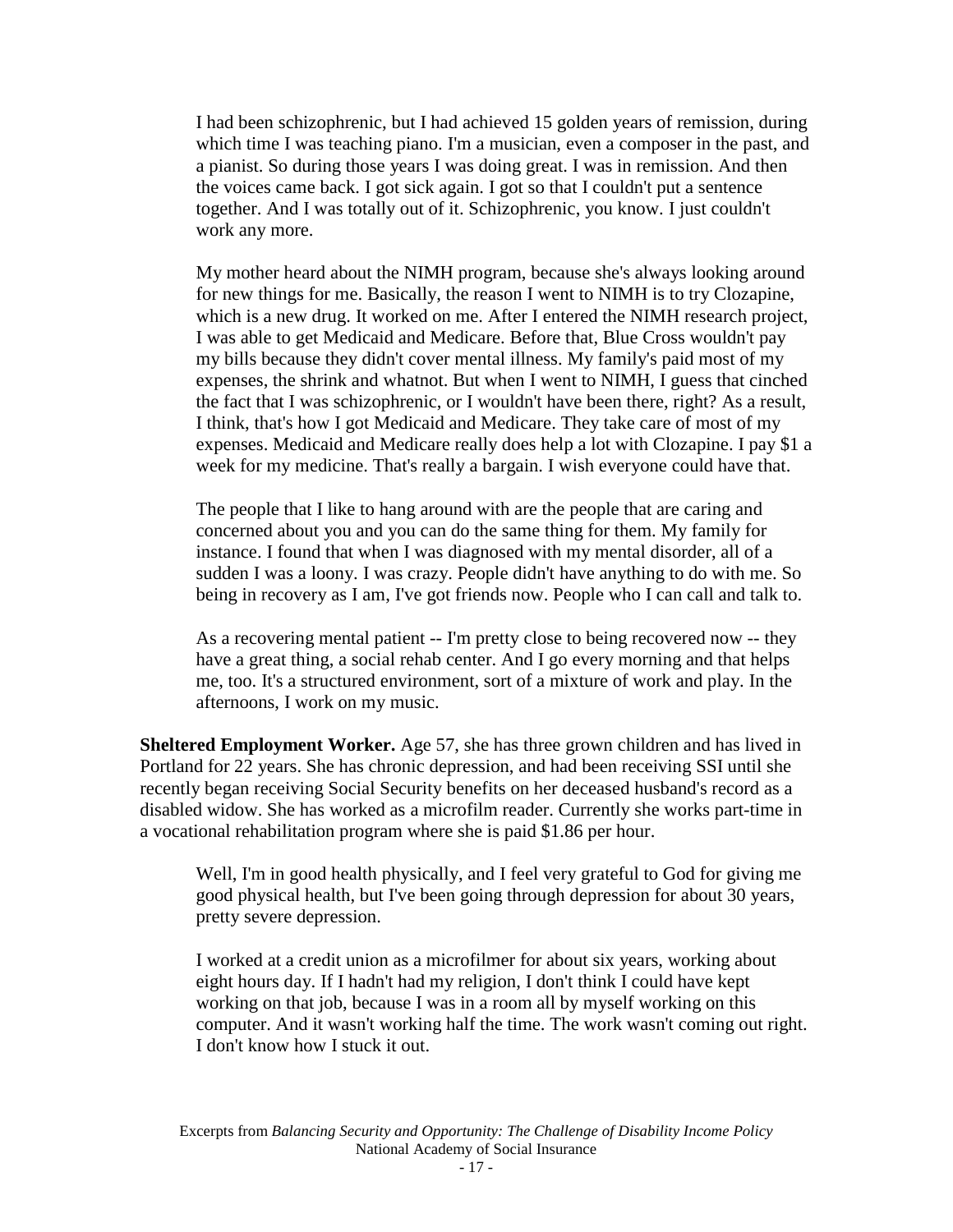I've had depression most of my life. I'm still depressed, but I'm doing better now due to the fact that they've got me on the right medicines now. I very grateful for that. But it has taken years of trying to find the right one that would at least ease the depression. Maybe not completely take it away, but at least ease it some. But through the help of my friends and family I have been able to keep going.

I was getting regular SSI before. Now I'm getting the widow's disability pension from Social Security. They are two separate payments. My son helped me. I don't know how he managed to do that -- but he made inquiries after my husband died. Now I'm getting quite a bit more than what I was receiving before. I get my medicines through the spend-down program from adult and family services.

Now I'm working part-time. It's with vocational rehab at the Network. I heard about it through the mental health clinic where I go as a patient. They do bulk mailing. They do it part-time and I've been there going on six years. You only get paid \$1.86 an hour. But I realized even though I wasn't getting paid much for what I was doing, it's the sociability. Just being with others and knowing you're extending yourself toward others.

**Home Shopping Club Worker.** In her 30s, she has lived in Iowa three years. She has severe diabetes and major depression. In the past she worked at the Home Shopping Club. She was turned down for Social Security six years ago. When she reapplied three years ago, her application went right through. She now receives DI and Medicare.

A good life? I think waking up in the morning and feeling good about things. I take 30 pills a day. Depression gets hold of me pretty easily. I'd like to just be able to get up and say, "Gee, it's a new day." But it doesn't work like that.

My problem is everything overwhelms me. The simplest thing, like doing the dishes or making the bed. It just overwhelms me and I can't handle it. So I just try to figure out why I can't do these things any more.

Mine started when I was really young. I was sexually abused by four members of my family. For years I just didn't think about it, until it got to the point you just can't not... People don't understand mental problems. They don't understand at all. It's, "Well, you should be able to just put that behind you and go on." Even my inlaws are like that. "Just forget it and go on." Well, how do you just forget it and go on? People treat you like you've got the plague or something. They think if you've got major depression, you're crazy.

I applied to Social Security six years ago and they turned me down. I applied the last time three years ago and it went right through. Before that I'd had 17 jobs in three months.

I'm going to start school here. The newspaper sponsors a 16-week course in computers and they try to get you into a job you can handle. I learned about it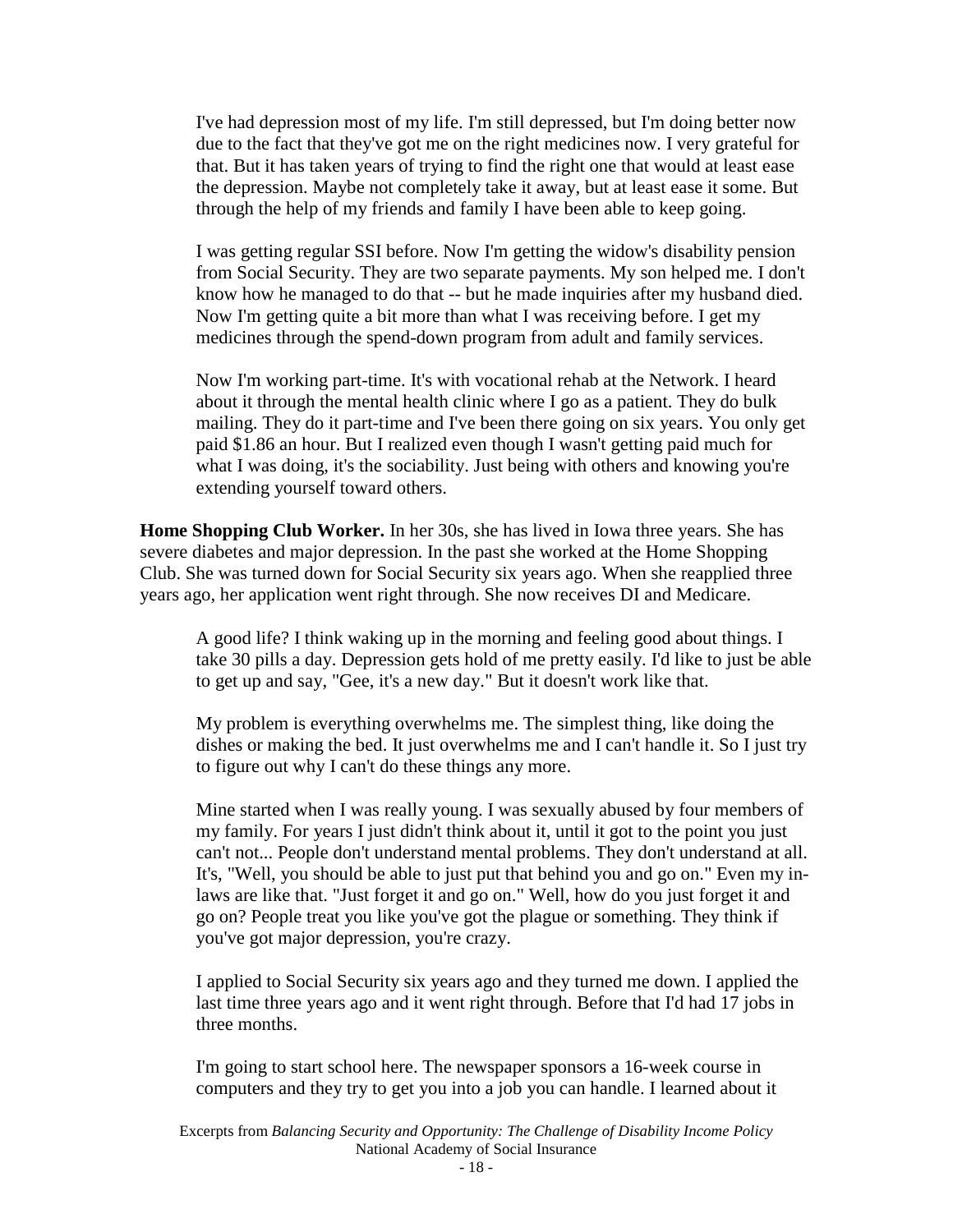through my therapist. I'm nervous about the training. Whether I can do it or not. The last time I held a job I had a nervous breakdown.

I'm kind of in a mess right now because Medicare doesn't cover any of your prescriptions. And my prescriptions run \$800 to \$3,000 a month.

**Graphics Illustrator.** Age 52, she lives in Oregon. She has held numerous jobs in the past including one as a graphics illustrator. She describes herself as slow. She has difficulty keeping jobs and finds that employers expect more from her than she is able to perform. She has tried to find other types of work, but has been unsuccessful.

I've been disabled all my life with dyslexia and learning disabilities. I never realized I was disabled, I just thought I was a slow person. I held jobs where speed wasn't important for about 20 of my years in the advertising business. Leaning over the drawing board started bothering my back.

I started other types of work, and found out speed was more important than quality. I didn't have trouble getting a job, but I had a hard time keeping a job, because they expected my speed to improve after the probationary period, but it never did. So I've had 33 jobs in my life. The state job service had difficulty finding the right niche for me. They recommended that I go to vocational rehabilitation. They were the ones that advised me to go to Social Security.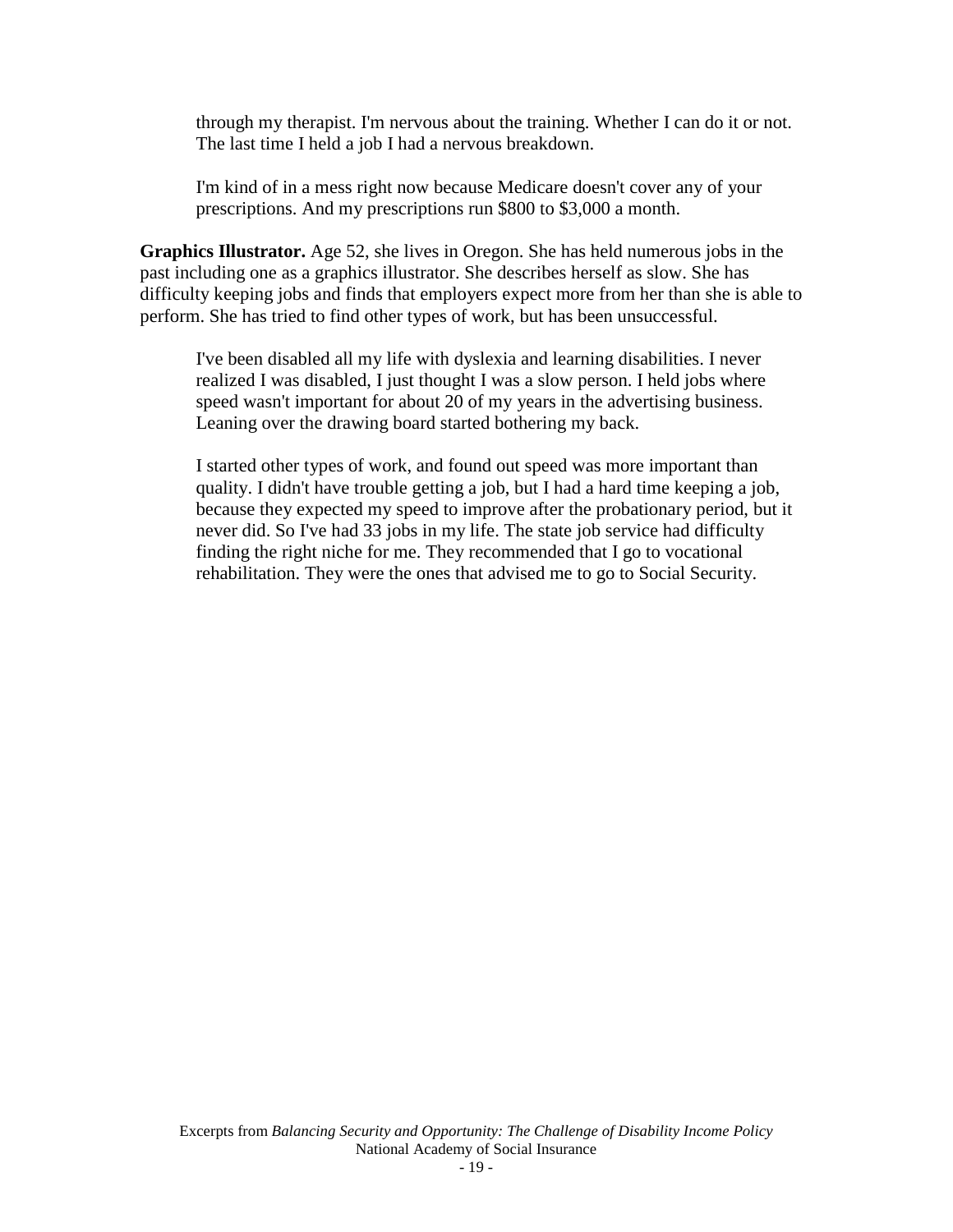# **How Does Disability Income Fit Into the Broader Disability Policy Picture?**

<span id="page-19-0"></span>[Excerpt from: Disability Policy Panel, *Balancing Security and Opportunity: The Challenge of Disability Income Policy,* Final Report, J.L. Mashaw and V.P. Reno (eds.) (Washington, DC: National Academy of Social Insurance, 1996) p. 1.]

The Panel's findings and recommendations derive from its fundamental belief that the primary goal of national disability policy should be the integration of people with disabilities into American society.

The Panel drew clear distinctions between *impairments*, such as heart disease, spinal cord injury, major depression or hearing loss, and *work disability*. Work disability occurs when an impairment reduces functional capacity and, in conjunction with the person's other abilities, the demands of work and the broader environment, makes the person unable to perform the tasks of work.

Disability policies can improve work outcomes by addressing any of the factors that together produce work disability. Potential remedies include: health care to prevent or ameliorate the disabling consequences of an impairment or chronic health condition; vocational rehabilitation, education and training to develop new work skills; job accommodations to change the tasks of work; and environmental changes to reduce other barriers to employment. These potential remedies typically are organized and financed locally, by employers, insurers, and local and state governments. (See figure below.)

Income support ameliorates one of the consequences of work disability, loss of income from earnings. Earnings replacement benefits may be paid while remedies are tried or when they are not successful. Social Security disability insurance (DI) and Supplemental Security Income (SSI) are parts of a broader system of earnings replacement benefits for work disability that are financed largely by employers either through insurance they purchase or through self-insurance. These include workers' compensation for workers injured on the job, private short-term sickness and disability benefits, and private longterm disability benefits.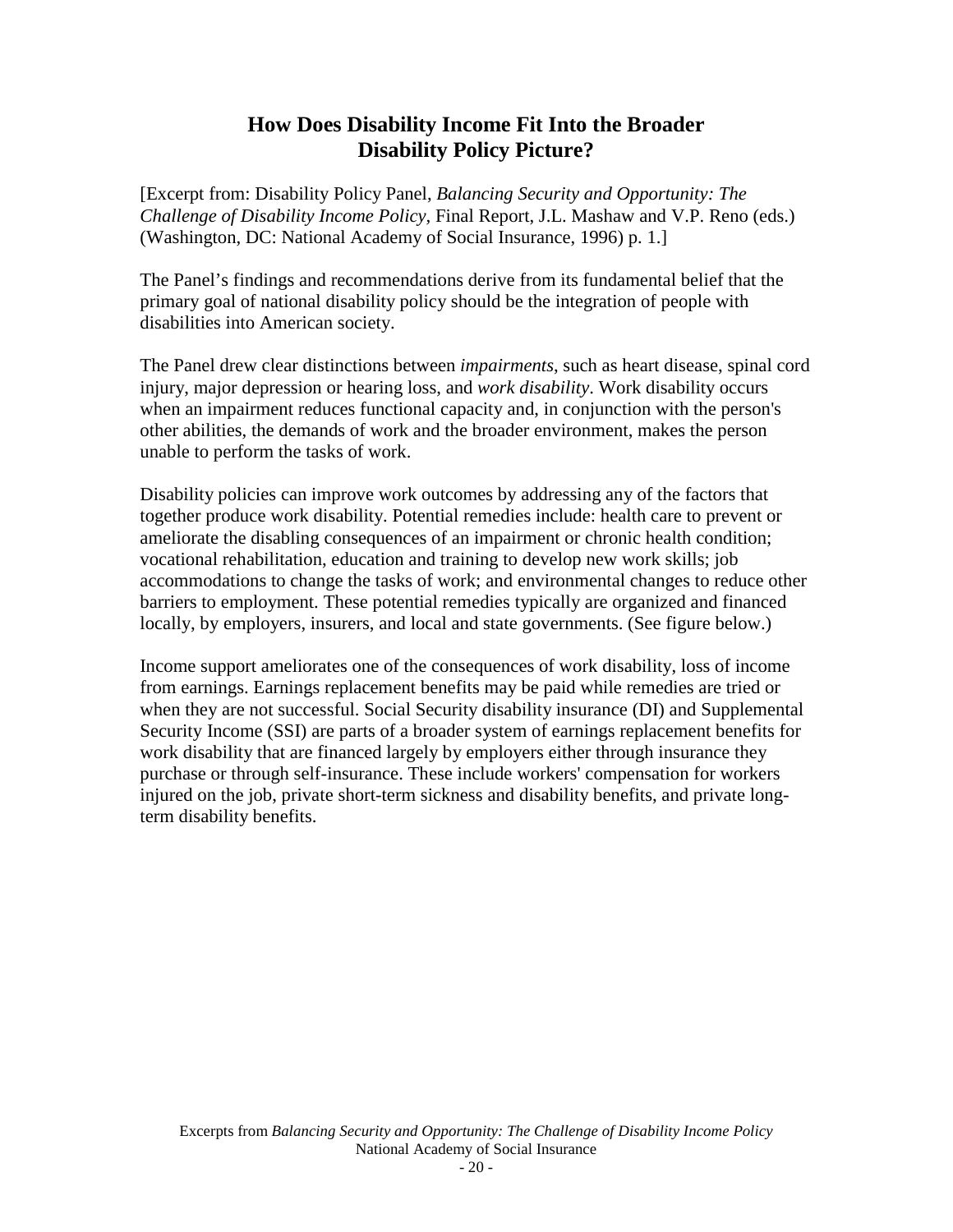| <b>Element of Work</b><br><b>Disability</b>          | <b>Potential remedies</b>                                                                                                                                                                                               |  |  |  |
|------------------------------------------------------|-------------------------------------------------------------------------------------------------------------------------------------------------------------------------------------------------------------------------|--|--|--|
| Impairment                                           | Health care may prevent or remedy the disabling<br>consequences of an impairment                                                                                                                                        |  |  |  |
|                                                      | Personal assistance services can compensate for the<br>consequences of some impairments                                                                                                                                 |  |  |  |
| Aptitude, skills,<br>knowledge, abilities<br>and age | Education, training, vocational rehabilitation                                                                                                                                                                          |  |  |  |
| Tasks of work                                        | Job accommodations, job restructuring, assistive<br>equipment                                                                                                                                                           |  |  |  |
| <b>Broader</b><br>environment                        | Safety, public access, transportation,<br>telecommunications, nondiscrimination, Americans<br>with Disabilities Act (ADA), availability of jobs and<br>demands of the jobs, limitations on access to non-work<br>income |  |  |  |

|  | <b>Remedies for Addressing the Causes of Work Disability:</b> |  |  |
|--|---------------------------------------------------------------|--|--|
|  |                                                               |  |  |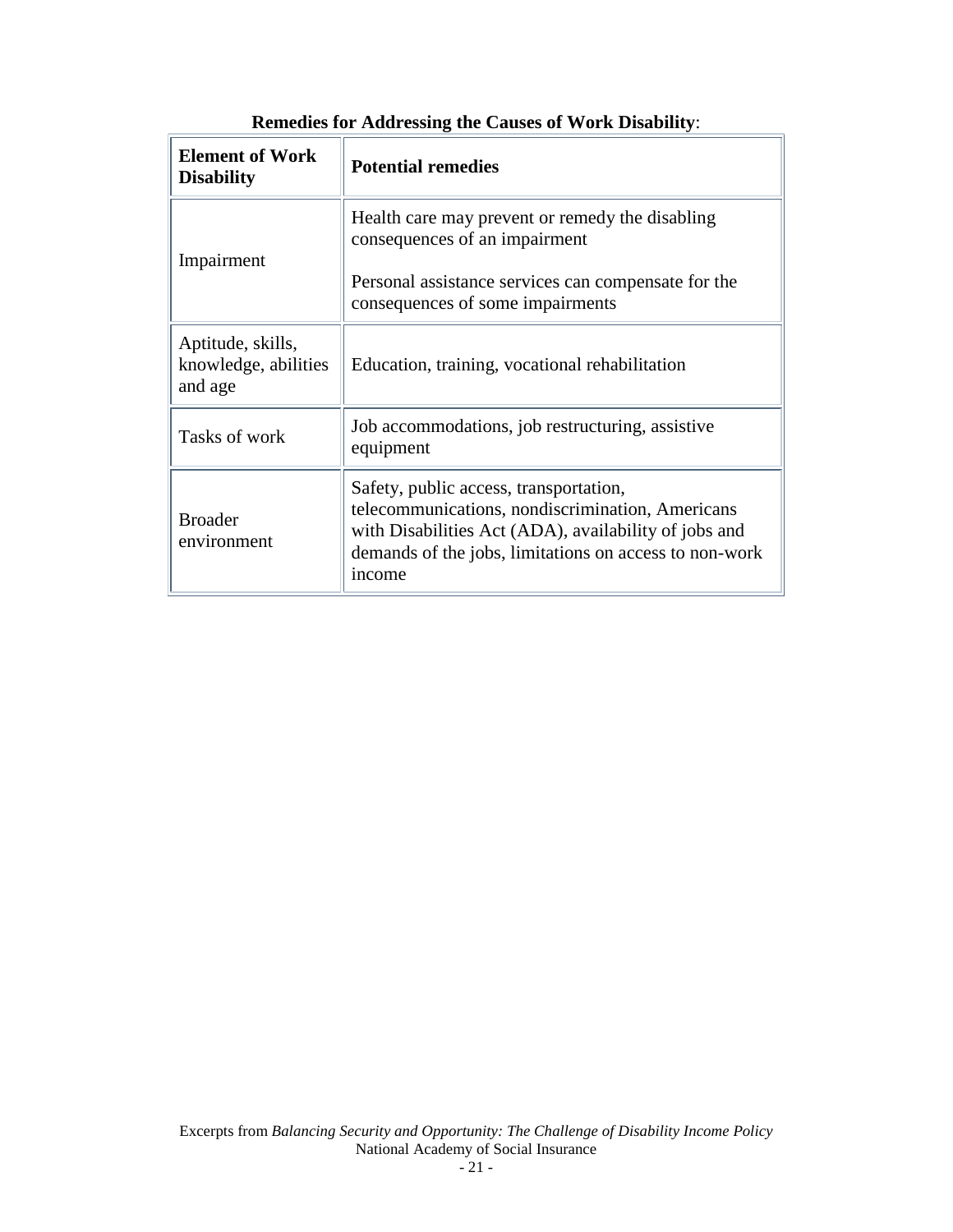# <span id="page-21-0"></span>**Does the Social Security Definition of Work Disability Fit the Program's Purpose?**

| <b>Impairments vs. Work Disability</b>                                            |
|-----------------------------------------------------------------------------------|
| Do We Need a Single Definition of Disability?                                     |
| <b>Alternative Definitions of Disability for Social Security</b>                  |
| <b>Occupational Test of Disability</b>                                            |
| <b>Partial Disability</b>                                                         |
| <b>Veterans' Compensation Impairment Test</b>                                     |
| Are Programs with Different Definitions and Purposes in Conflict with Each Other? |
| <b>Rehabilitation and Social Security</b>                                         |
| Social Security and the Americans with Disabilities Act                           |
| <b>Cash Benefits and Rehabilitation: Distinguishing Assessments</b>               |
| <b>Endnotes</b>                                                                   |

### **Impairments vs. Work Disability**

[Excerpt from: Disability Policy Panel, *Balancing Security and Opportunity: The Challenge of Disability Income Policy,* Final Report, J.L. Mashaw and V.P. Reno (eds.) (Washington, DC: National Academy of Social Insurance, 1996) p. 1]

The Panel drew clear distinctions between *impairments*, such as heart disease, spinal cord injury, major depression or hearing loss, and *work disability*. Work disability occurs when an impairment reduces functional capacity and, in conjunction with the person's other abilities, the demands of work and the broader environment, makes the person unable to perform the tasks of work.

\* \* \*

#### **Do We Need a Single Definition of Disability?**

[Excerpt from: Disability Policy Panel, *Balancing Security and Opportunity: The Challenge of Disability Income Policy,* Final Report, J.L. Mashaw and V.P. Reno (eds.) (Washington, DC: National Academy of Social Insurance, 1996), pp. 75-76]

A single, broad definition of disability, as illustrated by the conceptual model of disability adopted by the Panel, is useful in drawing meaningful distinctions among such disability-related concepts as *medical condition*, *impairment*, *functional limitation* and *work disability.* The conceptual definition of *work disability* is useful in clarifying its four elements -- impairments, skills and abilities, tasks of work, and the broader environment - - and therefore in considering various possible remedies for work disability.

But a single legal definition of disability for purposes of defining eligibility for benefits and services is neither necessary nor desirable. A one-size-fits-all definition would be illsuited to the diverse needs of persons with impairments or work disabilities. Rather, eligibility criteria should and do relate directly to the service or benefit being offered: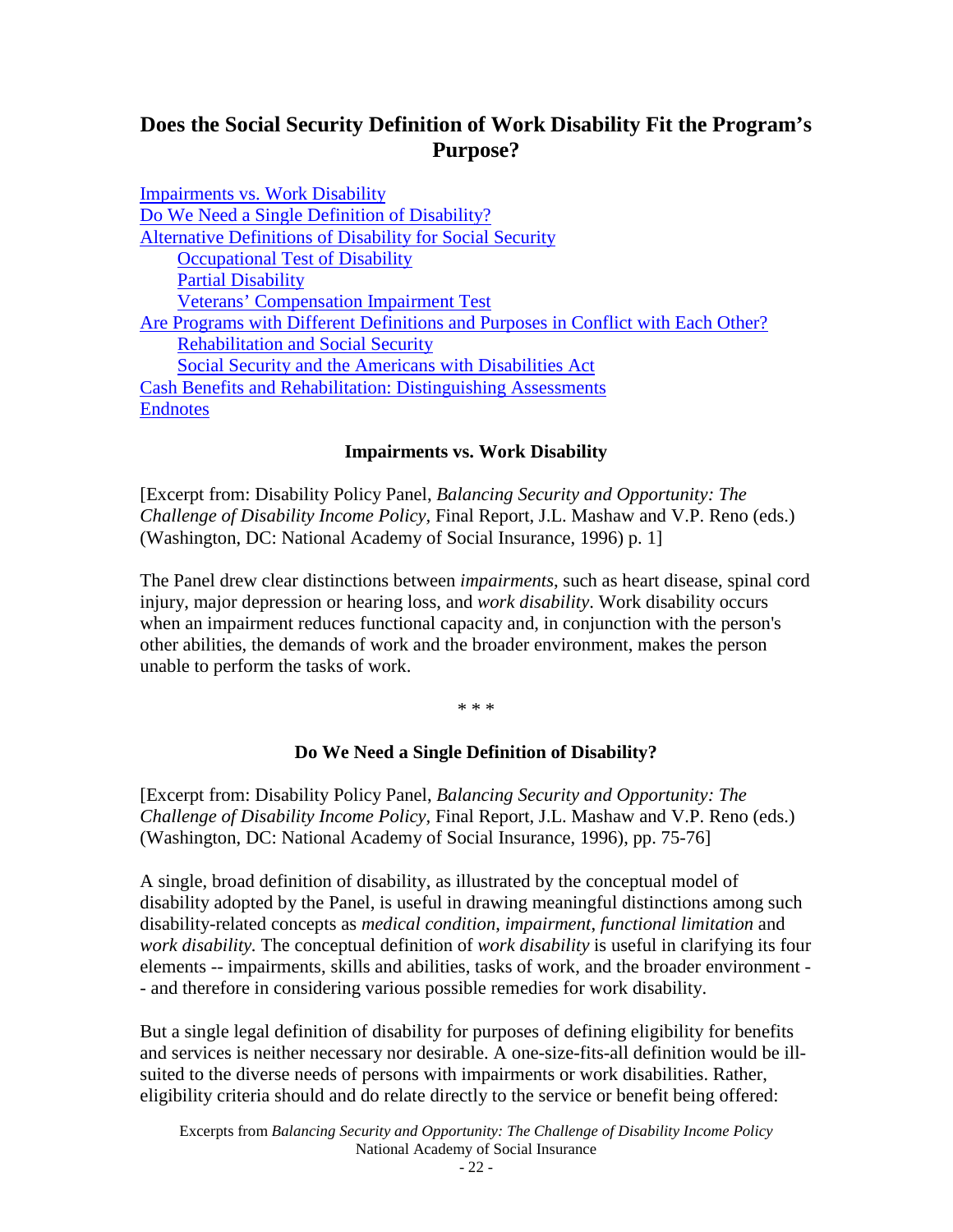- A definition of disability based on need for assistance with activities of daily living (ADLs) is appropriate for determining eligibility for publicly-financed services that assist with ADLs.
- A definition of disability based on need for and likely benefit from vocational services is appropriate for determining eligibility for publicly-financed vocational rehabilitation (VR) services.
- A definition of disability that encompasses all who are at risk of discrimination in employment or public access is appropriate for determining who is covered by civil rights protection.

• A definition based on loss of earning capacity is appropriate for determining who is eligible for public or private cash benefits to replace part of lost earnings. A mismatch between eligibility criteria and benefits that are offered creates inappropriate incentives and gaps in coverage for people seeking to gain access to the services they need. For example:

- Basing eligibility for personal assistance with ADLs on a definition of disability related to work incapacity fails to cover individuals who need such assistance whether or not they are working.
- Basing eligibility for health care on a definition of disability related to work incapacity is appropriate if, and only if, people who work are ensured access to health care through their jobs. If they cannot get health care coverage when they work, then basing eligibility for health care coverage on work disability leaves uncovered those who can and do work.

Consistency in disability policy is found instead in its overarching goals. The Panel believes the primary goal of a national disability policy should be the integration of people with disabilities into American society. That includes equality of opportunity, full participation, independent living and economic self-sufficiency. These goals are pursued through a broad landscape of systems that finance health care and education for the general population and various programs that provide disability-related goods and services, legal protections and earnings replacement benefits. Legal definitions of disability that are used as eligibility criteria for these various services, legal protections and cash benefits rightly differ because they target particular remedies to a specific need among the varied needs that people with disabilities have.

\* \* \*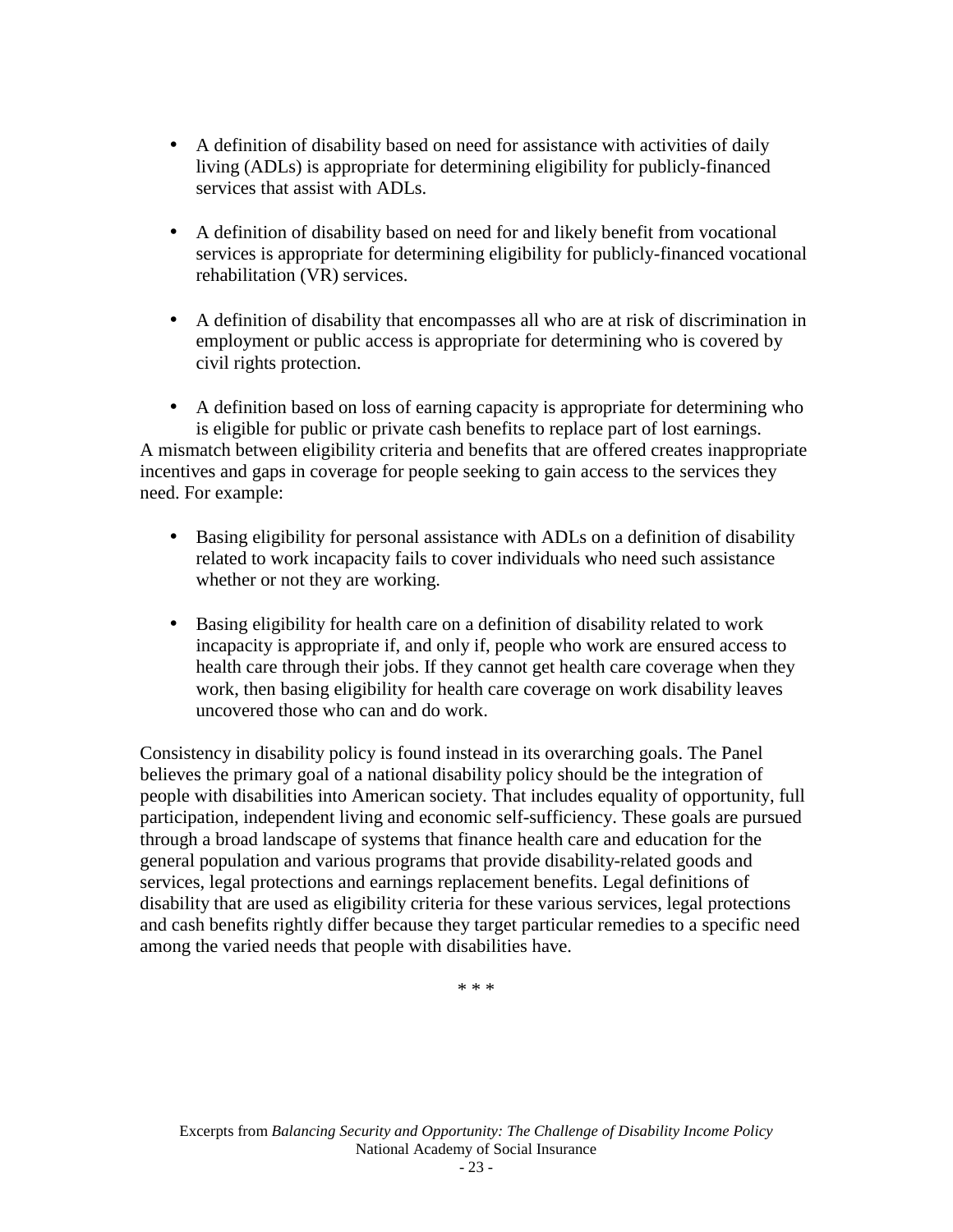## **Alternative Definitions of Disability for Social Security**

<span id="page-23-0"></span>[Excerpt from: Disability Policy Panel, *Balancing Security and Opportunity: The Challenge of Disability Income Policy,* Final Report, J.L. Mashaw and V.P. Reno (eds.) (Washington, DC: National Academy of Social Insurance, 1996), pp. 81-84]

Because the Social Security test of disability is very strict, it is often criticized for requiring that applicants be unable to do "any substantial gainful activity" in order to qualify for benefits. That is, of course, true. The Panel considered various less strict tests of work disability for Social Security. The appeal of such alternatives is that they would make Social Security more "work friendly" by paying benefits to more persons who can and do work. The drawback of such proposals is that they would increase the number of people who would qualify for Social Security disability benefits and, therefore, would increase the cost of the DI program.

## **Occupational Test of Disability**

The occupational test of disability -- inability to perform one's own occupation -- that is used in many private long-term disability insurance plans is less strict than the Social Security test. This test would allow benefits to be paid to workers who are no longer able to do their usual occupation, but nonetheless are quite capable of doing other work, including work at relatively high pay.

The Panel reviewed a comprehensive reform proposal that involved an occupational test of disability for DI that would allow benefits if the applicant were unable to do his or her usual occupation. $<sup>1</sup>$  This occupational test was estimated to increase the cost of the DI</sup> program by about \$20 billion per year (in 1994 dollars) after 10 years, or by roughly 50 percent. $\frac{2}{3}$ 

## **Partial Disability**

Some European social insurance programs pay partial disability benefits. In the Netherlands, for example, if workers have a loss of 15 to 80 percent of their working capacity, they may receive a partial disability pension. If such workers are employed, they are eligible for a fraction of the full disability pension. In Sweden, partial disability pensions may be paid at 25 percent, 50 percent or 75 percent of a full disability pension for either the universal disability pension or the earnings-related pension.<sup>3</sup>

Both the Netherlands and Sweden spend significantly more on disability benefits than does the United States. The United States in 1991 spent 0.7 percent of its gross domestic product (GDP) on Social Security and SSI disability benefits. In contrast, the Netherlands and Sweden spent 4.6 and 3.3 percent of their GDP, respectively for their disability benefit systems that include partial disability benefit[s.](#page-29-0) $\frac{4}{3}$ 

In the United States, permanent partial disability benefits also are provided by state workers' compensation programs. Compensation for permanent partial disability is one of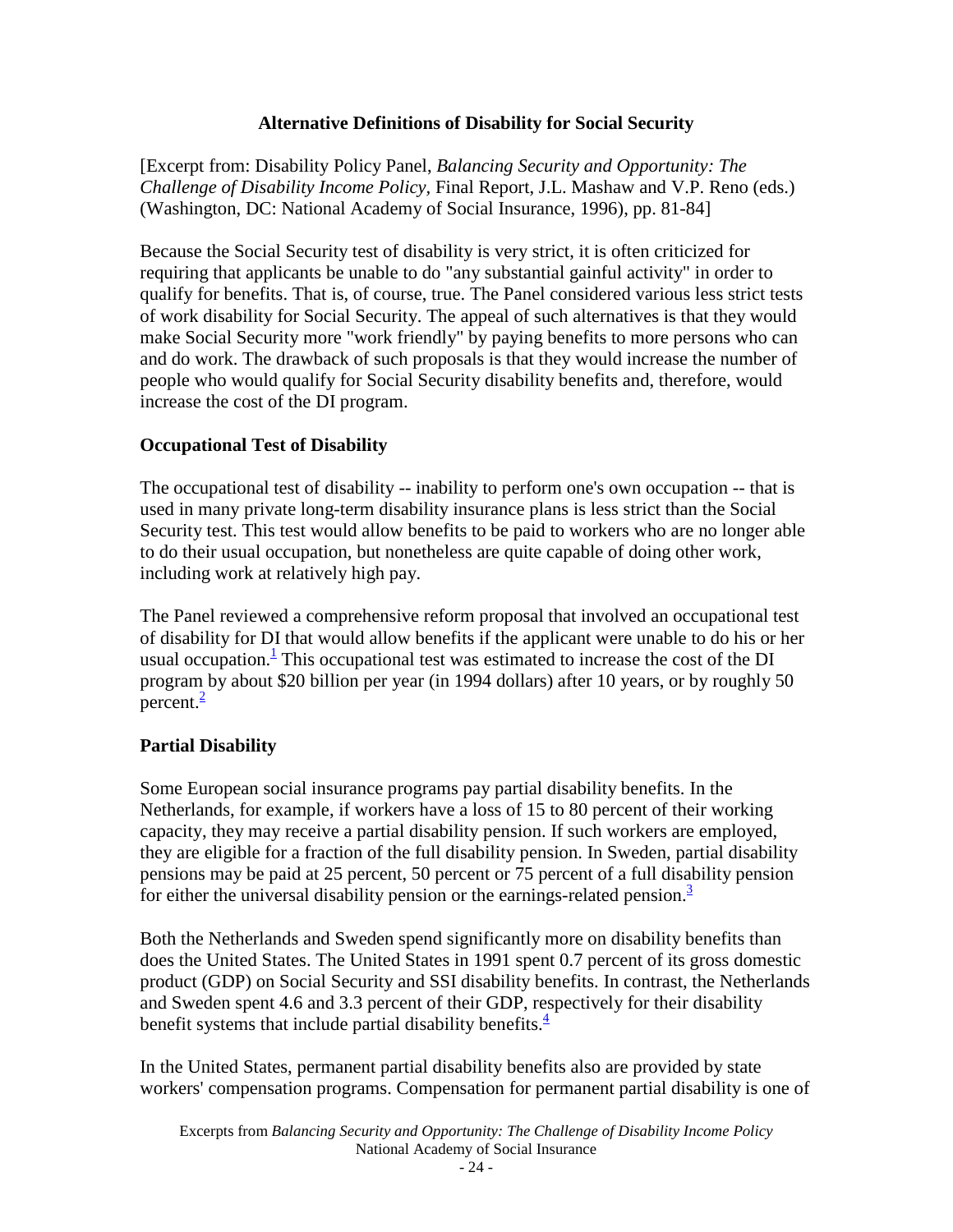<span id="page-24-0"></span>the most complicated and contentious aspects of workers' compensation. Broadly speaking, three different bases are used for determining compensation for permanent partial disability:

- Impairment-based methods provide compensation based on physical or mental loss of use of bodily function. This method pays a specified amount for such factors as loss of motion, loss of strength or loss of a part of the body.
- Wage-loss methods base the benefit on the actual partial loss of earnings as a result of the permanent partial impairment. The amount of the benefit is based on demonstrated loss of past earning capacity.
- Earnings-capacity-loss methods take into account the impact of the worker's age, education and work experience in combination with the permanent partial impairment to estimate the consequences of the injury for the worker's future stream of earnings.

A blue ribbon panel on workers' compensation concluded that each of these methods has certain advantages as well as significant flaws. *Impairment-based valuations* of loss can be measured with ease, but the benefit is not related to the economic consequences of the loss for the individual worker. *Wage-loss systems* come the closest to the traditional purpose of workers' compensation, but they provide disincentives for workers to return to full employment if the amount of the benefit is related to the demonstrated partial wage loss. In addition, it is difficult to determine whether the wage loss experienced long after the injury is due to the injury or to other factors, such as economic conditions. Finally, assessment of *earnings-capacity loss* takes account of both the impairment and its future economic consequences, but the assessment is highly subjective and often involves dispute and litigation about the valuation of future earnings lost due to the injury. $\frac{5}{5}$ 

In brief, experience in other countries and with workers' compensation in the United States suggests that partial disability benefits tend to be costly as well as difficult and contentious to implement. The Panel believes that the disabled worker tax credit it is recommending as a wage subsidy for low-income workers with disabilities (modeled on the existing earned income credit) is a far preferable way to provide partial support to low-income workers whose capacity to earn is reduced, but not eliminated, by a disabling impairment.

# **Veterans' Compensation Impairment Test**

The veterans' compensation (VC) system in the United States uses a wholly different concept for paying cash compensation. It pays monthly benefits to veterans whose impairments resulted from injury or disease incurred or aggravated while in active military service. The amount of compensation depends solely on the degree of impairment, rated as a percentage of normal function that is lost. One appeal of this approach is that receipt of benefits is not based on work incapacity. Veterans with service-connected impairments receive benefits for life, regardless of their future success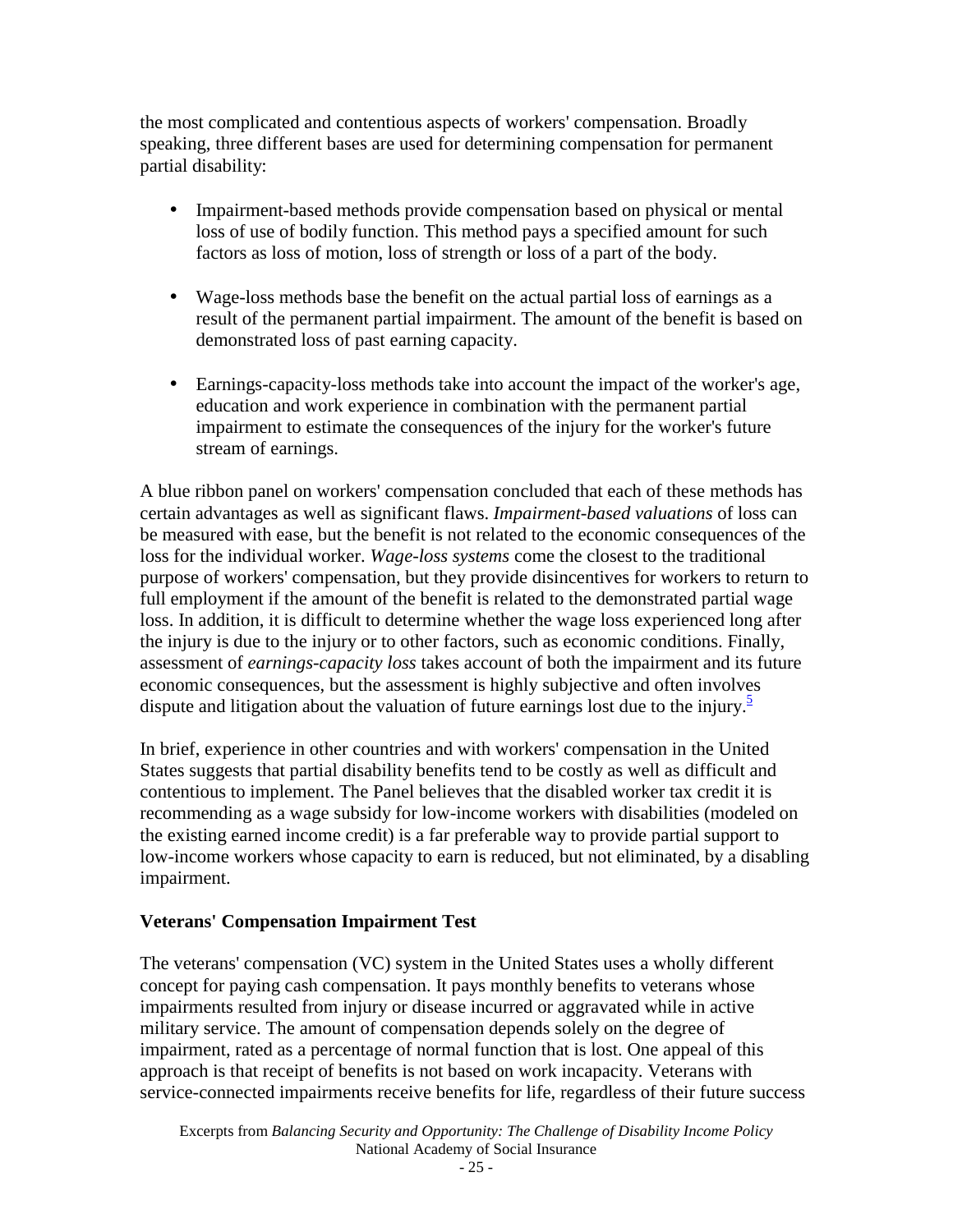in the labor market. Monthly payments range from \$98 for an impairment with a 10 percent rating to \$2,036 for a 100-percent impairment rating in 2000. Applying this concept to Social Security for all Americans is problematic for at least two reasons:

*Cost versus Benefit Adequacy.* The VC impairment test for paying compensation is much more expansive that the Social Security test based on "inability to engage in any substantial gainful activity." Of the 1.3 million people under age 65 receiving veterans' compensation in 1992, only about 9 percent are classified as "unemployable," a concept similar to the Social Security definition of work disability. About 22 percent have impairment ratings of 50 percent or more. $6$  The rest have lesser impairments. If the distribution of impairments in the general population is comparable to that among veterans receiving compensation, then;

- To compensate all Americans who have an impairment equal to the VC rating scale from 10 to 100 percent would cover about 10 times the number of people who meet the Social Security test of work disability.
- To compensate only those Americans who had an impairment rating of 50 percent or more on the VC scale would cover a population more than twice the size of the Social Security beneficiary population.

To pay this much larger group would require either a tremendous increase in Social Security benefit outlays, or a significant reduction in the current level of support for those who are found unable to work, or both.

*Problem of Rationale.* Veterans' compensation is based on a unique employer-employee relationship where the federal government is the employer. It has the authority to draft people into military service and subject them to extremely hazardous duty. While the draft has not been used since 1974, the government has the authority to reinstate it when needed. Even with an all-volunteer military, there is a special responsibility of the federal government to compensate people in the armed forces and their family members for lives lost or impairments sustained in order to attract a volunteer force that is subject to the rigors and dangers of military service.

This compensation concept is not based on the veteran's need for income support. Rather, it is based on the government's liability, as employer, to compensate the veteran for the harm sustained while in the government's employ. The amount of compensation is related to the degree of harm as determined by the veteran's impairment rating. It is not directly related to veterans' need for support either because of their lost earnings capacity or because of the cost of particular impairment-related services or supports they have to buy. In fact, the federal government generally pays for those other services for injured veterans -- such as medical care, attendant allowances, prostheses, equipment and rehabilitation -- in addition to cash compensation for their impairments.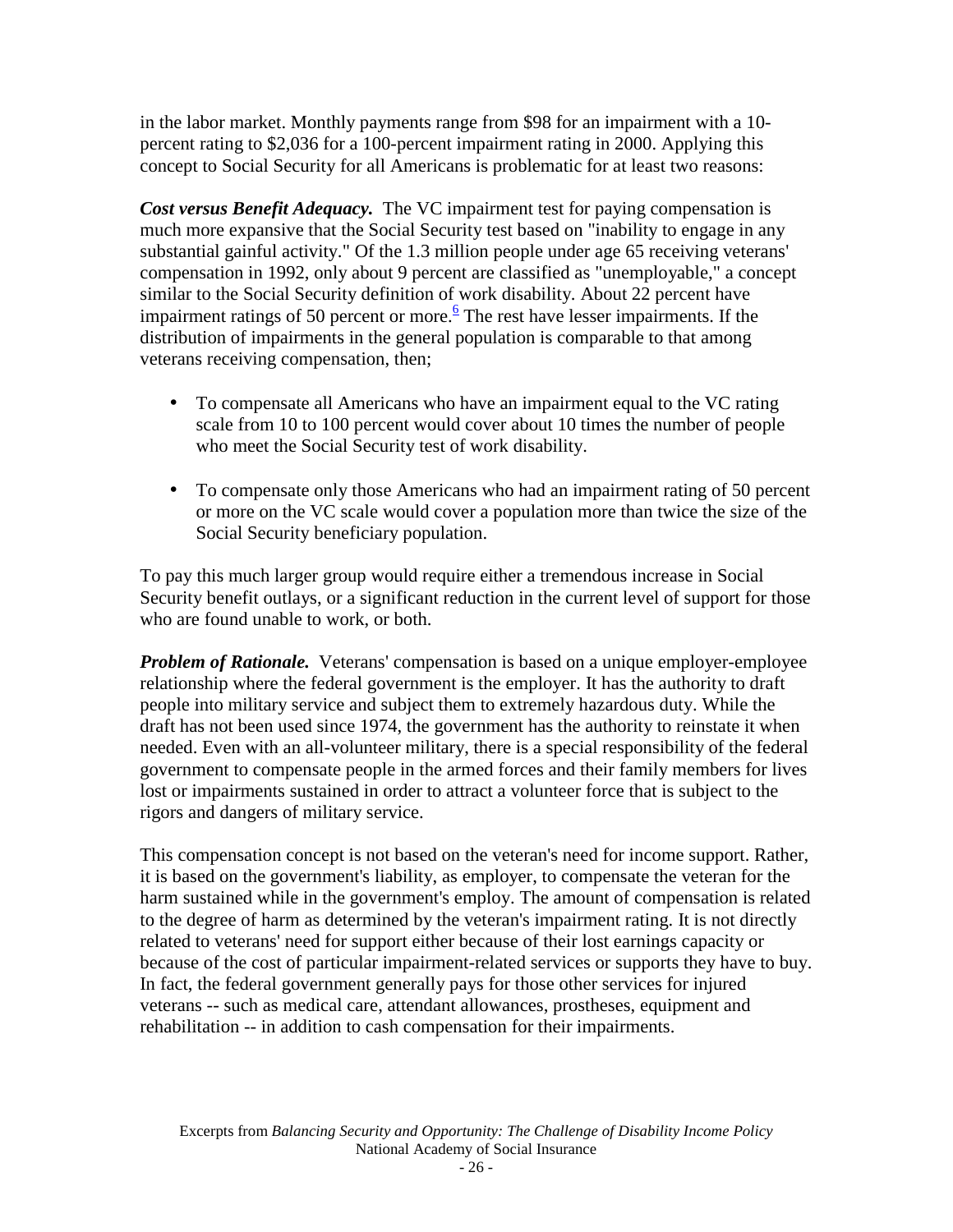<span id="page-26-0"></span>In short, the rationale for the federal government to compensate veterans or their survivors for harm sustained or lives lost while on active duty in the armed forces does not apply to income support for all members of society.

On the other hand, the idea of compensating for some of the impediments or financial costs people face because of their impairments is an important element of U.S. disability policy. It is not based on government liability, but rather on the social value of leveling the playing field between people with and without impairments. Examples include: eliminating environmental barriers and providing job accommodations as called for in the ADA, providing publicly-financed rehabilitation services and compensating for some of the added costs that people face because of their impairments. This "leveling of the playing field" concept of compensation underlies the Panel's recommendation for a federal income tax credit for expenditures for personal assistance by working taxpayers with disabilities.

Such policies that compensate for impairments by leveling the playing field promote employment and full participation for people who have various kinds of impairments. But they are not a substitute for income support to replace earnings while workers are unable to work because of illness or disability.

\* \* \*

# **Are Programs with Different Definitions and Purposes in Conflict with Each Other?**

[Excerpt from: Disability Policy Panel, *Balancing Security and Opportunity: The Challenge of Disability Income Policy,* Final Report, J.L. Mashaw and V.P. Reno (eds.) (Washington, DC: National Academy of Social Insurance, 1996), pp. 84-85]

Some observers are troubled by the multiplicity of program definitions of disability and are concerned that the programs involved have conflicting goals and work at crosspurposes. The Panel, however, finds that programs are not in conflict simply because they are designed to meet different needs of various subsets of the population who have impairments or work disabilities. Nor are they in conflict because they use different definitions of disability to target the different services, legal protections or earningsreplacement benefits that they offer.

## **Rehabilitation and Social Security**

Cash benefits to replace earnings are not in conflict with vocational rehabilitation aimed at improving an individual's skills and abilities to perform the tasks of work. They complement each other: cash benefits can provide income to meet daily living expenses while rehabilitation and a job search take place. At the same time, not everyone who receives cash benefits is a good candidate for vocational rehabilitation. Some who receive Social Security disability benefits are too ill to work. In focus group interviews, many beneficiaries indicated they had exhausted other options for rehabilitation or return to work before they applied for Social Security benefits. DI beneficiaries tend to be older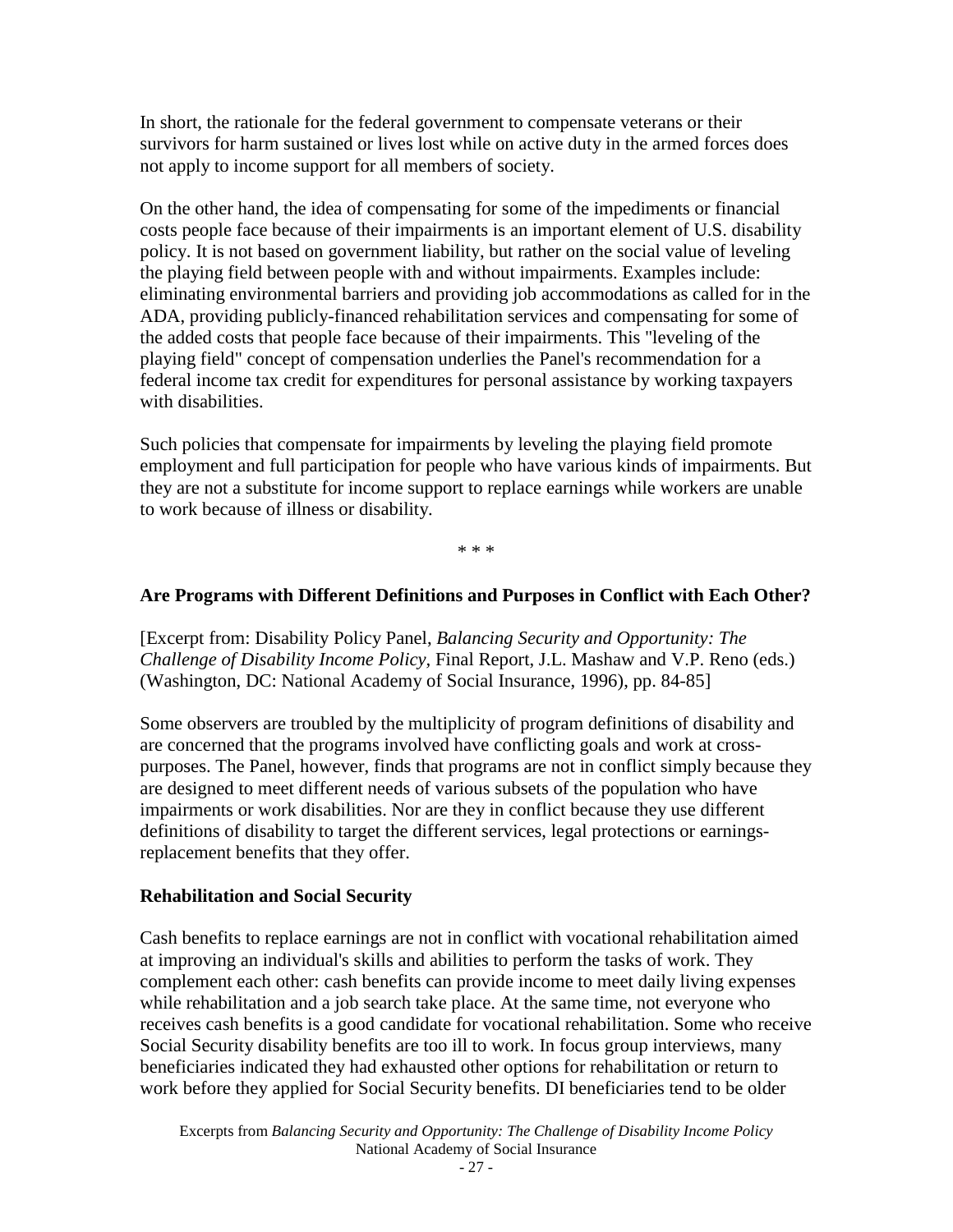<span id="page-27-0"></span>than rehabilitation clients. While about half those who enter the DI rolls are over the age of 50, about half those successfully rehabilitated by state VR agencies are younger than age  $35<sup>7</sup>$  Nonetheless, a subset of Social Security beneficiaries may be good candidates for rehabilitation and return-to-work services. Linking beneficiaries with return-to-work services and providing income support while return to work is tried are complementary elements of disability policy. The Panel's proposal for issuing return-to-work tickets to Social Security beneficiaries is designed to improve that linkage and to expand the supply of service providers who can be paid to assist beneficiaries to return to work. [Note: This recommendation of the Panel was enacted into law as P.L. 106-170, the [Ticket to Work](http://www.ssa.gov/work/ResourcesToolkit/legisreg2.html)  [and Work Incentives Improvement Act of 1999.](http://www.ssa.gov/work/ResourcesToolkit/legisreg2.html)]

The Panel also recognizes that VR services can be beneficial to persons who are not Social Security beneficiaries. The large majority of persons that state VR agencies successfully place in competitive employment (85 percent) are not recipients of DI or SSI benefits. $\frac{8}{3}$ 

In brief, both Social Security and VR are important elements of disability policy. In many cases they serve different subsets of the population. In other cases, individuals with severe work disabilities receive earnings-replacement benefits from Social Security while they engage in vocational training to return to work.

## **Social Security and the Americans with Disabilities Act**

The income support provided through the Social Security Act and the civil rights protection of the Americans with Disabilities Act (ADA) are both essential pillars of disability policy, but one is not a substitute for the other. Some work disabilities are amenable to the solutions offered by the ADA. Others are not. The ADA provides legal remedies to workers who face discrimination in employment. Social Security provides income support to those who have lost their capacity to work. The two laws typically target different needs of the very diverse population of persons who have impairments or disabilities.

The ADA bans discrimination against workers who have impairments but who are nonetheless able to perform the essential functions of the jobs they seek to hold or retain. It requires employers to make "reasonable accommodations" for those workers. Whether an accommodation is "reasonable" or whether it poses "an undue hardship" on employers is evaluated on a case-by-case basis that depends on the circumstances of the individual, the employer and the employer's ability to bear the cost. Accommodations that are not considered "reasonable" for a particular employer under a particular set of conditions may be "reasonable" for another employer or when circumstances change.

Research has shown that job accommodations, such as those now required by the ADA, have delayed the point at which ill or injured workers leave the work force and turn to Social Security. $\frac{9}{5}$  The focus group interviews conducted by the Panel indicate that beneficiaries often had received accommodations before they turned to DI benefits. They left their jobs when they could no longer perform them even with accommodations.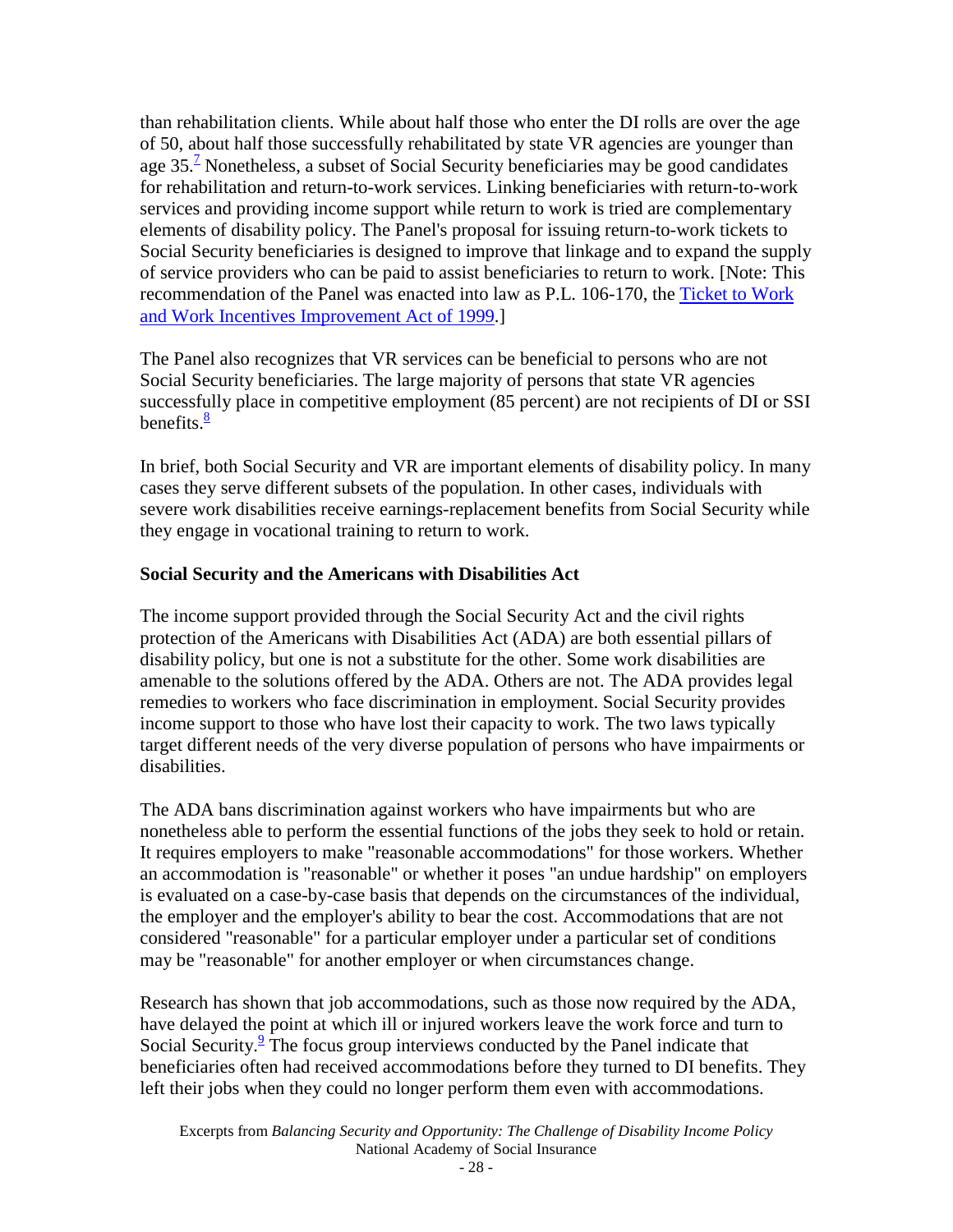<span id="page-28-0"></span>In general, Social Security is for workers whose impairments, in conjunction with their other abilities and the demands of work, are not usually amenable to reasonable accommodation by their current employers. It provides benefits that partially replace earnings when people are out of work and it is reasonable to conclude that the severity of their impairment is the cause. It is meant to do so in a way that enables workers to retain their dignity and self-respect while they cope with the human and financial losses associated with lost capacity to earn. Without Social Security, those who receive it often would be destitute or dependent on relatives or public assistance for support. By providing wage-replacement income, Social Security promotes individual empowerment and community integration. By basing entitlement to benefits on prior contributions and scaling benefit amounts to the worker's former purchasing power from earnings while working, Social Security promotes economic self-sufficiency.

While Social Security is paid only to those who meet a very strict test of work disability, it is not necessarily paid for life. Some people medically recover and others may gain new skills and abilities that enable them to return to work and leave the benefit rolls. In some cases, persons who legitimately qualify for DI may, with appropriate accommodations in a new setting, be able to return to work. The extent to which society is willing and able to invest in accommodations, jobs and the human capital of workers with significant impairments will affect the numbers who turn to Social Security and the number who return to work and leave the benefit rolls.

At any given time, different people need the civil rights protections of the ADA or earnings-replacement benefits from Social Security. And any particular individual may need both at different stages of his or her life or under different environmental circumstances.

\* \* \*

#### **Cash Benefits and Rehabilitation: Distinguishing Assessments**

[Excerpt from: Disability Policy Panel, *Balancing Security and Opportunity: The Challenge of Disability Income Policy,* Final Report, J.L. Mashaw and V.P. Reno (eds.) (Washington, DC: National Academy of Social Insurance, 1996), p. 88]

Many concerns the Panel has heard about the Social Security assessment of disability appear to reflect the view that it should be more like the kind of assessment that is used for determining rehabilitation potential or service needs.

The Social Security assessment is necessarily different from an assessment of rehabilitation potential. Its purpose is not to determine who should be offered services or what services they should be offered. Rather, its purpose is to determine which applicants for benefits meet the definition of work disability used to award wage-replacement benefits.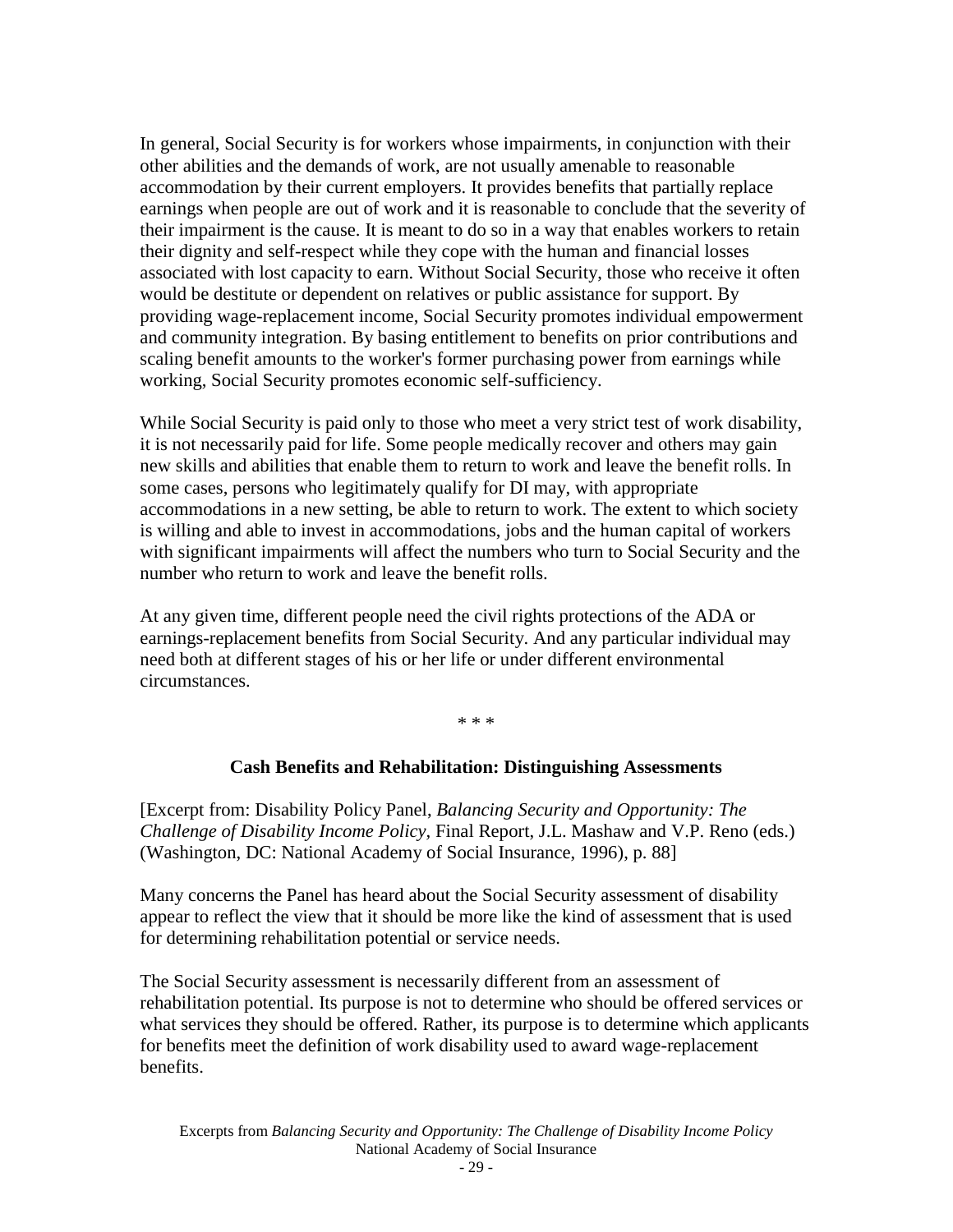<span id="page-29-0"></span>Private disability insurance distinguishes between assessing work disability for purposes of wage-replacement insurance and assessing rehabilitation potential. Employees covered by private long-term disability insurance have a contractual entitlement to cash benefits if they meet the eligibility criteria in the insurance contract. It usually requires a medical diagnosis, an evaluation of medical prognosis and a finding that the employee is currently unable to work. The insurer may then arrange for a second kind of assessment to evaluate the employee's rehabilitation potential. In this case, the decision to offer and pay for rehabilitation services takes into account the insurer's future benefit liability as well as the employee's return to work prospects. Favorable indicators for the insurer to invest in rehabilitation services, on a case-by-case basis, include the employee's prospects for medical stability and his or her youth, aptitude, motivation and need for vocational services in order to return to work.

The Panel is recommending ways to increase access to rehabilitation and return-to-work services for Social Security beneficiaries. Because the Social Security Administration does not have the expertise or resources to assess rehabilitation potential, the Panel's proposal draws on the expertise of service providers to make that assessment and offer services (the Panel's recommendation for "return-to-work tickets" is contained in chapter 6 of its report).

# **Endnotes:**

1. A.I. Batavia and S.B. Parker, "From Disability Rolls to Payrolls: A Proposal for Social Security Program Reform," *Journal of Disability Policy Studies*, Vol. 6, No. 1, 1995.

2. Social Security Administration, Office of the Actuary, memorandum, "Estimated Increase in OASDI Benefit Payments Under the 'Batavia-Parker' Proposal To Modify the DI Program," September 10, 1993.

3. Social Security Administration, *Social Security Programs Throughout the World -- 1995* (Washington, DC: U.S. Government Printing Office, July 1995), pp. 316-17.

4. L.J.M. Aarts and P.R. de Jong, "European Experiences with Disability Policy," *Disability, Work and Cash Benefits*, J.L. Mashaw, et al., (eds.) (Kalamazoo, MI: W.E. Upjohn Institute for Employment Research, 1996), pp. 129-166. (The figure for the Netherlands includes the cost of work-injury benefits.)

5. Blue Ribbon Panel on Workers' Compensation, *Policy Statement on Permanent Partial Disability* (Denver, CO: National Conference of State Legislatures, 1992).

6. Disability Policy Panel, *The Environment of Disability Income Policy: Programs, People, History and Context,* Interim Report, J.L. Mashaw and V.P. Reno (eds.) (Washington, DC: National Academy of Social Insurance, 1996), table 2-3.

7. U.S. Department of Education, Rehabilitation Services Administration.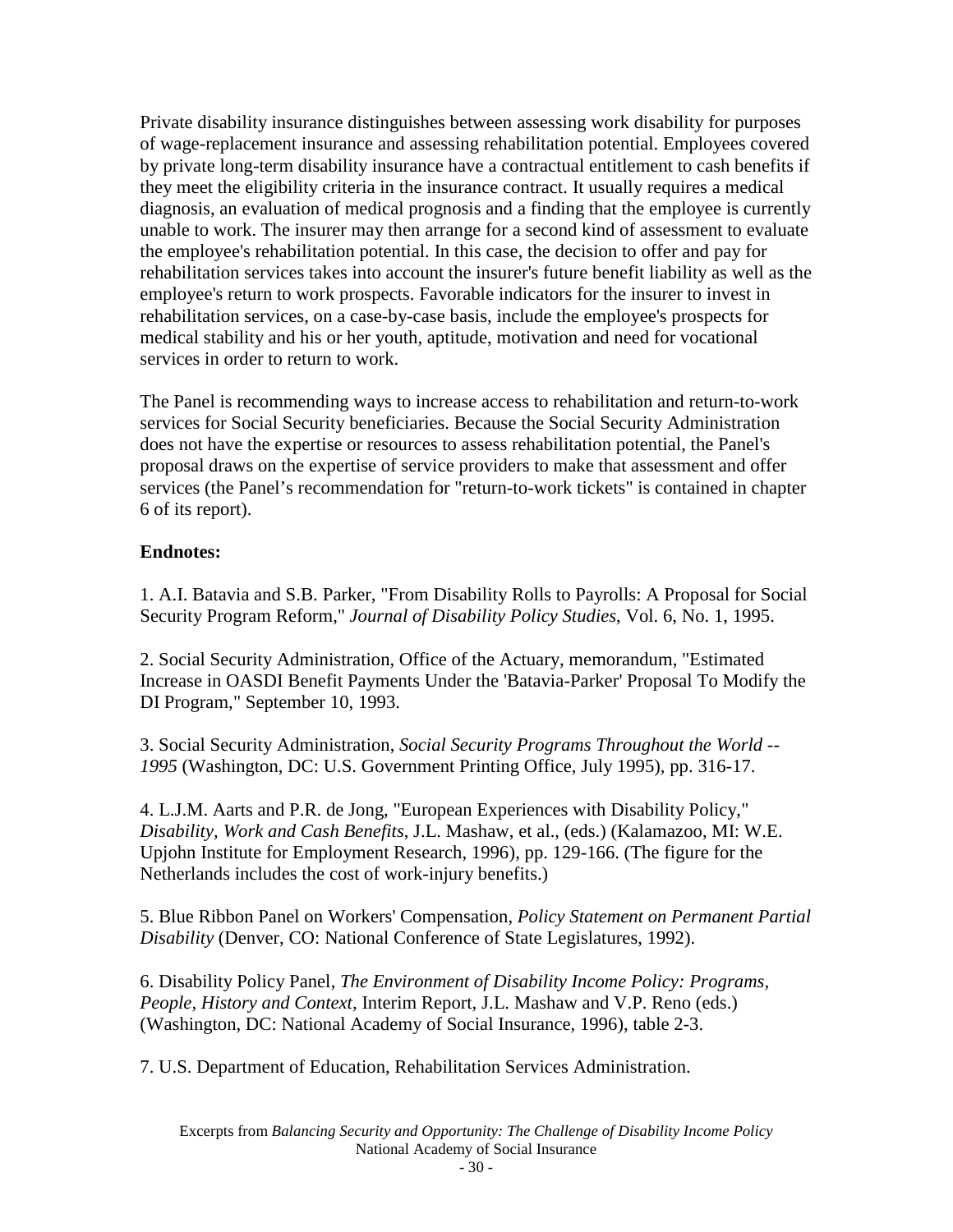<span id="page-30-0"></span>8. U.S. Department of Education, Rehabilitation Services Administration.

9. R.V. Burkhauser, et al., "The Importance of Employer Accommodation on the Job Duration of Workers with Disabilities: A Hazard Model Approach," *Labor Economics*, June 1995, pp. 1-22; and K.K. Charles, "Employer Accommodation and the Early Post-Onset Separation of Disabled Workers," unpublished paper, Cornell University, June 1995.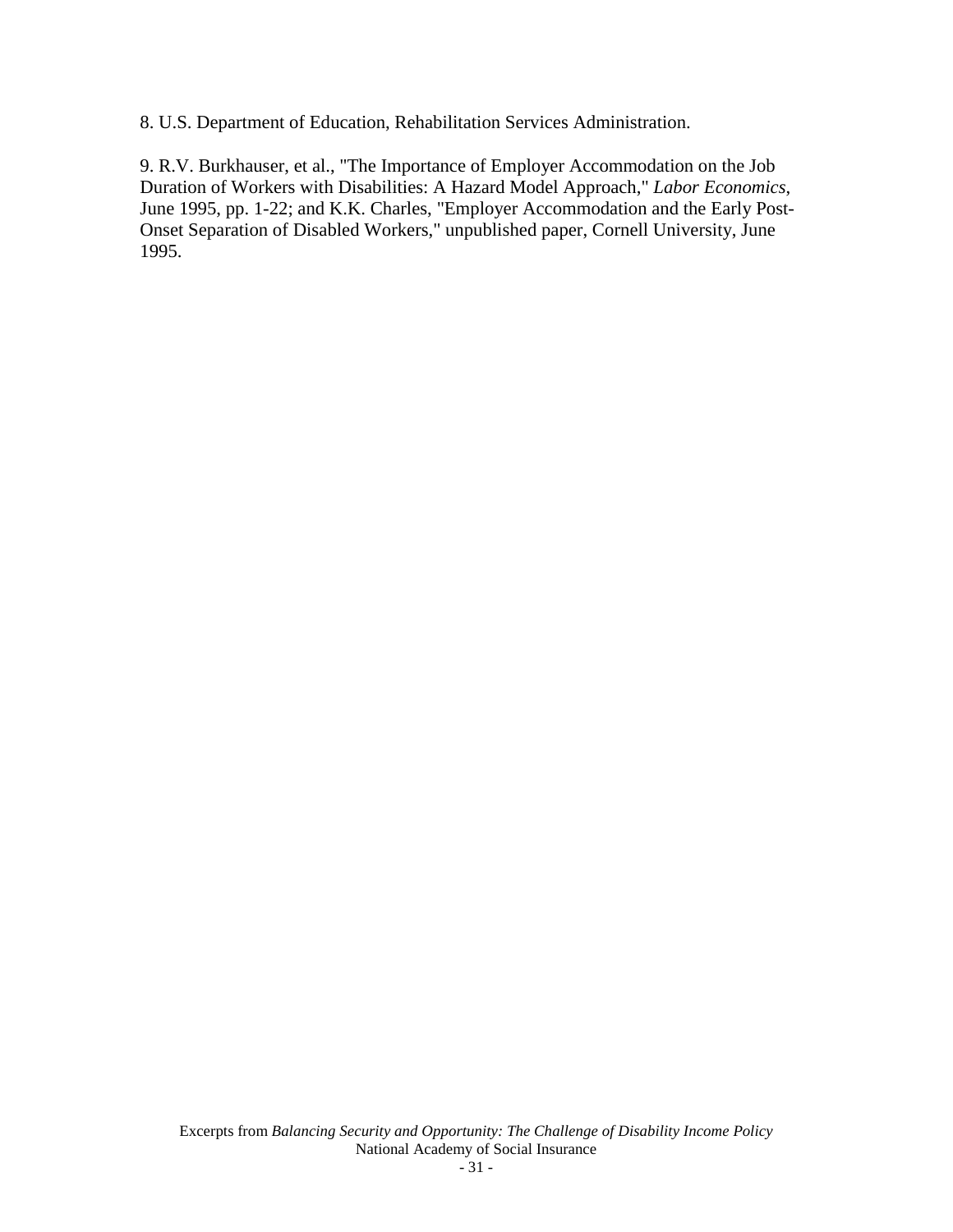# **How are Disability Claims Decided?**

<span id="page-31-0"></span>The process for deciding and appealing disability claims has many layers. First, applications for disability benefits are filed at local Social Security district offices, which collect available evidence and determine whether DI applicants meet insured status requirements. Case files are then sent to the state disability determination service (DDS) agencies, which gather additional medical evidence, if necessary, and assess the evidence to determine whether applicants meet the disability criteria for benefit entitlement. If the claim is denied, the applicant can request a reconsideration, which is done in the DDS by personnel other than those who made the initial denial. If the claim is again denied, the applicant can request a hearing before an administrative law judge (ALJ). If the ALJ denies the claim, the applicant can request a review of that decision by the Social Security Appeals Council. If the Appeals Council affirms the denial, the applicant can begin civil action in the U.S. district court. At each step in the process, individuals are informed of their right to appeal the decision to the next level. They are also told how to seek the help of an attorney or other representative.

# **Sequential Disability Determination Process**

[Excerpt from: Disability Policy Panel, *Balancing Security and Opportunity: The Challenge of Disability Income Policy,* Final Report, J.L. Mashaw and V.P. Reno (eds.) (Washington, DC: National Academy of Social Insurance, 1996), pp. 90-92]

A five-step sequential process is used to determine whether an applicant for Social Security disability benefits meets the definition of work disability in the law. The sequential process is spelled out in regulations and is illustrated in [Figure 1.](#page-33-0) Each step in the sequence poses a different question about the nature of the disability. At each step a decision is made either to allow or deny the application or to move on to the next step.

- **Step 1** asks, "Is the applicant is engaging in SGA?" If so, the application is denied. (SGA is "substantial gainful activity," which is part of the statutory definition of disability. It is defined in regulations as having earnings of more than \$740 per month in 2001.)
- **Step 2** asks, "Does the applicant have a severe impairment?" If not, the application is denied.
- **Step 3** asks, "Does the applicant have a medically determinable impairment that meets or equals the medical listings?" It refers to listings in regulations of over 100 medical conditions that are considered to be of suc[h s](#page-32-0)everity that the condition can be presumed to constitute work disability.<sup>1</sup> At this step, SSA draws on medical evidence from treating sources or a consultative exam (by a physician paid by SSA) to document the existence, severity, duration and prognosis of the person's impairment. If the applicant's condition meets or equals a listed condition, benefits are allowed. If benefits are not allowed at Step 3, the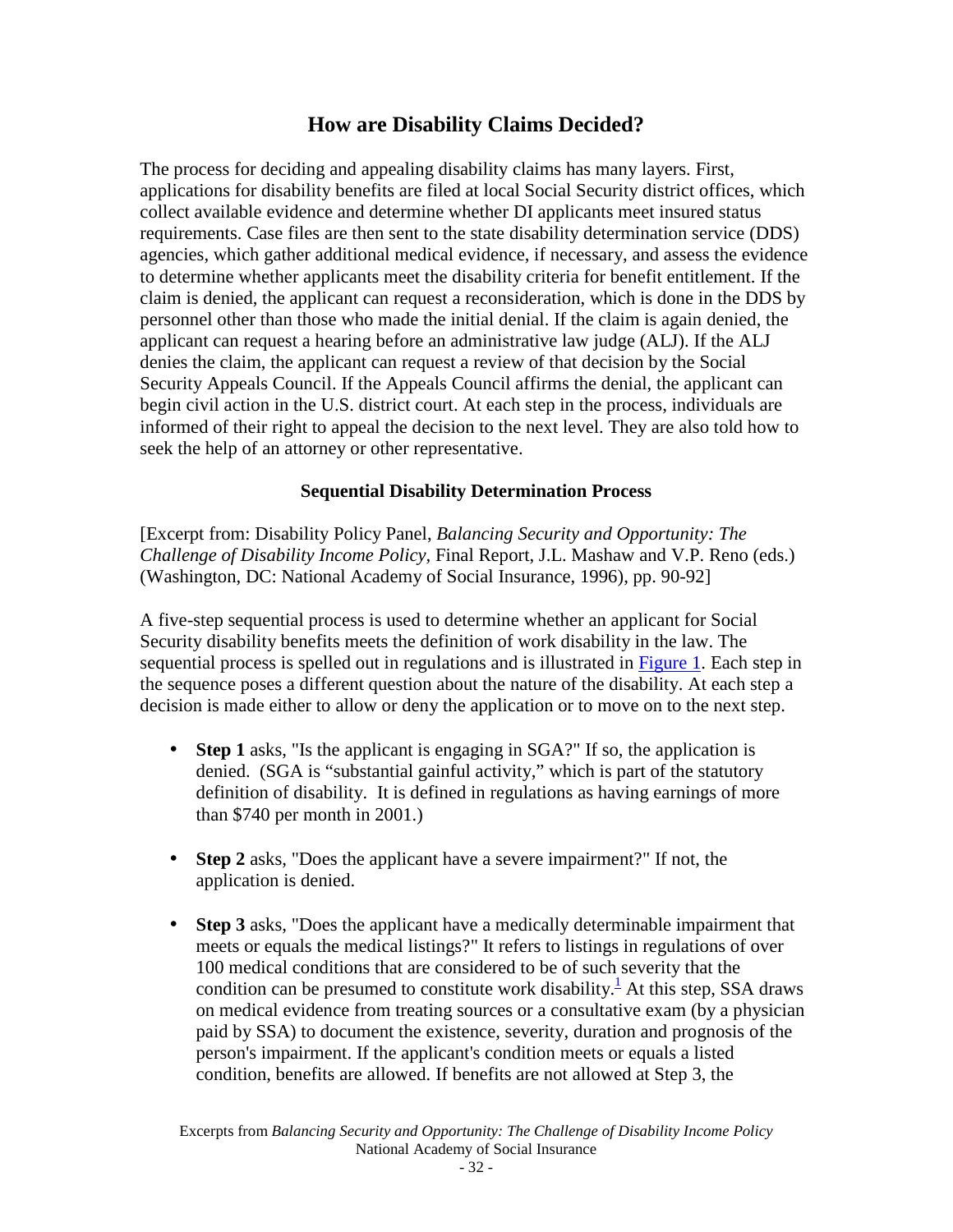<span id="page-32-0"></span>sequential process calls for an assessment of the person's residual functional capacity (RFC) to do various kinds of work activities.

- **Step 4** asks "Does the impairment(s) prevent doing past work?" The applicant's RFC is compared with functional capacities required to do his or her past work. RFC is classified mainly in terms of the exertional demands of jobs. The current RFC assessment produces a finding that the person is capable of sedentary, light, medium or heavy work. That capacity is then compared with the person's prior work experience to determine whether he or she can do work at the exertional levels required by past work. If the person can do past work, the application is denied. If the person is unable to do past work, the assessment goes to Step 5.
- **Step 5** asks "Does the impairment prevent doing any other work?" Applicants' RFCs are considered in conjunction with their age, education, and work experience to determine whether they can do any other work that exists in significant numbers in the national economy. Their age, education and transferable job skills are taken into account to determine whether they have the residual capacity to do kinds of work they have not done before.

For persons with solely exertional impairments, the assessment of ability to do other work is aided by the "vocational grid," which was codified in 1979 regulations and has not been updated. The grid dictates a decision about work disability (and eligibility for benefits) based on the person's age, education and transferable skills, in conjunction with his or her RFC to do sedentary, light, medium or heavy work. If the person is found able to do other work, the application is denied. If not, the application is allowed.

For persons with impairments other than exertional ones -- such as cognitive, emotional, sensory, postural (stooping, crouching, kneeling) or environmental (inability to tolerate fumes, dust, noise) impairments -- the grid does not apply. It is to be used, however, as a "framework" for evaluating the person's ability to do other work. If the grid does not apply, opinions of vocational specialists<sup>2</sup> or vocational experts<sup>3</sup> can be used as evidence that there are, or are not, jobs the particular individual can do.

# **Endnotes:**

1. The other evidence that supports this presumption is discussed in chapter five of the Disability Policy Panel, *The Environment of Disability Income Policy: Programs, People, History and Context,* Interim Report, J.L. Mashaw and V.P. Reno (eds.) (National Academy of Social Insurance, 1996).

2. Used by state agencies in initial decisions.

3. Used by administrative law judges at hearings on appeals of denied applications.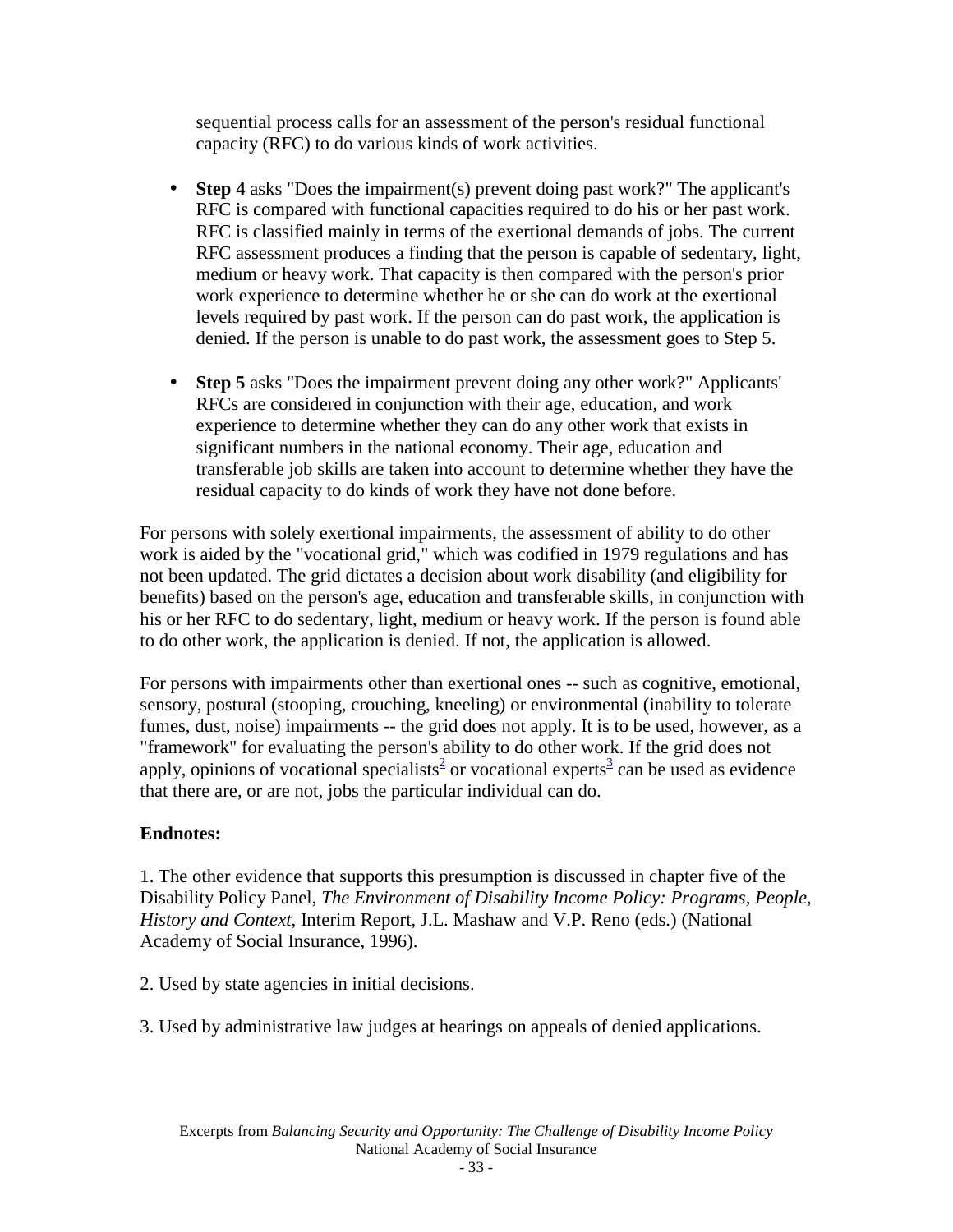#### **Figure 1. Social Security Disability Determinations: Sequential Decisionmaking Process and Outcomes of Decisions on Initial Disability Insurance Applications, Fiscal Year 2000**

<span id="page-33-0"></span>

a. This response includes 5 percent of claims that were denied because the applicant failed to cooperate in obtaining evidence needed for the claim. The other 7 percent were denied for "impairment not severe." Totals do not add due to rounding.

b. Totals do not add due to rounding.

Source: Social Security Administration, Office of Disability

Excerpts from *Balancing Security and Opportunity: The Challenge of Disability Income Policy*  National Academy of Social Insurance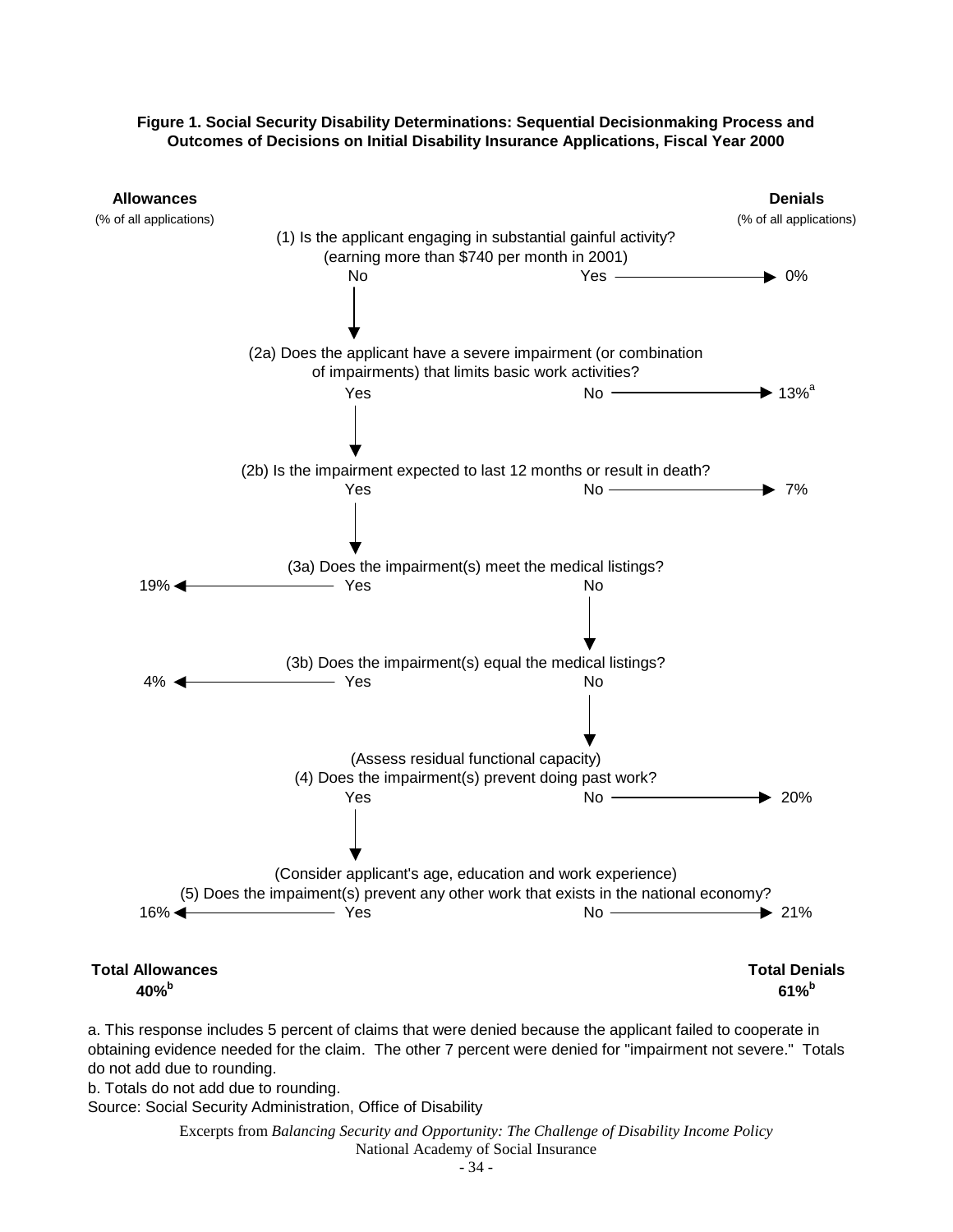# **Why Do the Rolls Grow and Shrink?**

<span id="page-34-0"></span>

| <b>Summary</b>                                                                       |
|--------------------------------------------------------------------------------------|
| Are the disability rolls growing now?                                                |
| Has the number of people receiving disability benefits steadily increased over time? |
| What lessons can be learned from the policy history of disability benefit programs?  |
| <b>Disability Policy Panel Report Excerpts</b>                                       |
| Lessons from History of the Disability Benefit Program                               |
| <b>Understanding Recent Program Growth</b>                                           |
| <b>Policy History of Disability Benefit Programs</b>                                 |
| <b>Endnotes</b>                                                                      |
|                                                                                      |

#### **Summary**

#### **Are the rolls growing now?**

While the number of people newly awarded Social Security disabled-worker benefits each year has been fairly stable since the mid-1990s, the total number of people receiving benefits continues to grow because more people are entering the rolls than are leaving. Death and shifting to retirement benefits at normal retirement age are the main reasons people leave the rolls.

#### **Has the number of people receiving disability benefits steadily increased over time?**

No. The number of people receiving benefits has fluctuated in response to the economy and changes in law and administrative policies.

*The Economy.* During economic recessions, more people apply for disability benefits. When jobs are plentiful and employers are actively seeking new workers, more people with disabilities find jobs where they can be accommodated. When firms are downsizing and jobs are scarce, workers with disabilities who lose their jobs have fewer prospects for finding new jobs. Rising benefit claims and allowances during economic recessions are common in private disability insurance, workers' compensation and foreign disability systems as well as in the U.S. Social Security disability program.

*Policy Changes.* The DI program has gone through periods of rapid growth (in the early 1970s, and the early 1990s), a period of increasingly strict retrenchment (in the late 1970s and early 1980s), a period of reaction to that retrenchment (in the mid-1980s), and well as some periods of relative stability (in the late 1980s and the mid 1990s).

#### **What lessons can be learned from the policy history of disability benefit programs?**

The Academy's Disability Policy Panel recounted lessons learned from the tumultuous history of Social Security disability programs. Steps taken to strengthen eligibility criteria in the late 1970s escalated in the early 1980s to radical retrenchment policies that denied or terminated benefits on a large scale. The sharp cutbacks in eligibility brought widespread hardship and were challenged in the courts. States ultimately refused to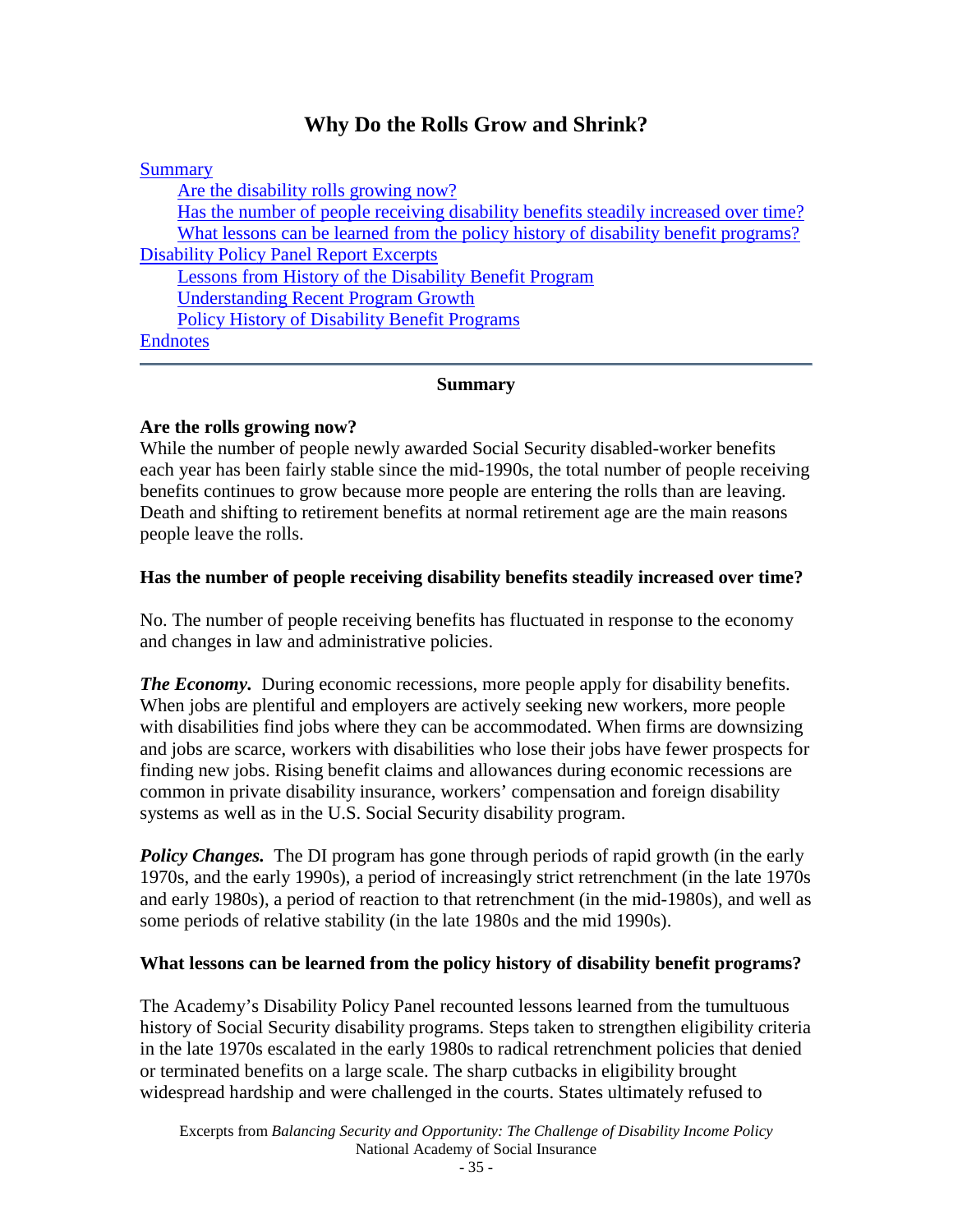<span id="page-35-0"></span>implement the harsh policies because they were left to support vulnerable people who were denied federal benefits. Those federal policies were ultimately reversed in the mid-1980s.

The Disability Policy Panel concluded that (a) statutory and administrative changes need to be undertaken very carefully to avoid over correction in either allowing or denying benefits and (b) adequate administrative resources are essential to balance adequate support for vulnerable populations with proper stewardship of the public fisc.

\* \* \*

### **Disability Policy Panel Report Excerpts**

### **Lessons from History of the Disability Benefit Program**

[Excerpt from: Disability Policy Panel, *The Environment of Disability Income Policy: Programs, People, History and Context,* Interim Report, J.L. Mashaw and V.P. Reno (eds.) (National Academy of Social Insurance, 1996), pp 82-83.]

Several lessons emerge from the tumult of the past 30 years in the DI and SSI disability programs. First, stable administration of these programs is critical to the economic security of people with severe disabilities who rely on these benefits, as well as to the fiscal integrity of the programs.

Second, cutbacks in administrative resources during the 1980s were accompanied by growing concern that vulnerable populations were not being well-served. Problems were identified in such needed individualized services as: appropriate assignment and monitoring of representative payees, clear and accurate answers to individuals' questions about their benefits, post-entitlement benefit updates to avoid underpayment or overpayment problems and outreach to those eligible for, but not receiving, benefits. Individuals with disabilities must be able to count on receiving the individualized attention and accurate information they need in order to understand their rights and responsibilities with regard to cash benefits.

Third, adequate staff and other resources to administer the programs are essential. The investment of resources in making correct initial disability decisions, and documenting those decisions fully, should shorten delays in getting correct benefits to applicants, reduce appeals and avoid the cost of paying any incorrect allowances. If the required medical improvement standard for conducting continuing disability reviews is to be implemented effectively, allowances must be sufficiently documented to support an assessment of whether there has been a change in the beneficiary's condition between the allowance and the review. To be fair to the beneficiary, there must be adequate staff to assure that the record is fully developed at the time of the review. For program integrity and public confidence in the programs, resources must be adequate both to decide and document initial claims promptly and correctly, and to conduct appropriate quality reviews and continuing disability reviews.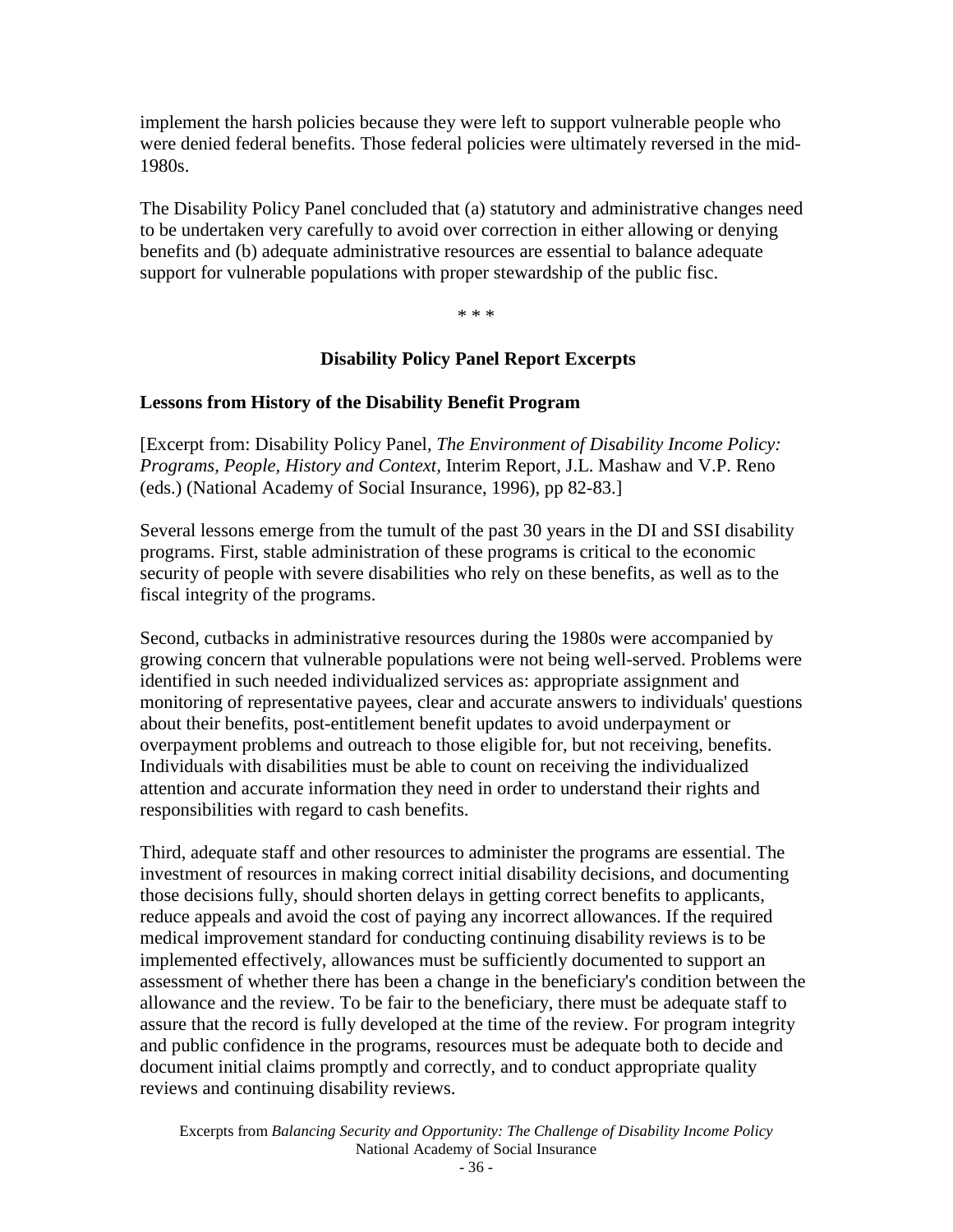<span id="page-36-0"></span>Fourth, changes in regulations that were called for in legislation and court decisions in the 1980s require greater emphasis than in the past on assessing claimants' functional capacity in conjunction with medical evidence. These changes in adjudicative requirements were based on expert medical judgment about disability assessment. If properly conducted, these functional assessments are likely to be more time consuming than determinations based solely on medical evidence. This shift toward more labor intensive adjudicative requirements needs to be taken into account in resource allocations.

Fifth, it is reasonable to expect some volatility in disability claims with cyclical changes in the economy. Disability claims have risen during every economic recession since the late 1960s--with the one exception of the early 1980s, when harsh retrenchment policies offset those effects. Persons with disabilities have much better prospects for finding work, despite severe impairments, when jobs are plentiful. When they lose their jobs during recessions and exhaust other sources of support, it is reasonable to expect they will apply for disability benefits. Flexibility in administrative resources is needed to accommodate cyclical changes in disability claims.

Finally, research is needed to better understand the size and attributes of the underlying population of persons with disabilities who could meet the program definition of disability if they were not working. Such research is needed in order to anticipate the consequences of cyclical changes in the economy, of outreach efforts to enroll eligible persons, or other changes such as routine updates in the medical and other criteria for making disability determinations. Such research would also provide information about the circumstances that distinguish persons with disabilities who are successfully integrated into the work force from those who become unable to work because of their impairments. That information could help develop ways to expand opportunities for successful integration of beneficiaries into the world of work.

## **Understanding Recent Program Growth**

[Excerpt from: Disability Policy Panel, *Balancing Security and Opportunity: The Challenge of Disability Income Policy,* Final Report, J.L. Mashaw and V.P. Reno (eds.) (Washington, DC: National Academy of Social Insurance, 1996), pp 6-7.]

After a period of stability in the last half of the 1980s, the DI and SSI programs grew rapidly in the early 1990s. The rapid rate of growth in new benefit awards appears to have been a temporary phenomenon tied to the economic recession of 1990-91. The DI incidence rate (new benefit awards as a percent of the eligible population) declined and flattened out after 1992. The benefit rolls continue to grow, however, because fewer people are leaving than are entering. Death and shifting to retirement benefits at age 65 are the main reasons why people leave the DI rolls. The proportion who medically recover or return to work has always been relatively small.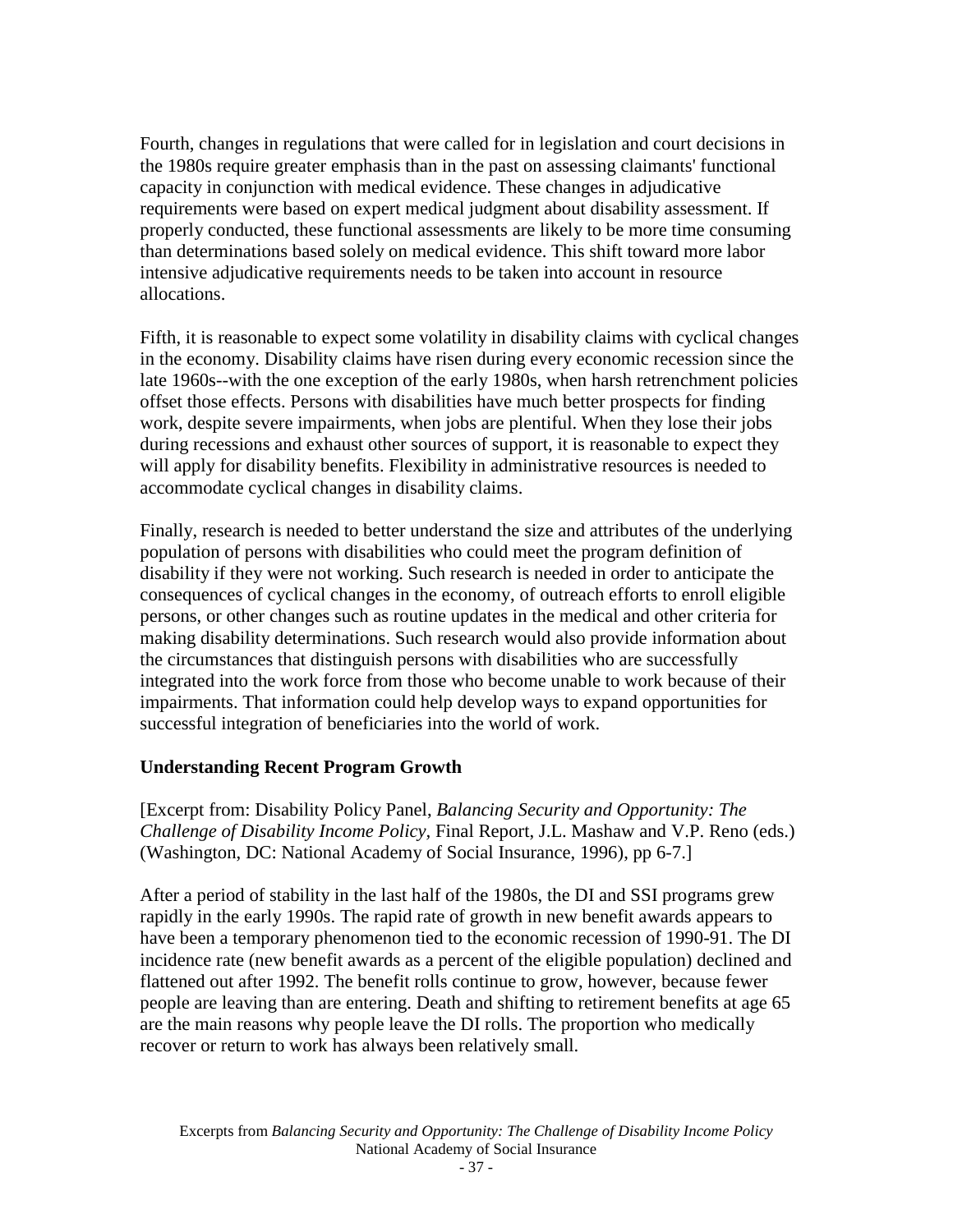Trends in the broader environment have contributed to the growth in the rolls. They include:

- The eligible population is larger. The working-age population is growing and the baby boom is entering the 40-60 age range where the risk of work disability rises. In addition, more women have enough work experience to be insured for benefits. Consequently, when they become severely disabled, they qualify for DI benefits.
- The eligible population is younger. While the baby boom makes a bulge in the disability rolls in the 40-60 age range, the birth dearth that occurred during the Great Depression and World War II between 1935 and 1945 means relatively fewer disability beneficiaries are entering their 60s. Consequently, fewer people are leaving the DI rolls because of retirement. Although the DI population is younger, their death rate remains high. The proportion who have life-threatening conditions has not declined.
- The economic recession of 1990-91 caused a rapid, but temporary, increase in benefit applications and awards. When jobs are scarce and firms are downsizing, workers with disabilities who lose their jobs, particularly at older ages, have few prospects for regaining employment or shifting to new careers.
- Cutbacks in state general assistance programs and active referral of former recipients to the SSI program contributed to growth in applications. While most did not meet the strict test of disability, some did.
- Increased recognition and diagnosis of disabling conditions may be a factor. Depression, a common form of disabling mental illness, has increasingly been recognized and diagnosed following a public information campaign by the National Institute of Mental Health to improve its diagnosis and treatment.
- Structural changes in the labor market affect the kinds of impairments that result in work disability. The value placed on intellect, advanced education and adaptability means fewer employment prospects for people with the double disadvantages of impairments combined with limited education and skills. Further, individuals whose social and adaptive functioning is impaired by mental disorders are particularly disadvantaged in a highly competitive job market.

Explicit changes in Social Security policy also contributed to growth in applications and awards. New medical and functional criteria to decide claims based on mental impairments were required by Congress in 1984 after retrenchment policies adopted in the early 1980s were challenged in the courts and lost public support.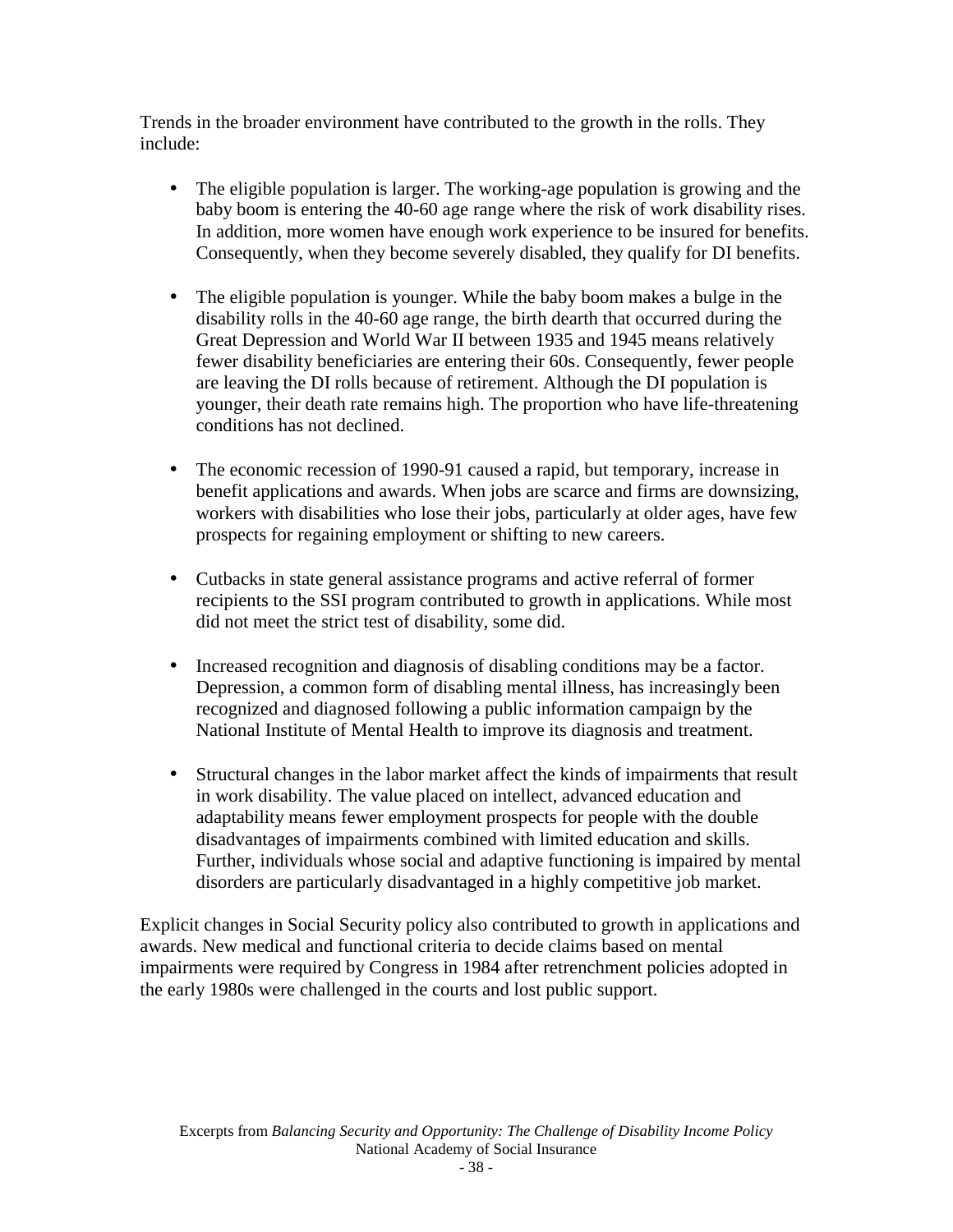## <span id="page-38-0"></span>**Policy History of Disability Benefit Programs**

[Excerpt from: Disability Policy Panel, *Balancing Security and Opportunity: The Challenge of Disability Income Policy,* Final Report, J.L. Mashaw and V.P. Reno (eds.) (Washington, DC: National Academy of Social Insurance, 1996), pp 68-71. This history is presented in greater detail in *The Environment of Disability Income Policy: Programs, People, History and Context,* Interim Report, J.L. Mashaw and V.P. Reno (eds.) (National Academy of Social Insurance, 1996), pp 77-106.]

Over the last 30 years, Social Security policy changes, juxtaposed with cyclical changes in the economy, help account for the wide fluctuations in new benefit awards.

*1970-75: Economic Recession, Outreach, Rising Benefits.* Rapid growth in DI incidence rates in the early 1970s coincided with economic recessions in 1969-70 and 1973-75, legislated benefit increases, outreach to enroll eligible persons in the SSI program and restrictions in staffing for disability-related activities.

The SSI program was enacted in 1972 and implemented in 1974 with a national outreach effort to notify and enroll eligible aged and disabled persons. Some who applied also qualified for DI. In addition, during this period Social Security benefit levels and replacement rates rose as a result of legislative increases, and Medicare was extended to DI beneficiaries who had been on the rolls for 24 months. At the same time, SSA staffing was reduced in the early 1970s as part of a government-wide effort to reduce the number of federal employees. To handle the rising workload, personnel were diverted from reviewing the accuracy of disability decisions and conducting CDRs (Continuing Disability Reviews) to processing new claims.

*1975-80: Tightening Rules, Lowering Benefits.* Declining DI incidence rates in the last half of the 1970s accompanied administrative initiatives to tighten disability adjudication and legislative changes that lowered replacement rates for new disabled-worker beneficiaries.

Legislation in 1977 lowered replacement rates for new disabled-worker beneficiaries, as well as other Social Security beneficiaries. In 1980, new limits on family benefits for disabled workers were adopted. The higher benefit levels that had been in place were viewed as posing too great an incentive to claim benefits for some subsets of disabled workers.

In response to congressional concerns about growth in the rolls, SSA instituted administrative measures to tighten adjudication of DI and SSI initial disability claims and CDRs; it also stepped up the number of CDRs being done.

*Initial claims.* In 1979, after more than a decade of work, SSA published in regulations the "vocational grid," which was designed to introduce more objectivity and uniformity in assessment of applicants' residual functional capacity in relation to their vocational factors (age, education and work experience) in determining their ability to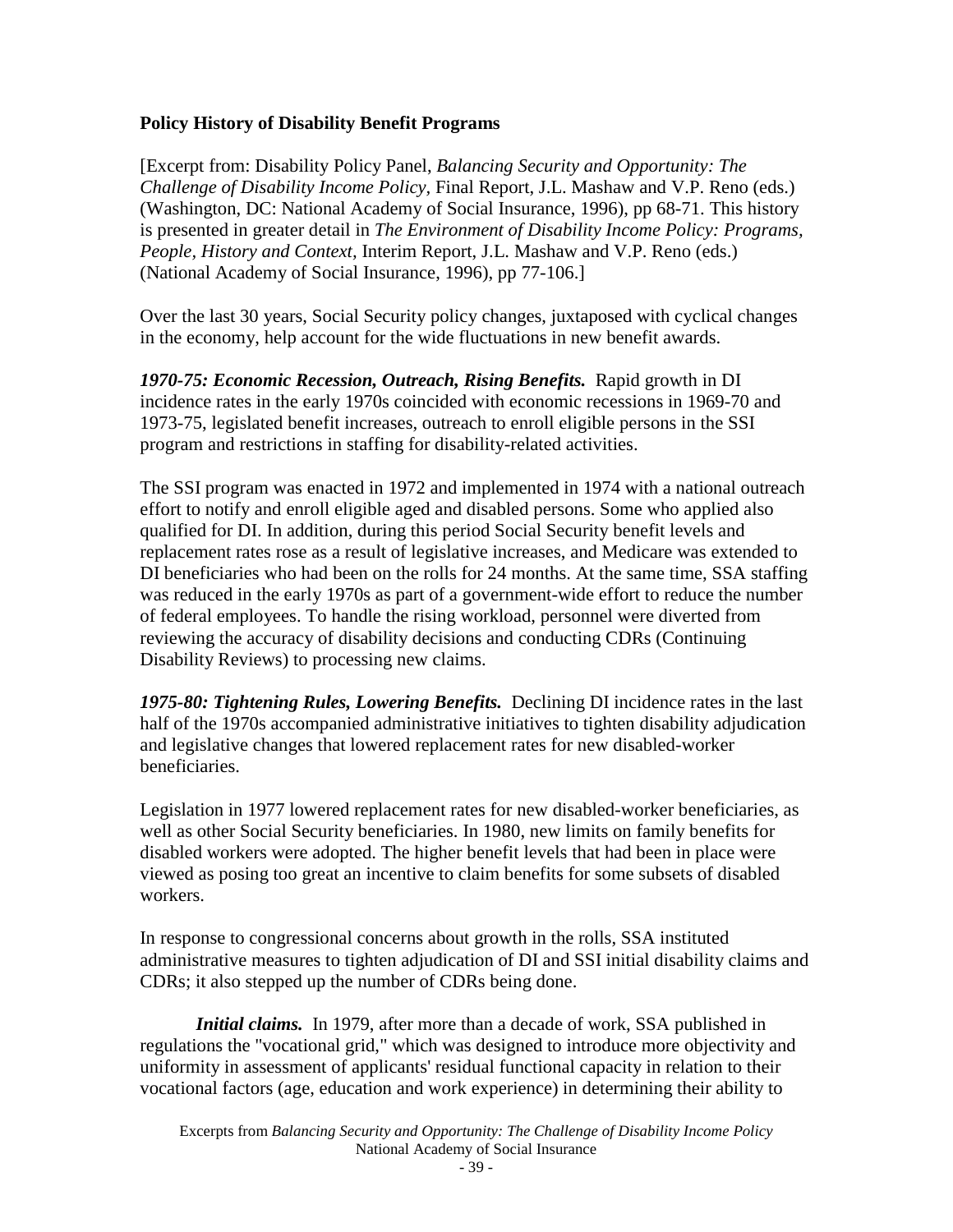work. The grid was based largely on physical requirements of jobs -- strength and endurance -- and was not well suited to assessing ability to work for persons with mental impairments.

*Terminations without medical improvement.* Between 1969 and 1975 SSA had followed a policy of terminating benefits only when the beneficiary did not meet the current disability criteria and medical improvement was indicated. In 1976, the policy was changed to no longer require evidence of improvement before benefits were terminated. With the new policy in place benefit termination rates increased in the late 1970s and escalated in the early 1980s.

In some cases, benefits were terminated that had been allowed by an administrative law judge (ALJ), after being denied earlier. On close calls, beneficiaries found themselves buffeted between the ALJ decision, which had allowed benefits, and reviews by state disability determination agencies, which terminated them, without apparent change in the beneficiary's condition. As adjudication criteria were tightened at all levels, beneficiaries were subject to having their benefits terminated unexpectedly and without indication of a change in their condition.

In 1980, Congress set in law requirements for SSA to review initial allowances before benefits could be paid (called "pre-effectuation reviews"), and legislated a timetable for CDRs for those on the rolls.

*1981-84: Retrenchment and Reaction.* With the congressional mandate for preeffectuation reviews and CDRs in place, the new Reagan administration sought to fulfill its promise to significantly reduce the size and cost of government by applying an increasingly restrictive interpretation to disability eligibility criteria. The administration aggressively reviewed the continuing disability of those on the rolls and terminated benefits for many. During this period -- and in spite of the severe recession in 1980-82 - the disability incidence rate reached an all-time low and benefit terminations reached an all-time high (see figure 2). [\[For a printer-friendly version of the chart, click here.](http://www.nasi.org/usr_doc/Disability Income Policy in 2001 Figure 2%2Exls)]



Excerpts from *Balancing Security and Opportunity: The Challenge of Disability Income Policy*  National Academy of Social Insurance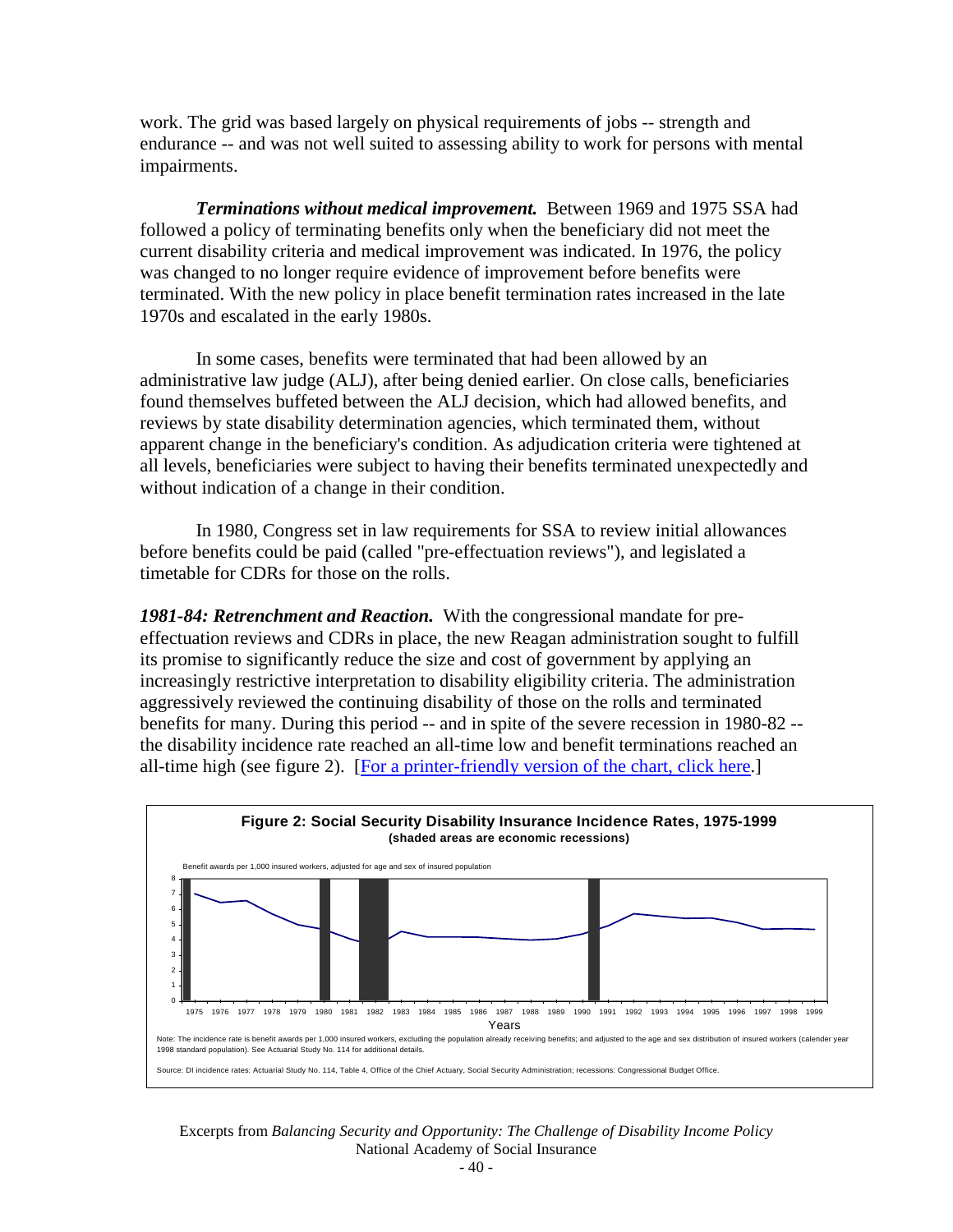Public support for the sharp retrenchment eroded as its consequences became known. The policies were challenged in the courts and some states refused to implement them. Ultimately, the administration stopped doing CDRs and denying mental impairment claims until new guidelines were developed. In 1984, Congress enacted legislation to preclude the kinds of policies that had been adopted, challenged, and halted in the early 1980s.

*New mental impairment criteria.* Many of those whose benefits were denied or terminated during the retrenchment of the late 1970s and early 1980s were persons with mental impairments, and there was widespread agreement that SSA's practices with respect to mental impairment claims had become overly restrictive. $\frac{1}{1}$  SSA's practices for deciding claims of persons with mental impairments were challenged in the courts and were criticized by Congress and congressional agencies for such deficiencies as: inadequate consideration of the functional consequences of mental impairments; inadequate consideration of claimants' residual functional capacity and vocational factors; inadequate use of existing medical evidence from treating sources and over-reliance on medical examinations purchased by SSA; and inadequate use of psychiatrists or psychologists in assessing disabling mental impairments. $\frac{2}{3}$  $\frac{2}{3}$  $\frac{2}{3}$ 

In 1983 the administration placed a moratorium on denial or termination of benefits for claimants with mental impairments and began work in collaboration with the professional mental health community to develop new regulations. In 1984 Congress mandated that new regulations be developed that focused on evaluating the person's ability "to engage in substantial gainful work in a competitive work place environment." $\frac{3}{2}$ The new mental impairment criteria were published in the summer of 1985.

*Medical improvement standard for CDRs.* The policy of aggressively reviewing the rolls and terminating benefits without evidence of an improvement in the beneficiary's condition was also challenged by the courts and ultimately met resistance from states, as they experienced increased claims for state assistance from people whose disability benefits had been terminated. In April 1984, the administration placed a temporary moratorium on CDRs. At the time, nine states were operating under courtordered medical improvement standards, and nine others had suspended reviews pending a court-ordered medical improvement standard or pending action by the circuit court.

Legislation passed in 1984 required SSA to establish and publish in regulations a medical improvement standard to use when evaluating the continuing disability of those on the rolls.

*1985-89: Economic Expansion, Agency Downsizing.* In the mid-1980s, disability incidence rates rose slightly from the all-time low in 1982 and then stabilized in the last half of the decade as the nation enjoyed a sustained period of economic growth and the policies to undo the sharp retrenchment of the early 1980s took effect. The main Social Security initiative during this period was to downsize agency staffing and streamline operations. Fewer administrative resources were available to perform tasks that required individualized attention such as implementing work incentives, assisting those who could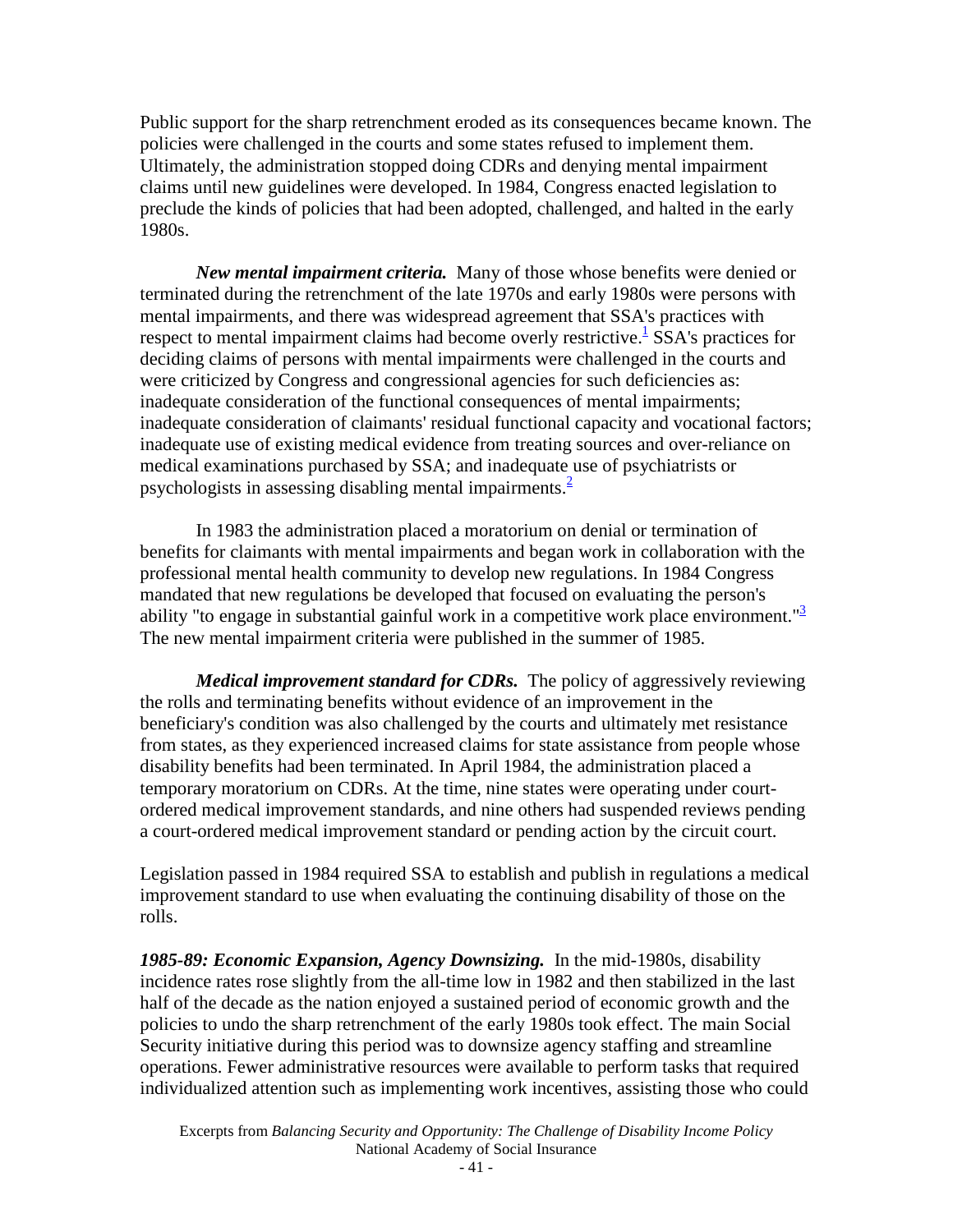<span id="page-41-0"></span>not independently file an application for benefits, or assigning and monitoring representative payees for beneficiaries who were not capable of managing their benefits.

*1989-92: Outreach, Economic Recession.* In the early 1990s, DI incidence rates again rose as an economic recession coincided with renewed interest in outreach activities and administrative resources were sharply constrained.

Beginning in 1989, Congress appropriated earmarked funds over five years for outreach efforts to enroll eligible persons in SSI. With the new funding, SSI outreach became an SSA priority. Outreach activities were cited by SSA field office managers as a cause of growth in disability applications in the early  $1990s<sup>4</sup>$  Some who applied for SSI were found to have enough covered work experience to qualify for DI concurrently with SSI.

Also during this period, new criteria were issued to adjudicate childhood disability claims. These changes were required by the Supreme Court decision in *Sullivan v. Zebley*. National outreach to enroll eligible children, as required by Congress and the Court, contributed to SSA's new claims workload in the early 1990s and to increased disability awards in the SSI childhood disability program. $\frac{5}{5}$ 

The recession of the early 1990s contributed to the rapid increase in benefit applications. Coming on the heels of a 25-percent reduction in staff, SSA was not able to process the huge workload of new claims. As in similar circumstances in the past, pressure to adjudicate claims quickly, without adequate resources, coincided with higher levels of awards.

*1993-95: Incidence Rates Flatten, Rolls Continue to Grow.* The DI incidence rate declined slightly and flattened out after 1992. Thus, the rapid rate of growth in benefit awards appears to have been a temporary phenomenon due, in part, to the economic recession in 1990-91. $\frac{6}{5}$  The number of people receiving benefits continues to grow, however, because fewer people are leaving the benefit rolls than are entering.

# **Endnotes:**

1. H. Goldman and A. Gattozzi, "Balance of Powers: Social Security and the Mentally Disabled," *Milbank Quarterly*, Number 66, 1988, pp. 531-551.

2. U.S. Senate, Special Committee on Aging, *Social Security Reviews of the Mentally Disabled*, Hearing 98-170 (Washington, DC: U.S. Government Printing Office, 1983).

3. Public Law 98-460, Section 5(e).

4. L.S. Muller and P.M. Wheeler, "Disability Program Growth: Results from Social Security's Survey of Field Office Managers," unpublished paper presented at a conference sponsored by SSA and DHHS/ASPE, Washington, DC, July 20-21, 1995.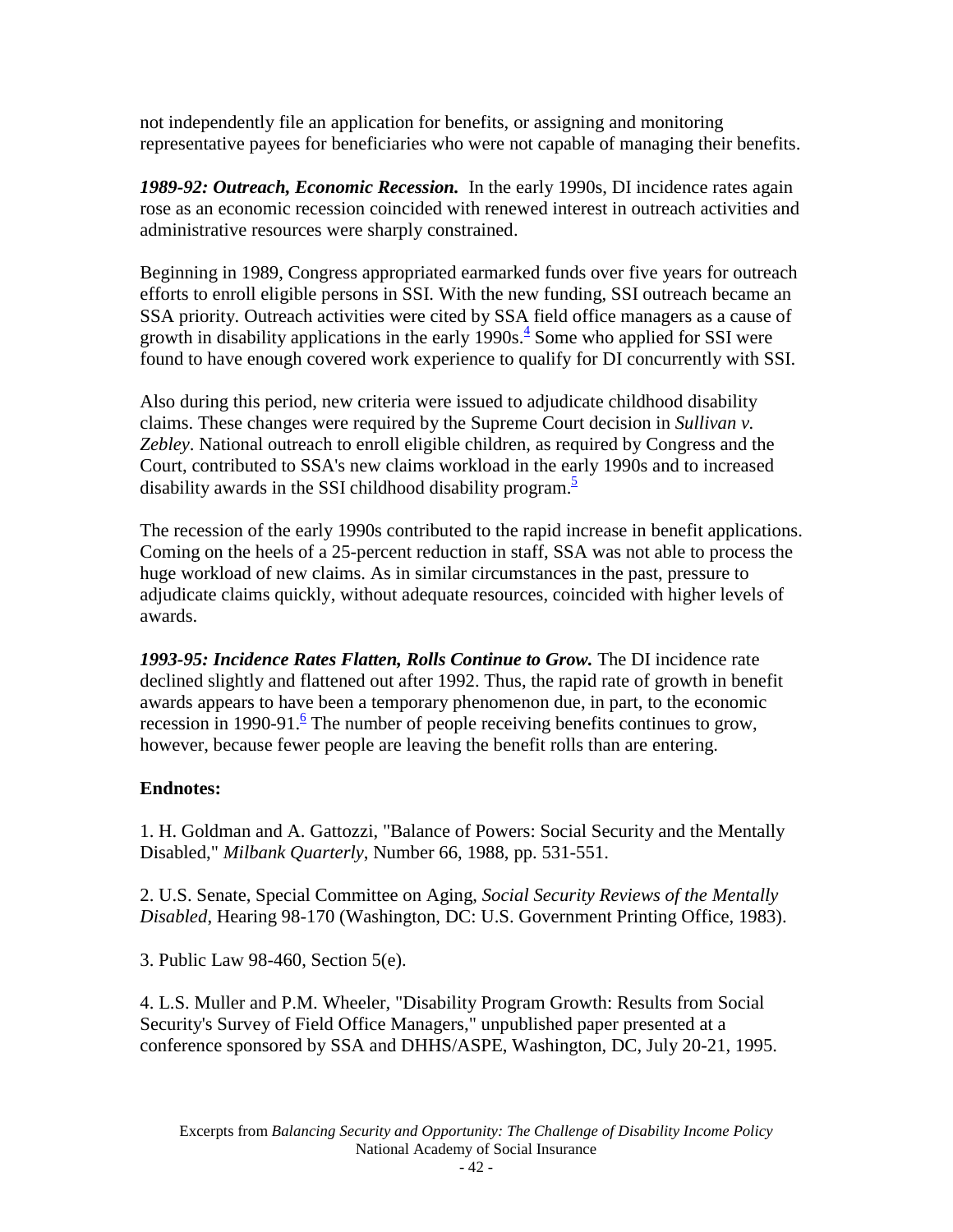<span id="page-42-0"></span>5. Committee on Childhood Disability, *Restructuring the SSI Disability Program for Children and Adolescents* , J.L. Mashaw, J.M. Perrin and V.P. Reno (eds.) (Washington, DC: National Academy of Social Insurance, March 1996).

6. D.C. Stapleton, et al., "Lessons from Case Studies of Recent Program Growth in Five States," unpublished paper presented at a conference sponsored by the Social Security Administration (SSA) and the U.S. Department of Health and Human Services, Office of the Assistant Secretary for Planning and Evaluation (DHHS/ASPE), Washington, DC, July 20-21, 1995, p. 18; and Lewin-VHI, Inc., "Labor Market Conditions, Socioeconomic Factors, and the Growth of Applications and Awards for SSDI and SSI Disability Benefits," prepared for SSA and DHHS/ASPE, May 23, 1995, chapter 4.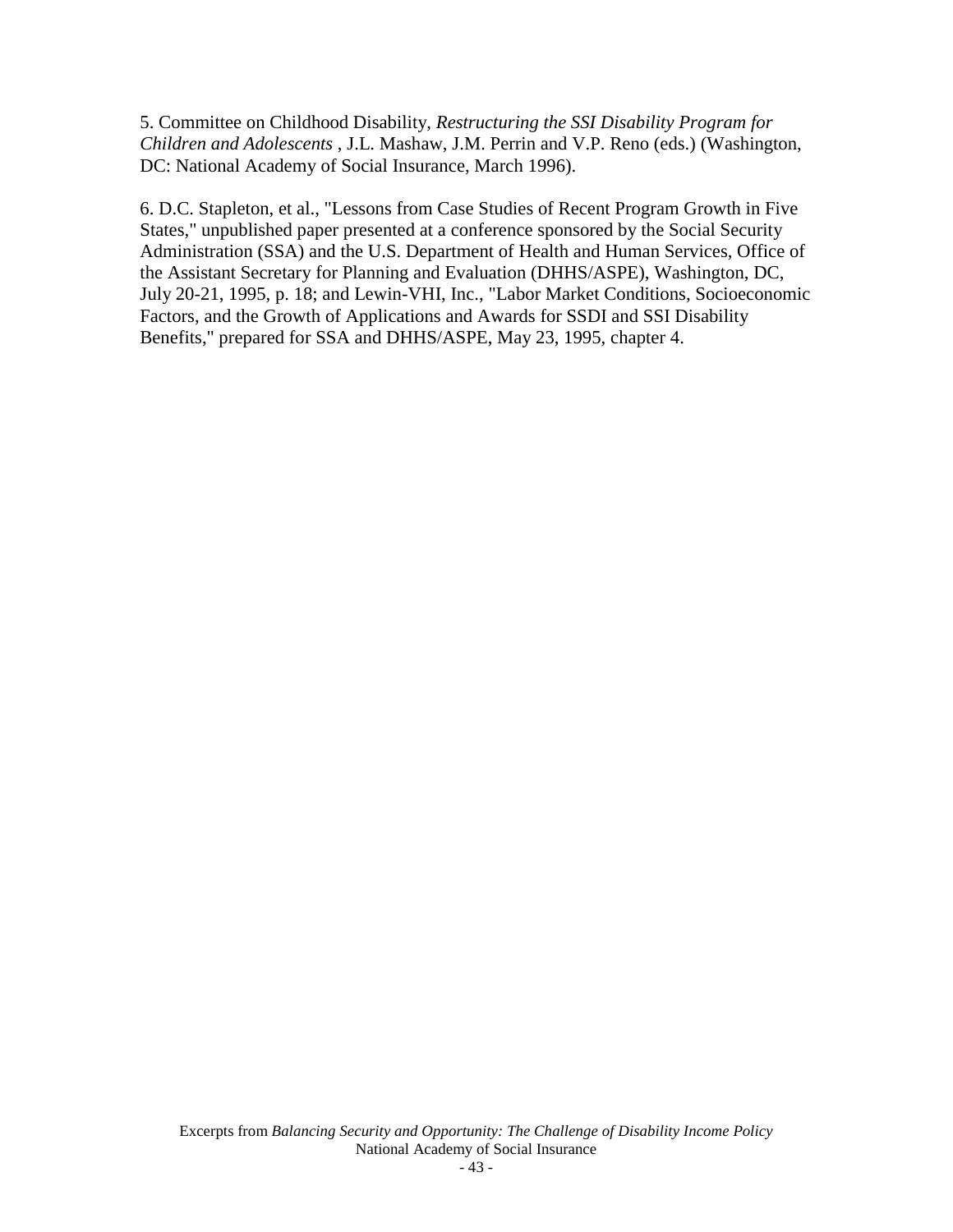# **Are Disability Insurance Benefits a Deterrent to Work?**

<span id="page-43-0"></span>Social Security Disability Insurance [Supplemental Security Income](#page-45-0) **[Endnotes](#page-46-0)** 

[In its request to the Academy for a study of disability income policy, the Committee on Ways and Means of the House of Representatives posed the following question: *Is it correct that Americans with disabilities now confront strong incentives to emphasize their impairments as a means of securing and maintaining disability benefits?* (Click here for an overview of the Academy'[s Disability Income Project.](http://www.nasi.org/info-url_nocat2718/info-url_nocat_show.htm?doc_id=57145))]

[The following response to this question is excerpted from the Disability Policy Panel, *Balancing Security and Opportunity: The Challenge of Disability Income Policy,* Final Report, J.L. Mashaw and V.P. Reno (eds.) (Washington, DC: National Academy of Social Insurance, 1996), pp 12-15.]

Any income support system presents some level of work disincentive. The challenge is to design benefit policies that cost-effectively target reasonably adequate support to those who are unable to work, while minimizing work disincentives.

*The Panel's basic finding is that the Social Security and SSI disability benefit programs do not pose strong incentives for Americans with disabilities to seek benefits in lieu of working. Rather, the strict and frugal design of these programs makes remaining at work preferable to benefits for those who are able to work.* 

## **Social Security Disability Insurance**

The purpose of DI is to protect workers and their families against the severe financial hardship that would otherwise occur when workers sustain severe illnesses or disabling conditions that interrupt their capacity to work. DI is part of the nation's Social Security - - or old-age, survivors and disability insurance -- system.

DI shares with every other insurance system the requirement that applicants for benefits must show that the insured event has occurred before benefits are paid. In the case of DI, the insured event is long-term work incapacity. Although DI is sometimes criticized for making people "prove their disability," a requirement that work disability be shown is unavoidable and is thoroughly consistent with the fundamental purpose of insurance - which is to cushion the financial loss when the insured event occurs. Any insurance system also builds in safeguards to discourage unwarranted claims and to protect the insurance system against paying them. In this regard, Social Security disability insurance includes a number of provisions that, taken together, make remaining at work preferable to claiming benefits for those who have the capacity to do so. As such, the following features could be characterized either as incentives to remain at work or as deterrents to leaving work to claim disability benefits.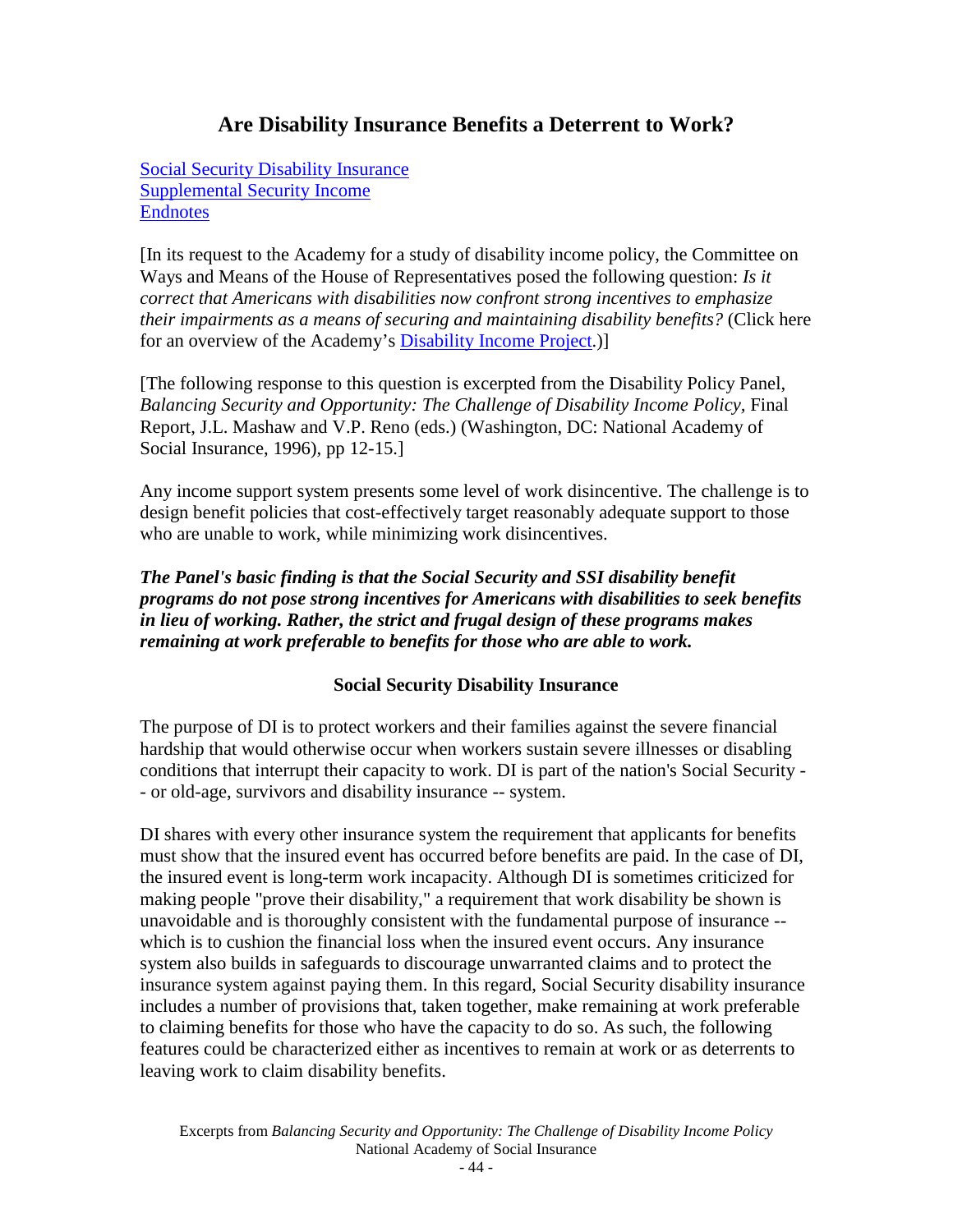First, only those who have a record of fairly steady and recent work are insured for DI benefits.<sup> $1$ </sup> Second, the medical and vocational test of disability for DI benefits is very stringent. Under the law, benefits are paid only if one has a medically determinable impairment of such severity that given one's age, education and work experience, one cannot perform substantial gainful activity in any job that exists in significant numbers in the national economy, regardless of whether or not the claimant would be hired for such a job. Benefits are payable only if that impairment is expected to last at least 12 months or result in prior death.

Third, there is a five-month waiting period after the onset of disability before DI benefits are paid. And, health care coverage through Medicare begins only after an additional 24 month waiting period after benefits begin. Both of these waiting periods provide incentives for persons to remain at work, if possible.

Finally, the level of DI benefits is modest in relation to a worker's prior earnings from work. The average monthly benefit for disabled-worker beneficiaries was \$786 in December 2000.<sup>2</sup> In December 1999, those receiving as much as \$1,200 a month accounted for 11 percent of beneficiaries, while 35 percent received less than \$600 a month. $3$  [H](#page-46-0)ence, remaining at one's job is more financially rewarding than receiving benefits. DI benefits replace a worker's prior earnings under a sliding scale that provides higher levels of earnings replacement for low earners than for higher earners. This recognizes that low earners have a smaller margin for reducing their consumption. It also recognizes that higher earners have better prospects for having private insurance or pensions to supplement Social Security benefits. DI also pays supplemental benefits to dependent children or spouses of disabled-worker beneficiaries.

For workers whose earnings are average or above, DI replacement rates range from 43 percent for a person earning \$30,000 per year to about 28 percent for a person earning \$76,000. At lower earnings levels, when benefits amount to as much as half of prior earnings, they provide a level of living that is below the poverty threshold, [whi](#page-46-0)ch is estimated to be \$747 a month for a working-age person living alone in 2000. $\frac{4}{3}$ 

The replacement rates for DI are considerably less than what would be needed to match the worker's standard of living while working. Studies generally find that replacement rates of between 70 and 80 percent are needed to match the worker's prior level of living. These studies take account of the difference in tax treatment of various sources of income and the absence of work-related expenses. The studies that have been done, however, generally presume that the Social Security beneficiary is a relatively healthy retiree. $\frac{5}{3}$ These studies do not take account of the additional costs of disabled workers, which include the need to support themselves without earnings during a five-month waiting period, and other disability-related expenses, including health care during the first 29 months after the onset of disability.

In brief, disability insurance from Social Security helps to avert financial disaster when workers sustain periods of long-term work incapacity. But the benefits are designed to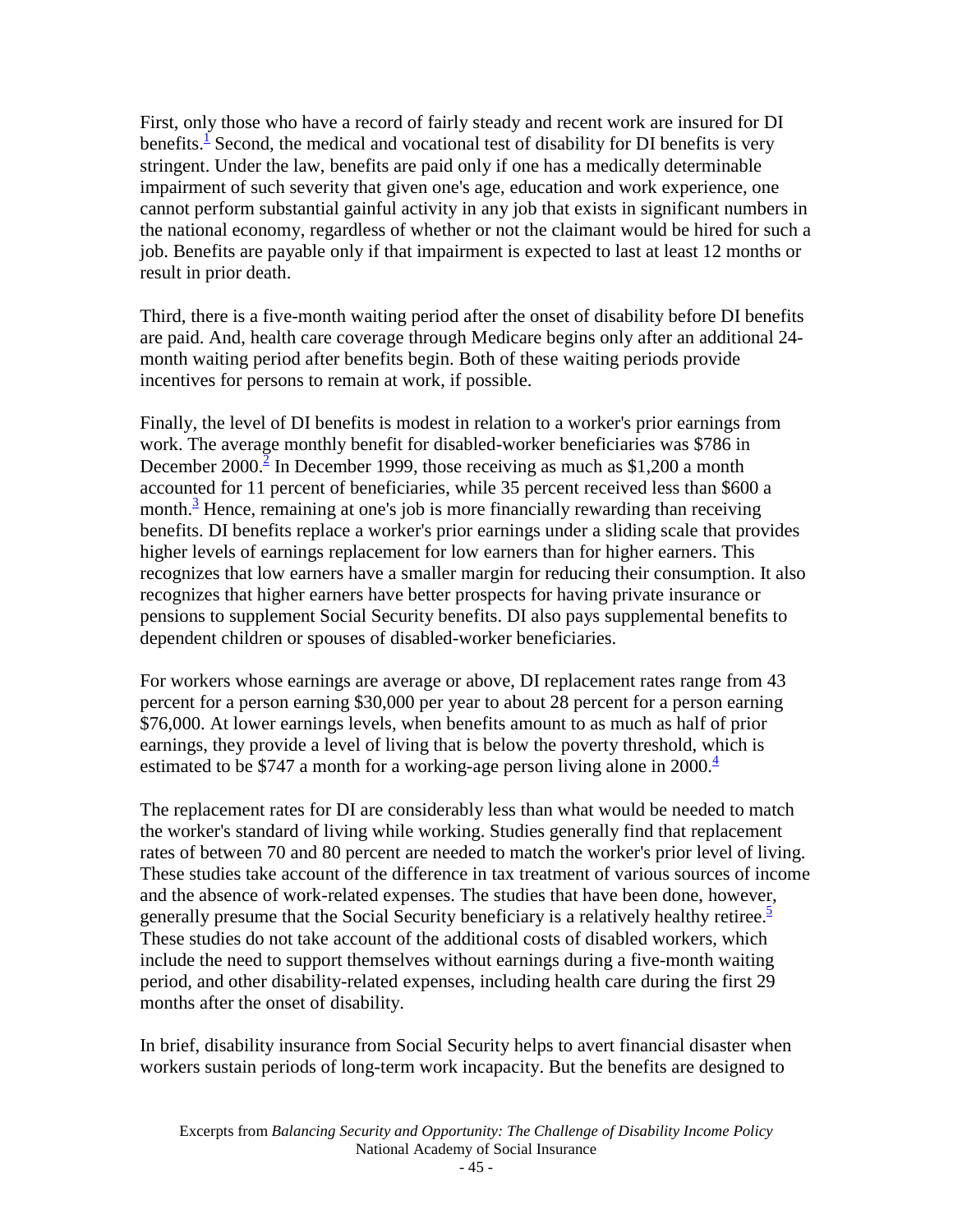<span id="page-45-0"></span>make remaining at work a more rational and economically rewarding choice for those who are able to do so.

# **Supplemental Security Income**

The purpose of the needs-based SSI program is different from that of Social Security disability insurance. SSI is intended to provide a basic minimum income below which no American should have to live if he or she is elderly or has a severe work disability. Although SSI, unlike DI, does not require prior covered employment that is the hallmark of social insurance, it has a number of features that make work preferable to claiming benefits for those who have the capacity to work.

SSI provisions that discourage benefit claims among those who have the capacity to work include: very modest benefits; a strict test of means that takes account of other income and financial resources; and a strict test of disability that is essentially the same as that for DI.

The SSI federal benefit rate (\$530 a month for an individual in 2001) is modest, amounting to about 70 percent of the official poverty threshold for an individual under age 65. When SSI was originally being developed, Congress intended that it would keep elderly and severely disabled individuals out of poverty.<sup>6</sup> Financing fell short of that goal. While some states supplement federal SSI benefits, the federal benefit rate remains well below the poverty threshold.

The SSI means test reduces SSI benefits dollar for dollar for all other countable income. To build in incentives to work, a portion of the recipient's earnings from work is excluded from countable income. The SSI resource test renders an individual ineligible for benefits if he or she has financial resources in excess of \$2,000.

Finally, the SSI program uses the same strict test of medical and vocational work disability used in the DI program. For individuals to choose SSI over work at reasonably remunerative employment would often mean choosing a level of living below the poverty threshold. Thus, the SSI benefits, themselves, are not a powerful incentive for individuals to emphasize their impairments rather than their capacities to work if they are able to earn a living wage.

Notwithstanding these basic findings, the Panel believes that there are reasonable concerns about potential work disincentives that need to be addressed. The first involves gaps in health care coverage that limit employment options for persons with disabilities. The second involves concerns about recent growth in federal disability benefit programs.

[A version of the Panel's recommendations for expanding access to health care coverage through Medicare and Medicaid was enacted into law in the [Ticket to Work and Work](http://www.ssa.gov/regulations/rin0960_af11.htm)  [Incentives Improvement Act of 1999,](http://www.ssa.gov/regulations/rin0960_af11.htm) P.L. 106-170.]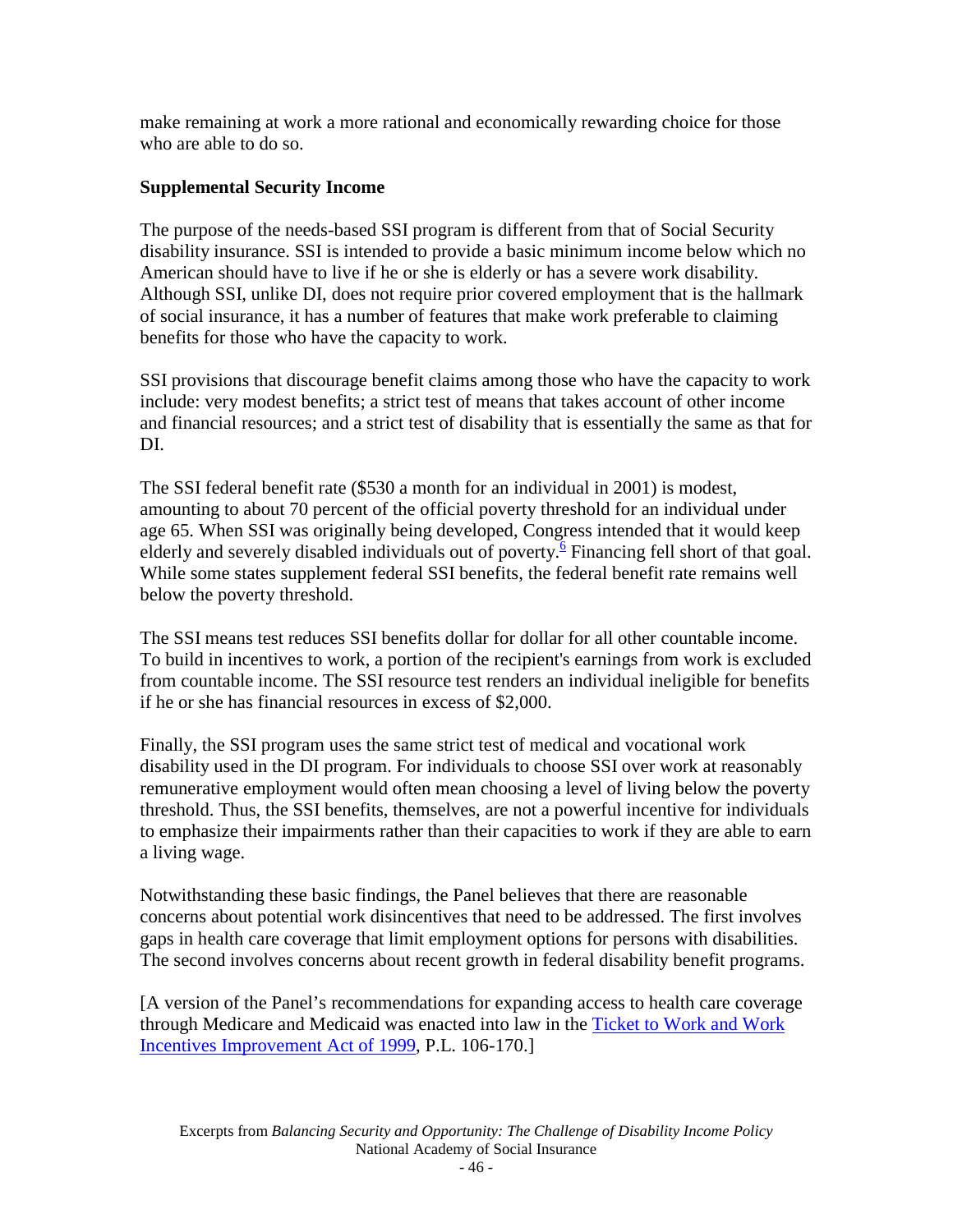<span id="page-46-0"></span>[To read the Panel's findings on growth in the disability programs[, click here.](#page-34-0) The Panel also recommended that its proposals to promote work be adopted (the majority of which have since been enacted through the Ticket to Work and Work Incentives Improvement Act of 1999); that adequate resources be provided for SSA to administer the disability programs with fairness and integrity; and that the medical and vocational criteria used in determining disability be kept up to date.]

# **Endnotes:**

1. To qualify for disabled-worker benefits, an individual must have worked in employment subject to Social Security contributions for about one-fourth of the time elapsing after age 21 and up to the year of disability. In addition, he or she must have recent covered work -- equivalent to five of the preceding 10 years (or, if between ages 24 and 31, half the time since age 21, or if under age 24, half of the preceding three years).

2. Social Security Administration, Office of Research, Evaluation and Statistics, *Highlights of Social Security Data, December 2000.* 

3. Social Security Administration, *Annual Statistical Supplement to the Social Security Bulletin, 2000* (Washington, D.C.: U.S. Government Printing Office), table 5E.2, p. 197.

4. U.S. Census Bureau.

5. B.A. Palmer, "Retirement Income Replacement Ratios: An Update," *Benefits Quarterly*, Second Quarter, 1994, pp. 59-75.

6. U.S. Senate, *Social Security Amendments of 1972, Report of the Committee on Finance, U.S. Senate to Accompany H.R.1*, S. Rpt. No. 92-1230 (Washington, DC: U.S. Government Printing Office, Sept. 26, 1972), p. 384.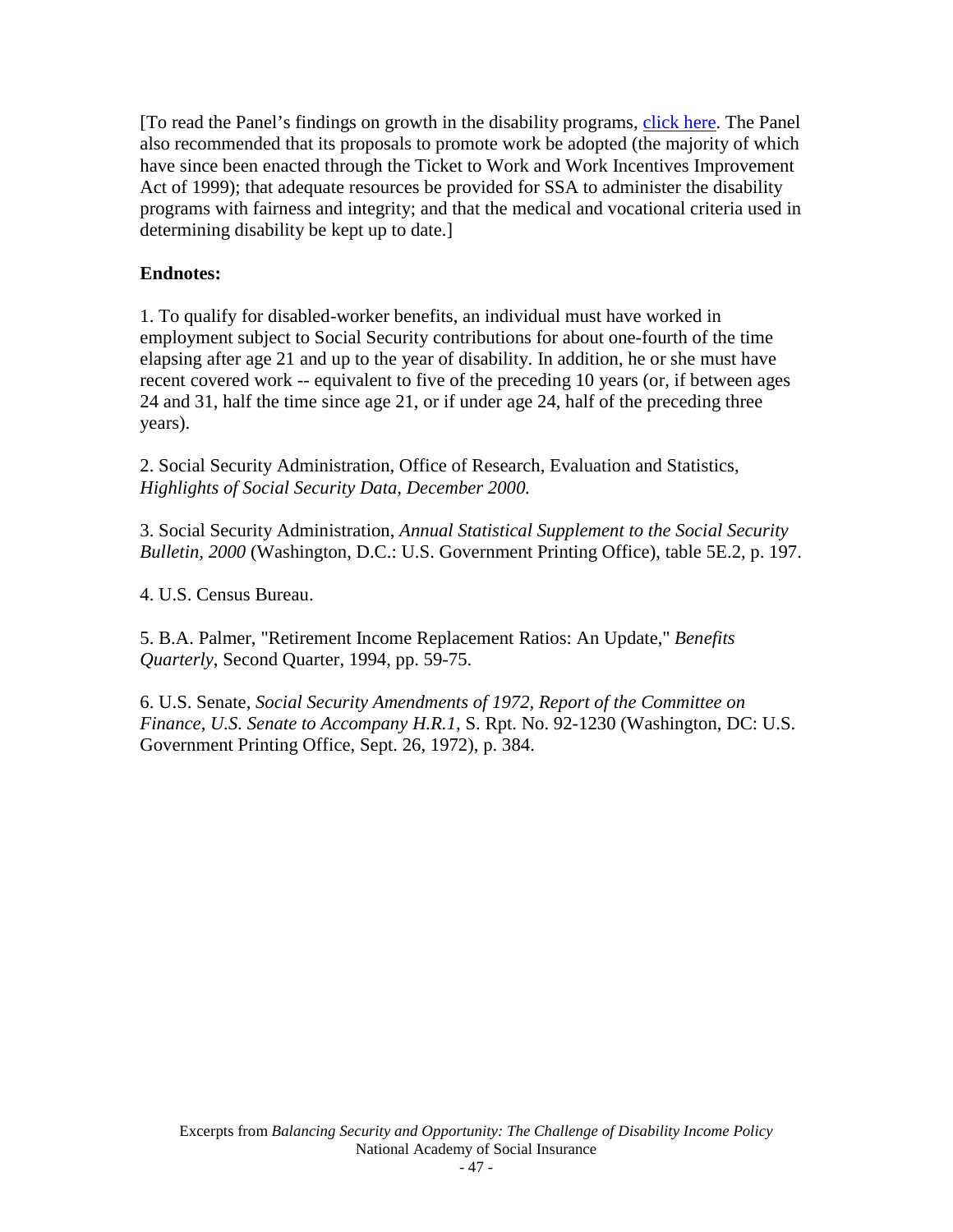# <span id="page-47-0"></span>**Does SSA have Adequate Administrative Resources to Administer the Program with Fairness and Integrity?**

[Excerpt from: Disability Policy Panel, *Balancing Security and Opportunity: The Challenge of Disability Income Policy,* Final Report, J.L. Mashaw and V.P. Reno (eds.) (Washington, DC: National Academy of Social Insurance, 1996), pp. 20-21. Figures have been updated to most recent available.]

**Adequate Administrative Resources Are Essential.** A review of the last 25 years finds a common theme in the three periods that produced major concern about the disability programs: the two periods of rapid growth, in the mid-1970s and in the early 1990s, and the period of sharp retrenchment in the early 1980s. All three periods coincided with economic recessions, which place increased demands on disability benefit systems. In each case, new administrative demands were placed on the system without commensurate investment in administrative resources. In all three cases, the under-investment in administrative resources was followed by concerns that the program was out of control.

In the mid-1970s, SSA was called upon to implement the new Supplemental Security Income (SSI) program and was not provided sufficient additional resources to do it. In the early 1990s, after agency staffing had been "downsized" by nearly 25 percent, SSA did not have the resources to respond to the growth in new claims that accompanied an economic recession. When backlogs grow and claims are not decided promptly, Congress responds to constituent concerns by urging the agency to speed up its disability decisions.

Pressure to speed up decisions in spite of inadequate administrative resour[ces c](#page-48-0)an contribute to growth in the rolls in a number of subtle and interrelated ways.<sup>1</sup>

- New instructions may be issued to ease standards for documenting claims that are allowed.
- Personnel involved in quality review of disability decisions are likely to be reassigned to help process claims. Fewer allowed claims then are reviewed for accuracy.
- Greater reliance may be placed on third parties to assemble and submit claims for disability benefits. While SSA does not pay third parties, some have a financial interest in benefits being allowed.
- Personnel responsible for CDRs (continuing disability reviews) of those on the rolls are shifted to processing new claims.
- Personnel and systems supports for so-called "post-entitlement actions" that are essential to support beneficiaries' attempts to work get low priority.

In the retrenchment period of the early 1980s, new policies were initiated to vigorously review the disability rolls and terminate benefits to anyone not found to meet a very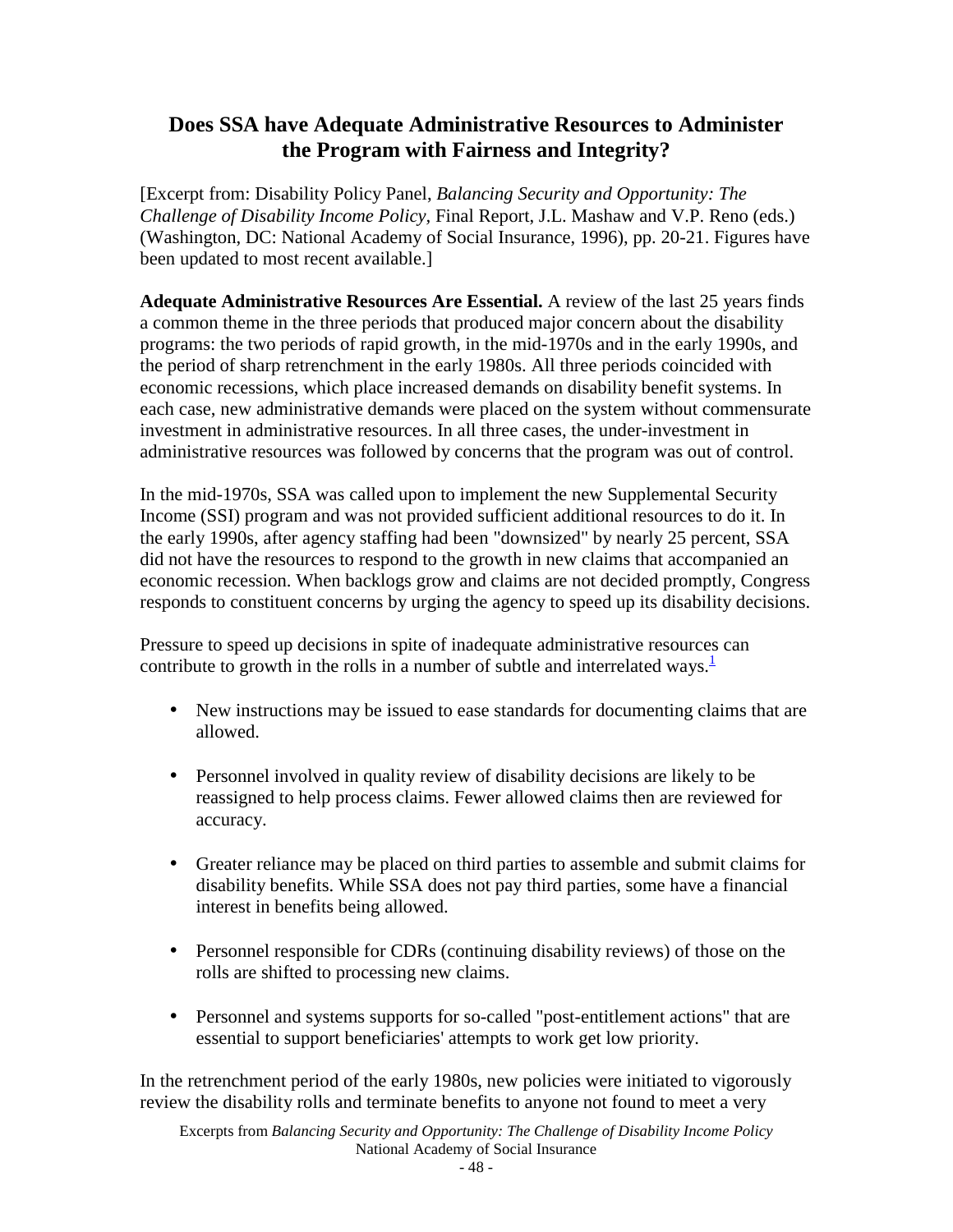<span id="page-48-0"></span>restrictive interpretation of the eligibility criteria. This was done without adequate staffing or training in the new review procedures. The 1980 legislation that had required stepped up review of those on the rolls had estimated modest savings from this initiative, recognizing that investment in administrative resources in the early years would outweigh any early benefit savings. The reviews were vigorously launched, however, without the investment in staff and training. They were abandoned after they lost public support, were successfully challenged in the courts and some states refused to implement them.<sup>2</sup>

Given this history, the Panel repeats the concern expressed in our interim report that attempts to administer a complex and expensive benefit program without adequate administrative resources ill serves both beneficiaries and the public fisc. In relation to the importance and size of the disability benefit program, investment in administrative resources is very modest, at 2.9 percent of DI program outgo in 2000. In particular:

*Administrative resources including technology must be set at a level that ensures stable, effective management of the disability programs. Resources must be adequate to provide: (1) fair, accurate and prompt decisions on disability claims, (2) individualized service to beneficiaries that is contemplated under the law, including accurate information and prompt action to implement benefit adjustments when beneficiaries work, and (3) timely and predictable review of the continuing eligibility of those receiving disability benefits.*

## **Endnotes:**

1. Disability Policy Panel, *The Environment of Disability Income Policy: Programs, People, History and Context,* J.L. Mashaw and V.P. Reno (eds.) (Washington, DC: National Academy of Social Insurance, 1996), see chapter 5.

2. Disability Policy Panel, *The Environment of Disability Income Policy: Programs, People, History and Context,* J.L. Mashaw and V.P. Reno (eds.) (Washington, DC: National Academy of Social Insurance, 1996), see chapter 5.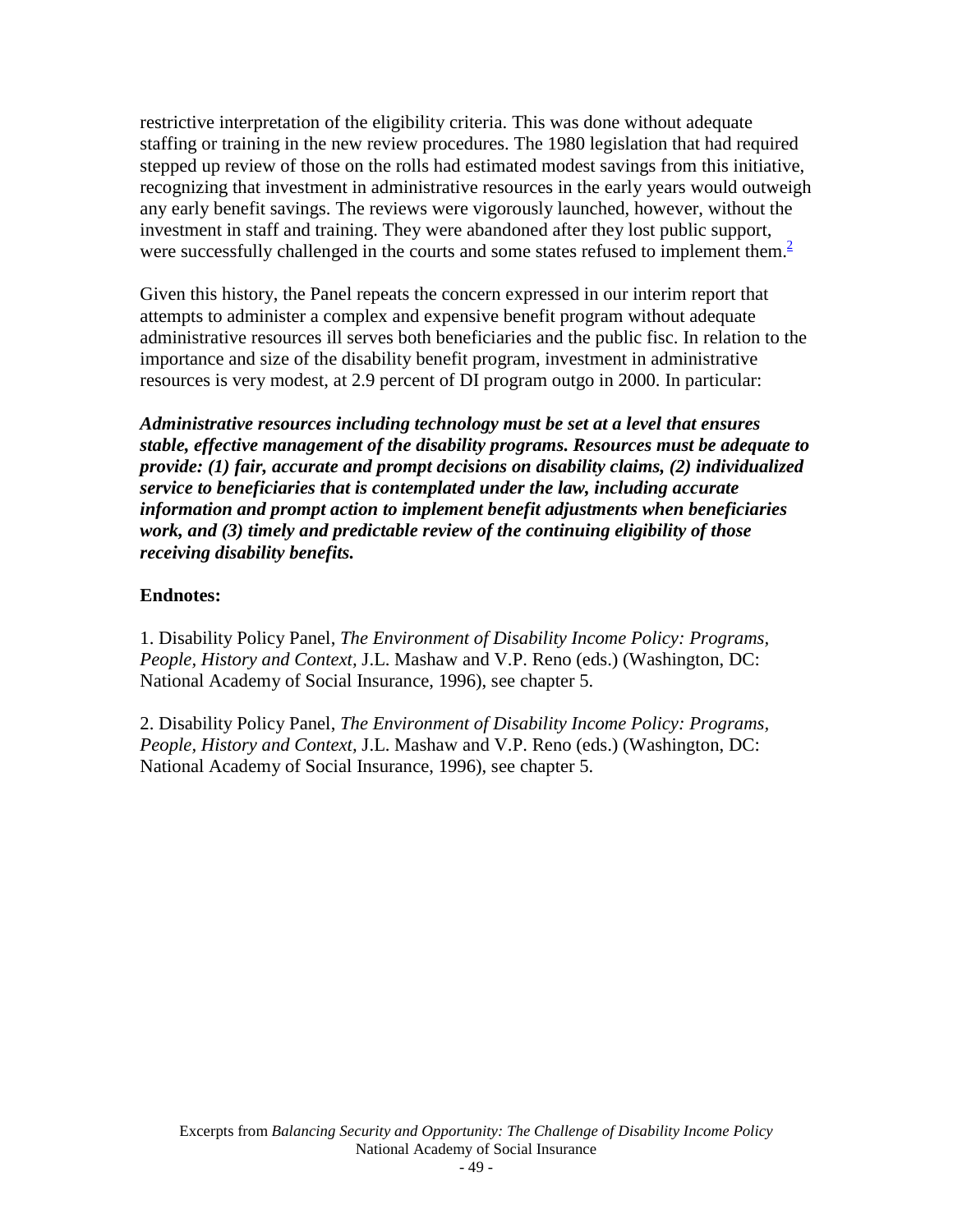# **What is the Academy's Disability Policy Panel?**

<span id="page-49-0"></span>In response to a request from the Chairman of the Committee on Ways and Means of the U.S. House of Representatives and the Chairman of its Subcommittee on Social Security, the National Academy of Social Insurance in March 1993 convened a Disability Policy Panel of national experts to conduct a comprehensive review of the nation's Social Security disability benefit programs. The Academy secured funding for the Panel's work from The Pew Charitable Trusts, The Robert Wood Johnson Foundation and corporate members of the Health Insurance Association of America that offer long-term disability insurance.

The Panel was charged with determining whether the design of the programs strongly encouraged Americans with disabilities to emphasize their impairments as a means to securing and maintaining disability benefits; what changes could be made to encourage persons with disabilities to use their residual work capacity; and how rehabilitation could be incorporated into the benefit programs without greatly expanding costs or weakening the right to benefits for those who cannot work.

The Panel's findings and recommendations derive from its fundamental belief that the primary goal of national disability policy should be the integration of people with disabilities into American society.

The Panel as a whole met for 31 days from March 1993 to January 1996, in addition to subcommittee meetings and countless conference calls. The Panel issued two reports: its final report and recommendations, *Balancing Security and Opportunity: The Challenge of Disability Income Policy* (1996), and its interim report, *The Environment of Disability Income Policy: Programs, People, History and Context* (initially released in 1994; republished in 1996). In addition, the Panel's Committee on Childhood Disability released *Restructuring the SSI Childhood Disability Program for Children and Adolescents* (1995).

### Panel Members [updated affiliations are noted where appropriate]

Jerry L. Mashaw, Chair Sterling Professor of Law and Management Institute of Social and Policy Studies Yale University Law School New Haven, CT

Monroe Berkowitz Professor of Economics, Emeritus Rutgers University New Brunswick, NJ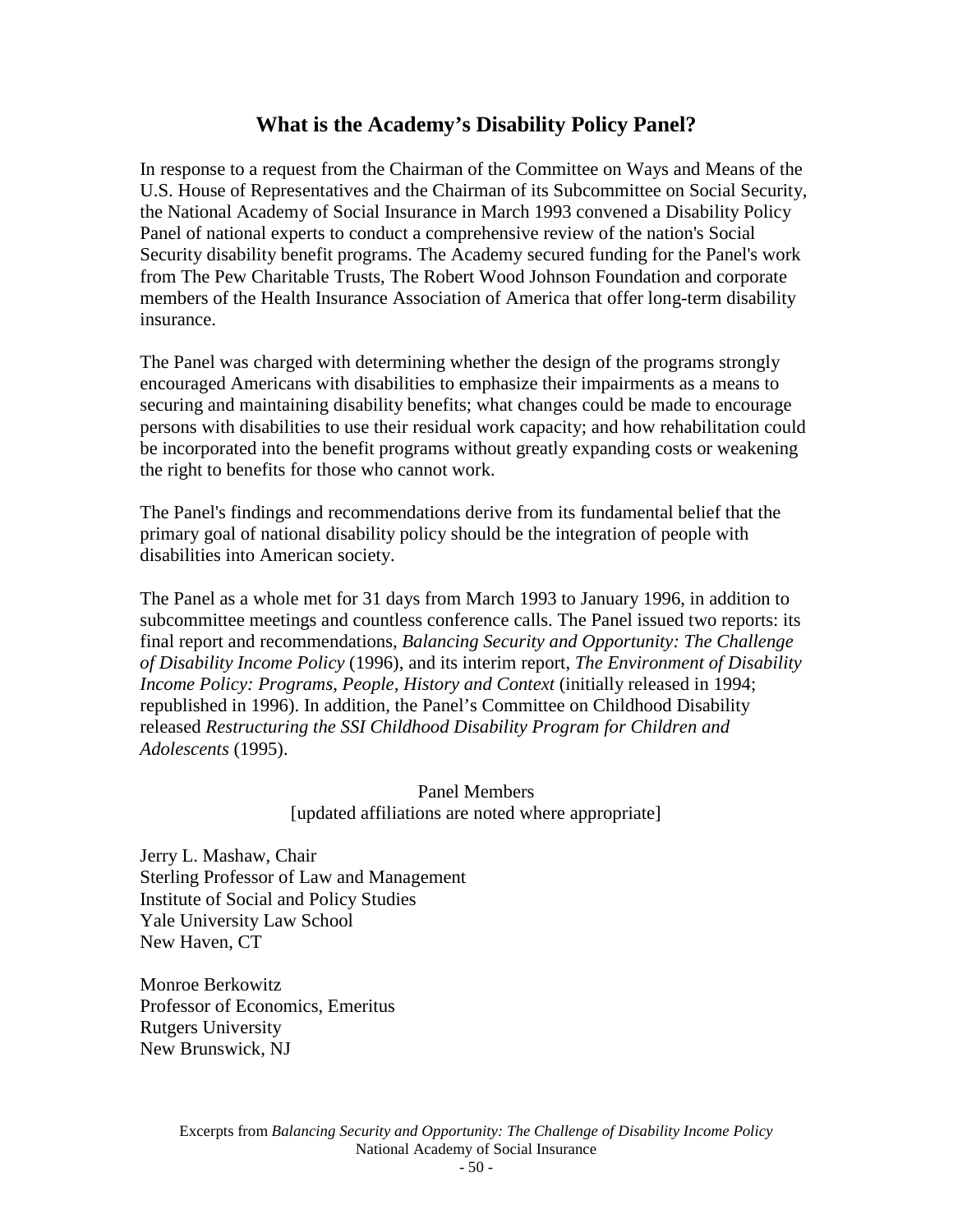Richard V. Burkhauser Professor of Economics Center for Policy Research Maxwell School Syracuse University Syracuse, NY

#### **Currently:**

Sarah Gibson Blanding Professor of Policy Analysis and Management Chair, Department of Policy Analysis and Management Cornell University Ithaca, NY

Gerben DeJong **Director** National Rehabilitation Hospital-Research Center Washington, DC

James N. Ellenberger (*now retired*) Assistant Director Department of Occupational Safety and Health AFL-CIO Washington, DC

Lex Frieden Senior Vice President The Institute for Rehabilitation and Research Houston, TX

Howard H. Goldman, M.D. Professor of Psychiatry University of Maryland School of Medicine Baltimore, MD

Arthur E. Hess Consultant Former Deputy Commissioner of Social Security Charlottesville, VA

Thomas C. Joe *(deceased)*  **Director** Center for the Study of Social Policy Washington, DC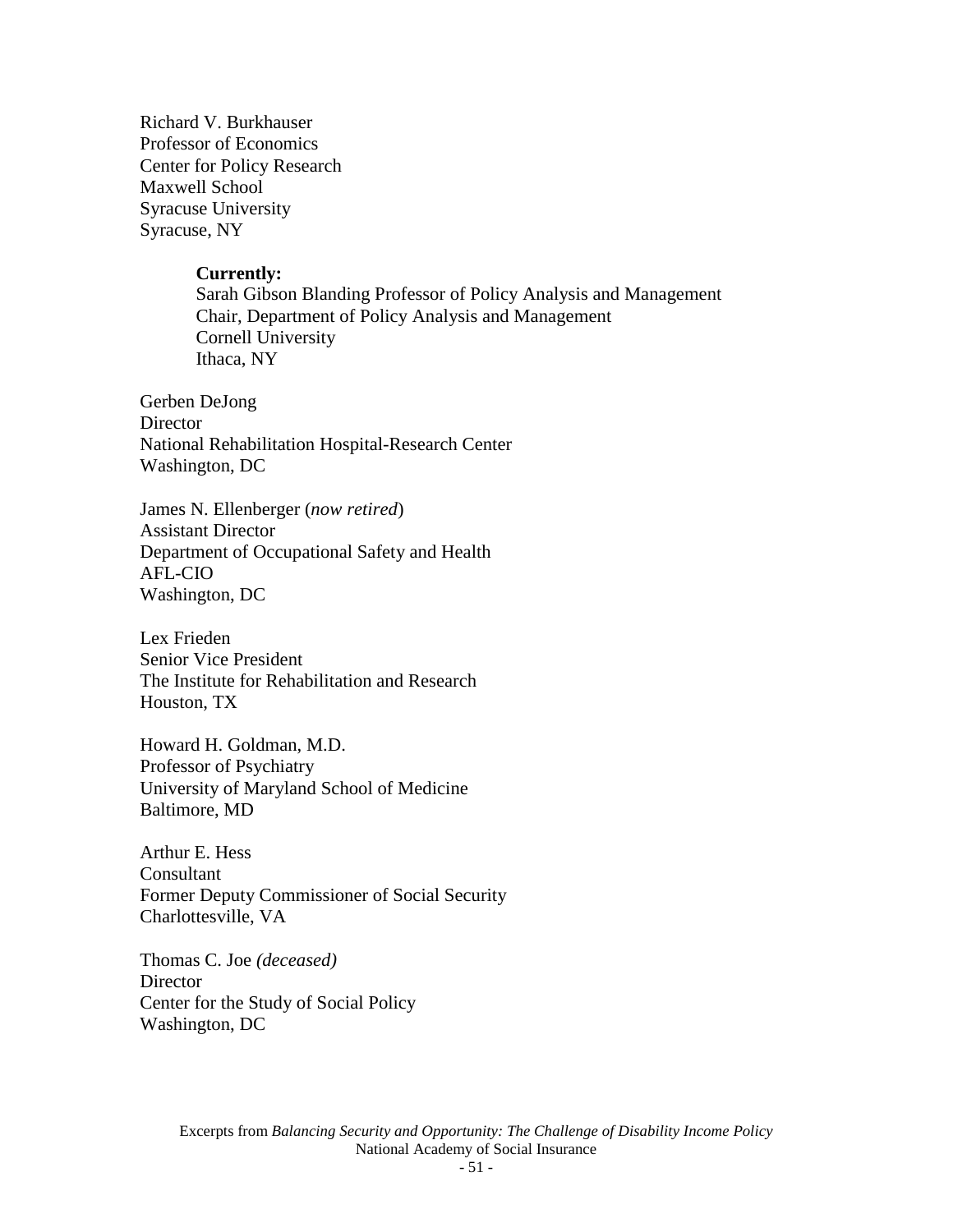Charles Jones *(resigned and replaced by Jerry Thomas)*  President National Council of Disability Determination Directors Okemos, MI

#### **Currently:**

 Director of Reengineering Michigan Family Independence Agency Lansing, MI

Mitchell P. LaPlante Associate Adjunct Professor Institute for Health and Aging University of California, San Francisco

Douglas A. Martin Special Assistant to the Chancellor University of California, Los Angeles

David Mechanic Director, Institute for Health, Health Care Policy and Aging Research Rene Dubos Professor of Behavioral Sciences Rutgers University New Brunswick, NJ

Patricia M. Owens President, Integrated Disability Management UNUM America Brooklyn, NY

#### **Currently:**

Consultant Patricia M. Owens Consultations Brooklyn, NY

James M. Perrin, M.D. Associate Professor of Pediatrics Harvard Medical School Massachusetts General Hospital Boston, MA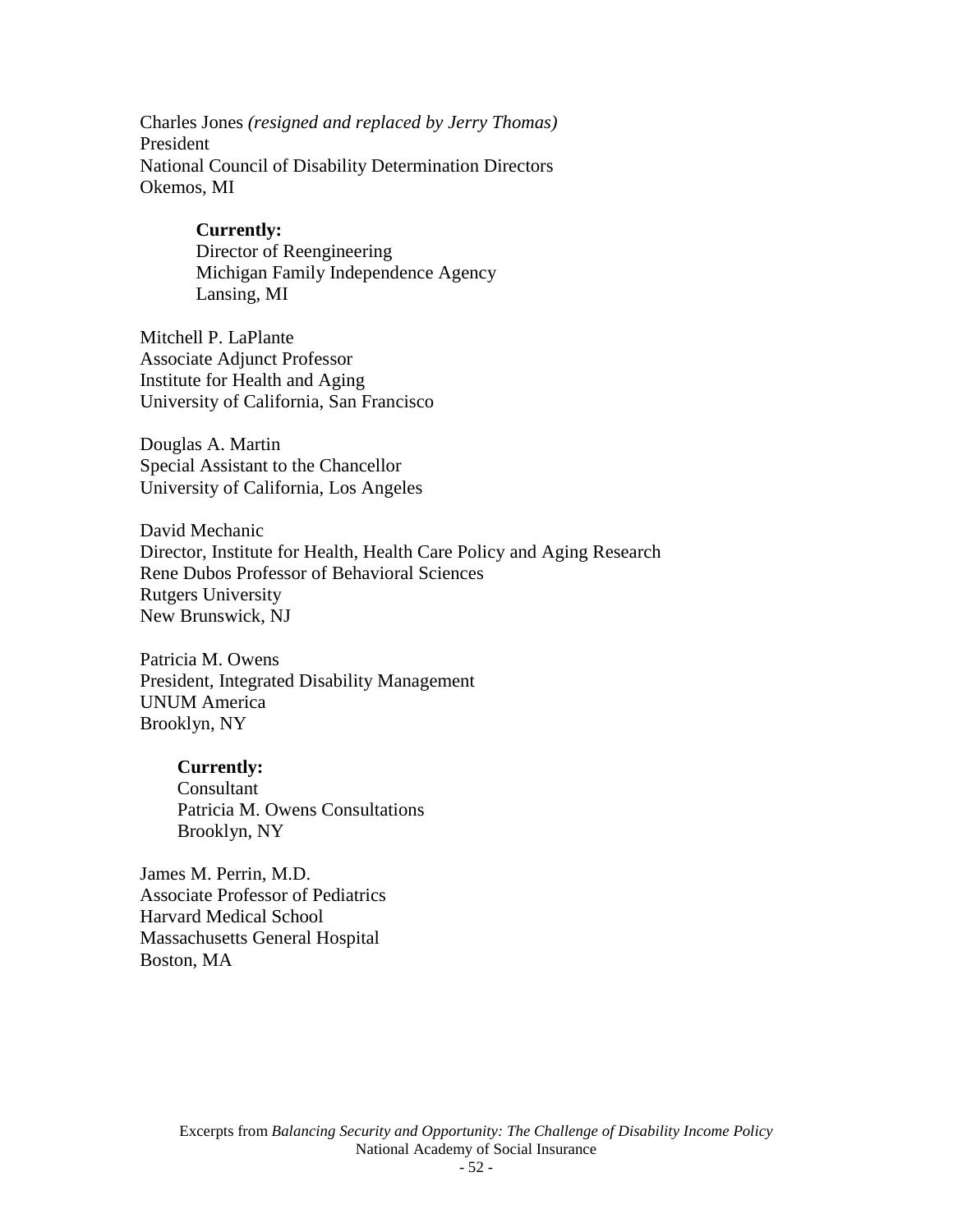Donald L. Shumway Co-director RWJ Project on Developmental Disabilities Institute on Disabilities University of New Hampshire Concord, NH

#### **Currently:**

 Commissioner New Hampshire Department of Health and Human Services Concord, NH

Susan S. Suter President World Institute on Disability Oakland, CA

#### **Currently:**

 President & CEO Suter & Co. Springfield, IL

Eileen P. Sweeney Director of Government Affairs Children's Defense Fund Washington, DC

#### **Currently:**

 Director of State Low Income Initiative Project Center on Budget and Policy Priorities Washington, DC

Jerry Thomas Past President National Council of Disability Determination Directors Decatur, GA

#### **Currently:**

 Director Division of Adjudicative Services Decatur, GA